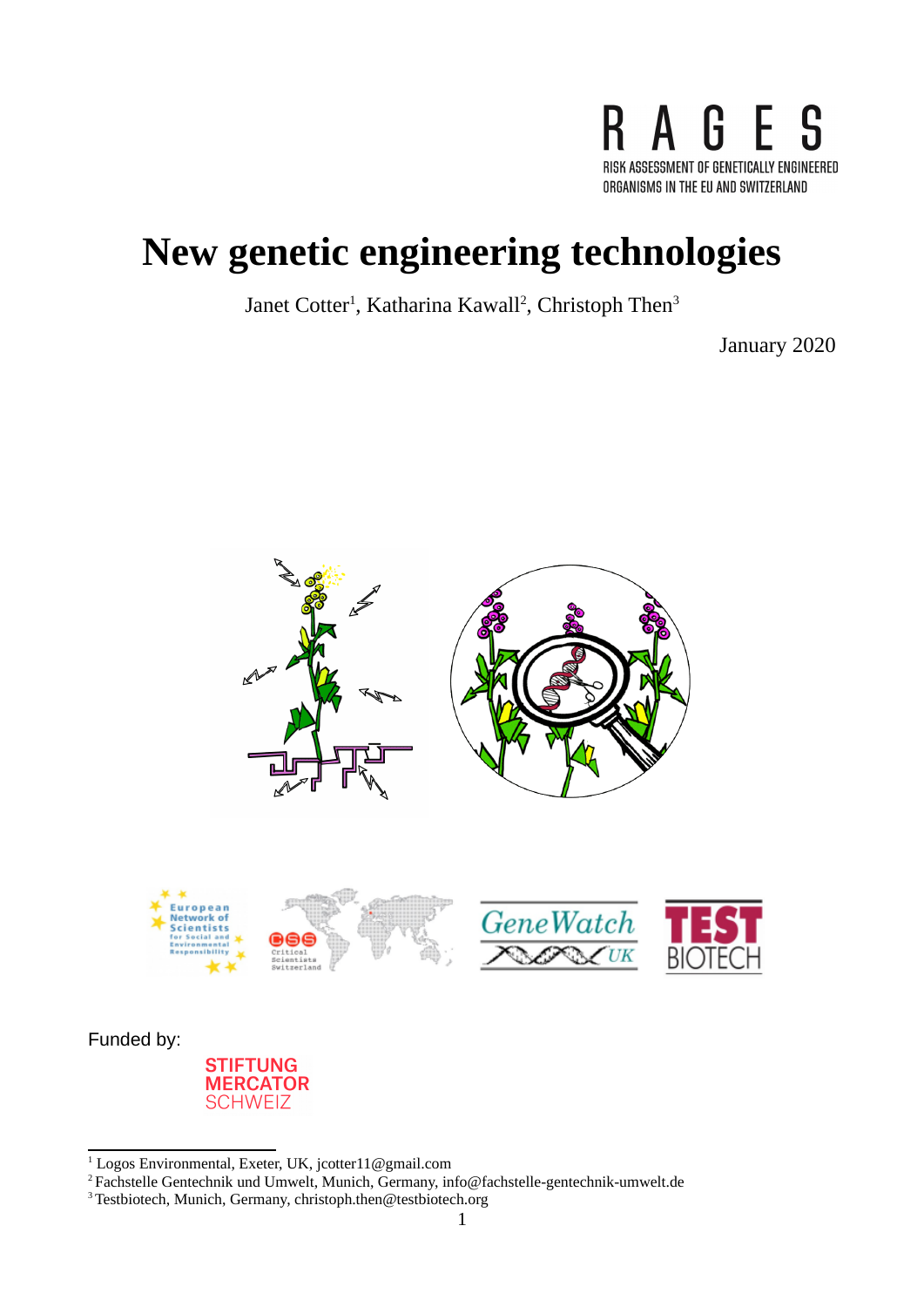#### **Editorial:**

Cotter, J., Kawall, K., Then C. (2020) New genetic engineering technologies. Report of the results from the RAGES project 2016-2019, www.testbiotech.org/projekt\_rages

Published by ENSSER [\(https://ensser.org\)](https://ensser.org/), GeneWatch UK [\(www.genewatch.org\)](http://www.genewatch.org/) and Testbiotech [\(www.testbiotech.org\)](http://www.testbiotech.org/).

Figures: Testbiotech, Timo Zett, Claudia Radig-Willy

Funded by Stiftung Mercator Schweiz

Published: January 2020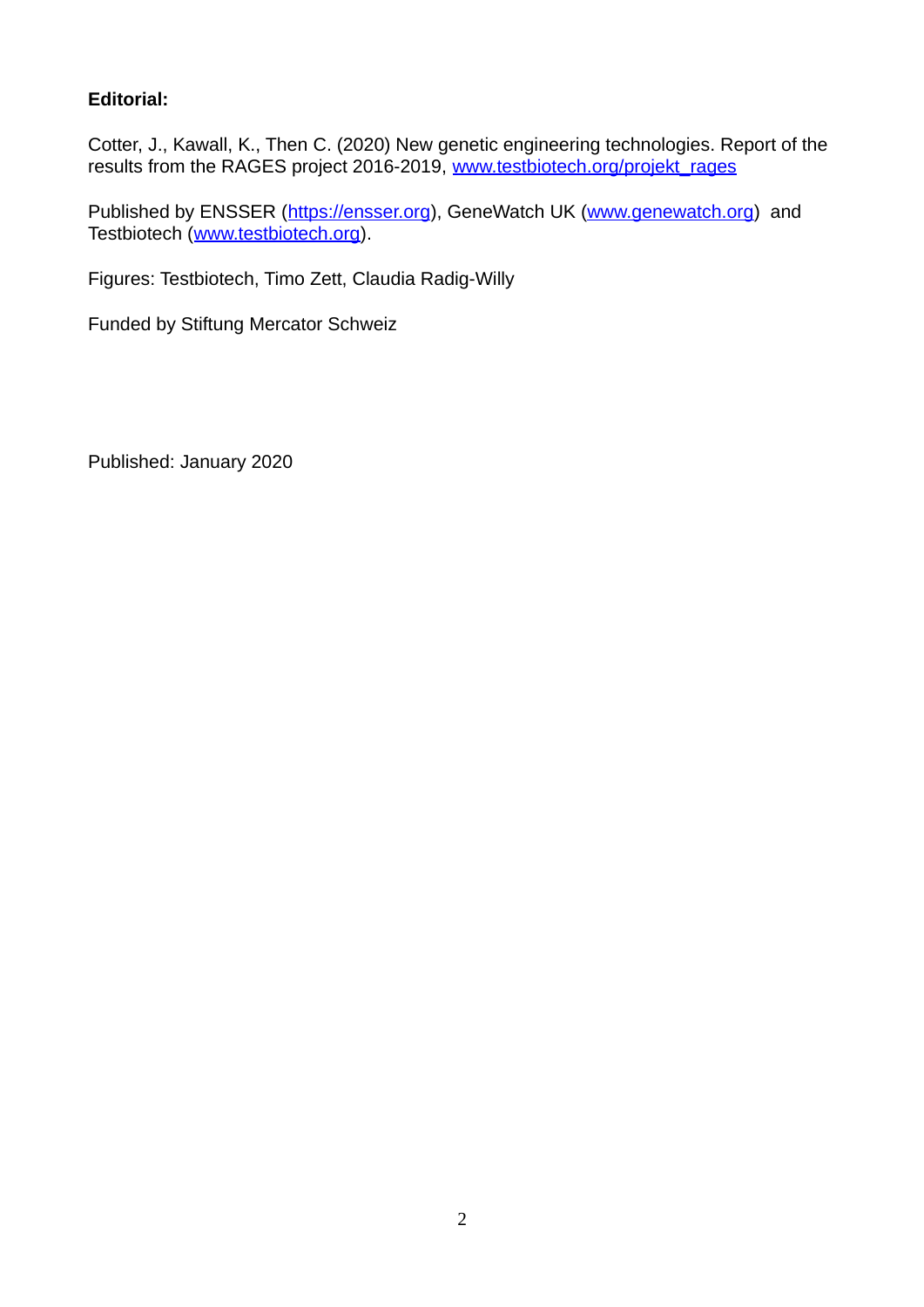| 5.3 Detection of off-target and unintended on-target effects at the genomic level25        |  |
|--------------------------------------------------------------------------------------------|--|
|                                                                                            |  |
|                                                                                            |  |
|                                                                                            |  |
|                                                                                            |  |
|                                                                                            |  |
| 7. Risk assessment for organisms developed through genome editing techniques29             |  |
|                                                                                            |  |
| 7.2 Unexpected effects arising from the insertion of genes, even if subsequently removed32 |  |
|                                                                                            |  |
|                                                                                            |  |
|                                                                                            |  |
|                                                                                            |  |
|                                                                                            |  |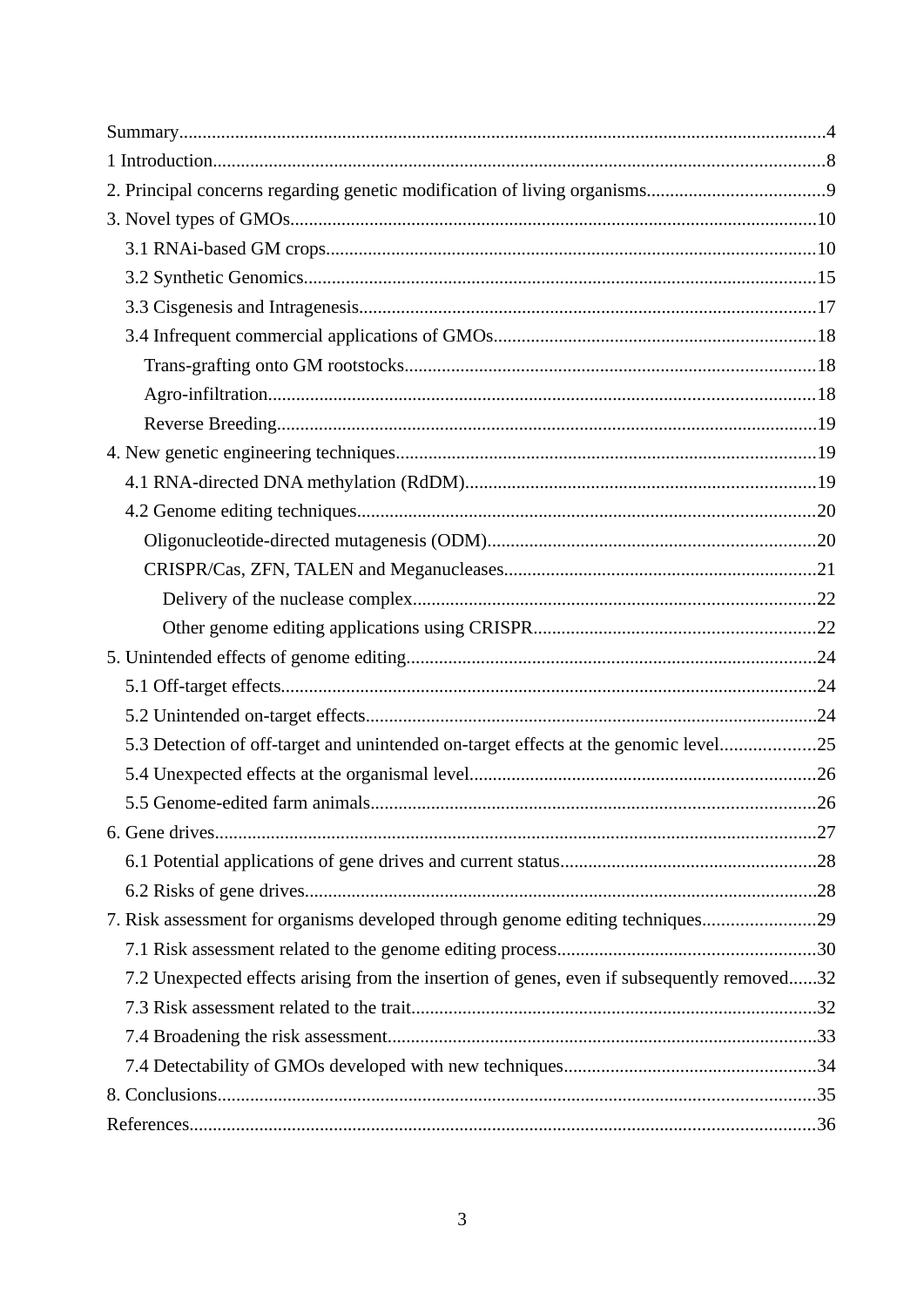## <span id="page-3-0"></span>**Summary**

Genetically modified organisms (GMOs), predominantly plants, have been commercially grown in some countries, notably the Americas, since the mid-1990s. Current GMOs have been developed using 'first generation' genetic engineering technologies. More recently, new applications of GMOs and new modes of creating novel traits have been developed alongside new genetic engineering technologies. Grafting, cisgenesis and intragenesis, reverse breeding and RNA-directed DNA methylation (RdDM) either utilise GMOs created using first generation techniques as an intermediary stage or can, in the case of agro-infiltration, unintentionally give rise to GMOs. Most, if not all, of the principal concerns regarding first generation GMOs apply to these new types of GMOs and new genetic engineering techniques. Some novel types of GMOs (e.g. RNA interference (RNAi)-based GM plants) present additional challenges for risk assessment, as do new genetic engineering techniques, such as genome editing.

#### RNAi-based GM crops

For RNAi-based GM crops, major uncertainties and knowledge gaps exist, resulting in open questions remain on how to assess the risks of RNAi-based GM crops to both the environment and food and feed. Despite the lack of guidance from the European Food Safety Authority (EFSA) on the risk assessment of RNAi-based GM crops, two RNAi-based GM crops have been approved for food and feed use in the EU and one has received a positive opinion, also for food and feed use, from EFSA. This is not acceptable, and it is strongly recommended that the issue of risk assessment guidance for GMOs developed through new techniques, particularly those developed by genome editing, precedes any consideration of applications to cultivate or market.

#### Genome-edited GMOs

New techniques of creating genetically modified organisms (GMOs) have been developed in the past decade. In particular, the so-called 'genome editing' technologies have been much discussed. These include oligonucleotide-directed mutagenesis (ODM), zinc-finger nuclease (ZFN), transcription activator-like effector nucleases (TALEN), meganucleases and CRISPR (clustered regularly interspaced palindromic repeats) techniques with CRISPR becoming the predominant genome editing technology. Genome editing tools can also be applied to produce cisgenic and intragenic organisms, applied to synthetic genomics and to induce RdDM.

Genome editing techniques can give rise to a broader spectrum of new genetic combinations and novel traits compared to the classical traits introduced by first generation GMOs (predominantly herbicide, insecticide resistance and combinations thereof). However, genome editing is limited in its applications when it comes to editing of polygenic traits. Whilst several sites in the genome can be targeted at once, these are edited outside the context of their genetic and epigenetic regulation. Many traits required by consumers and/or farmers (e.g. drought tolerance in plants) are controlled by 'complex traits'. Modern conventional breeding techniques such as genomic selection and marker assisted selection are, in general, more suited to breeding complex traits. One principal reason is that, with conventional breeding the whole genome is encompassed so that genetic and epigenetic regulation of genes remains intact. Conventional breeding has had, and will undoubtedly continue to have, success in breeding varieties with traits such as enhanced drought and/or flood tolerance.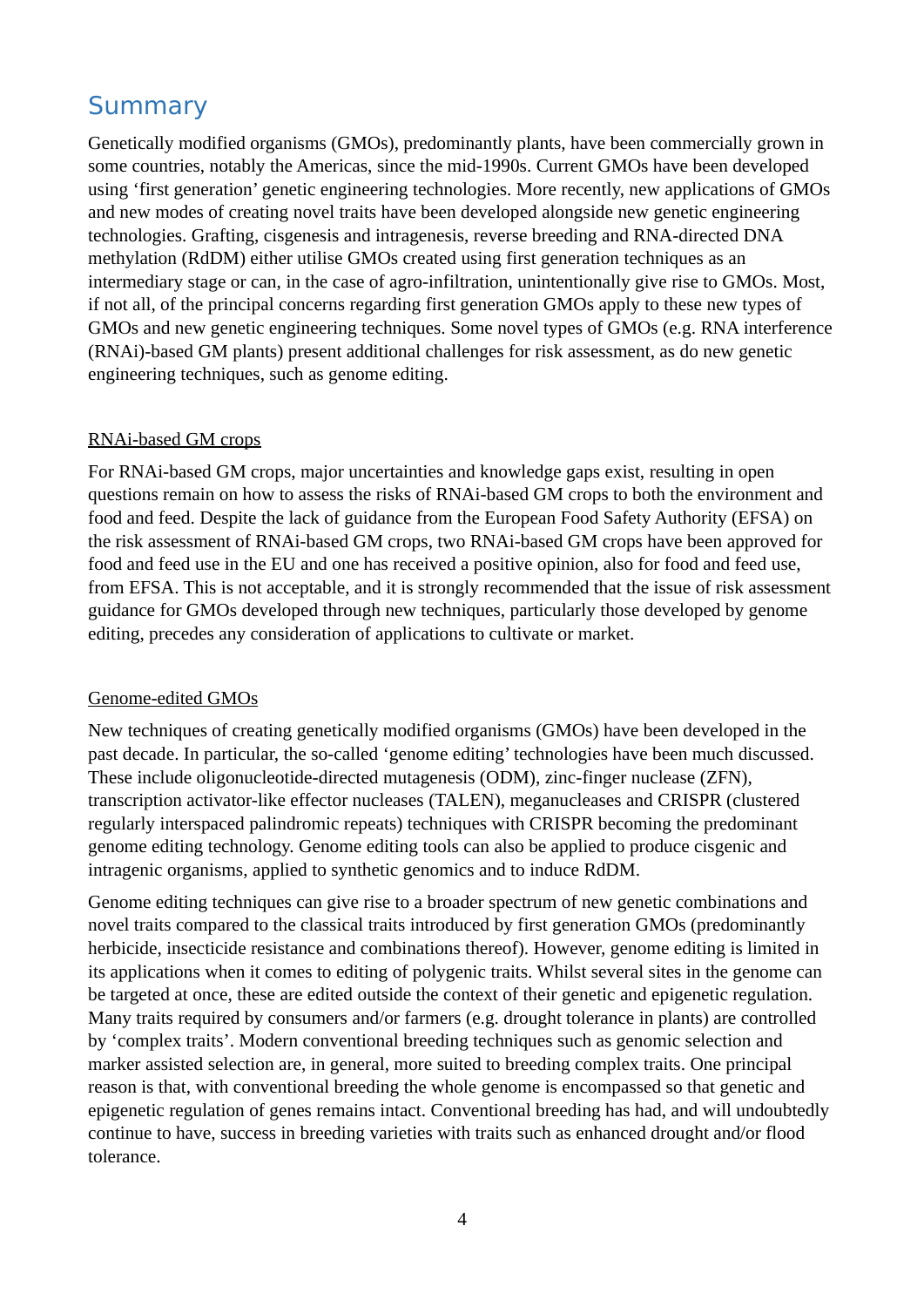#### EU regulation covers genome editing

The technologies involve the direct modification of genomes. That means that changes in the genome are achieved by directly introducing either genetic material or material that enacts a change to genetic material into the cell, with the material produced, or at least handled in the laboratory by humans. This concept of direct modification of genomic material is important as it underlies the concept and definition of both a genetically modified organism GMO in the EU and a living modified organism in the United Nations Cartagena Protocol on Biosafety.

Broadly, these new genetic engineering techniques can be grouped into three groups:

1) those giving rise to novel types of GMOs (synthetic genomics, RNAi-based crops, cisgenesis and intragenesis);

2) infrequent applications of GMOs in plants (grafting; agro-infiltration; reverse breeding) and

3) new techniques of producing GMOs (RdDM and genome editing techniques: ZFN, ODM, CRISPR, TALEN, meganucleases).

#### Unintended effects

As with plants developed through first generation genetic engineering technologies, both intended and unintended changes can be important in terms of plant protein production and metabolism. Thus, it is possible, even likely that, like first generation techniques of genetic engineering, genome editing techniques can give rise to plants displaying unexpected and unpredictable effects with implications for food, feed and environmental safety. Although genome editing techniques are often described as 'precise', in reality there is potential for unforeseen genomic interactions, genomic irregularities and unintended biochemical alterations. These can produce unexpected effects in the resultant GMO.

Unintended effects associated specifically with genome editing fall into two main categories:

 off-target effects where the nuclease unintentionally alters DNA at a site in addition to the target site;

unintended on-target effects, where the intended change generates further alterations, e.g. to genomic regulation.

#### Farm animals

Currently, there are no commercial GM farm animals, and the only GM animal approved for food use is limited to a GM salmon in Canada and the U.S. The production of GM animals is thought to be limited by difficulties with first generation genetic modification techniques for animals. In contrast, CRISPR is reported to have high efficiencies in animals, meaning that there may be applications to market genome-edited farm animals as food. But besides risk-related issues, ethical and welfare concerns of genome-edited animals are pressing and largely similar to those that have been raised for genetic engineering and/or cloning.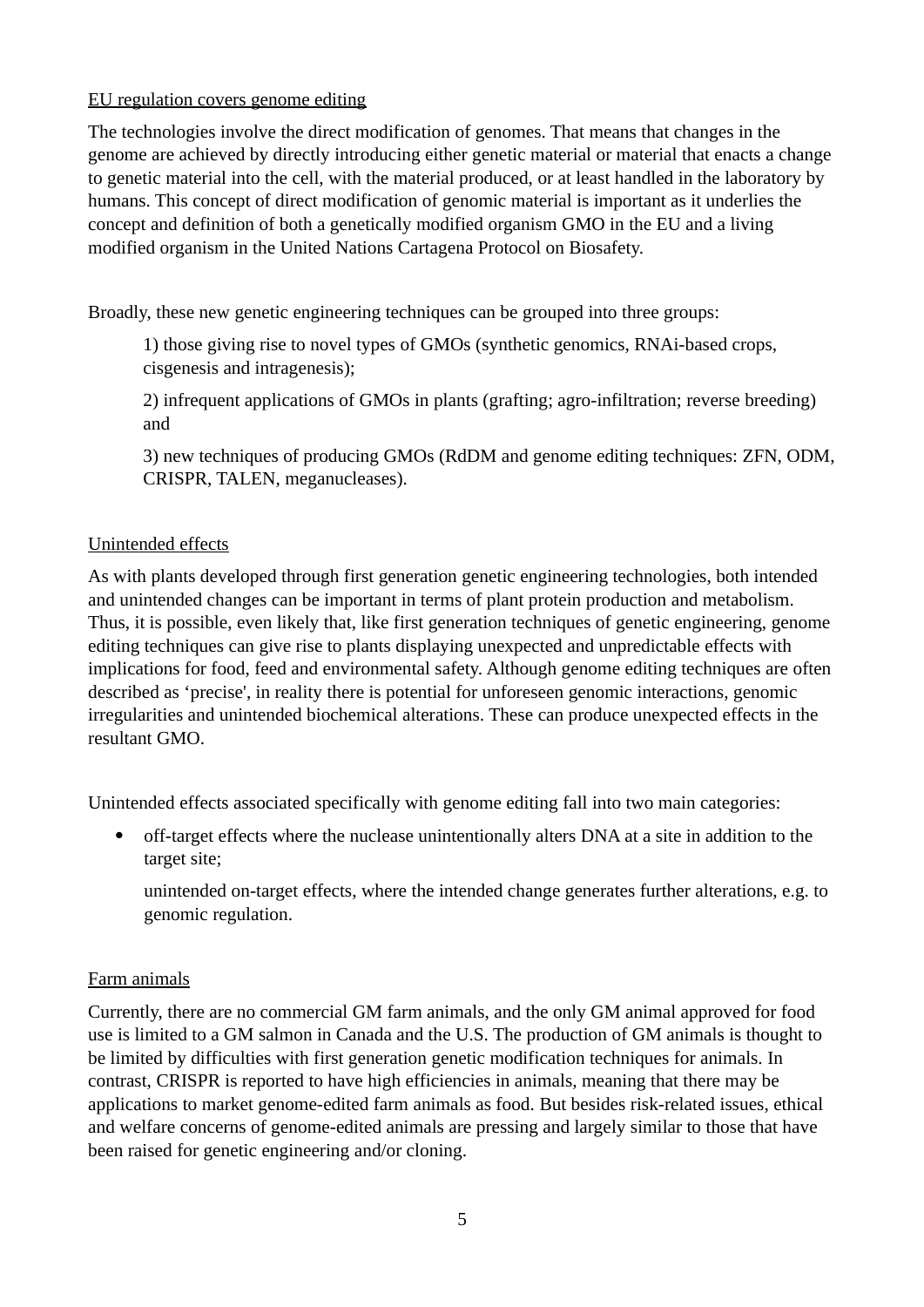#### Gene Drives

Gene drives are genetic elements that do not follow the Mendelian pattern of inheritance as they increase the probability that a specific genetic condition is being transmitted to the next generation above the normal 50% for sexual reproduction. With gene drives, contrary to most other applications of genetic engineering, the GMOs are not intended to be contained within the laboratory or restricted to a single generation of hybrid plants. They are intended to genetically engineer wild (uncultivated) populations of animals and plants. In this backdrop, new layers of riskrelated issues emerge including a lack of spatio-temporal control and disruptive processes that can affect whole species and/or associated ecosystems. Gene drives, no matter if supposed to replace or suppress a population, can give rise to genetically engineered populations that persist in the environment with little or no opportunity for recall. If persistence of genetically engineered organisms goes along with lack of spatio-temporal control, it becomes difficult or largely impossible to predict either the short-term or the long-term ecological impact. There is a broad range of further negative or adverse impacts that require consideration, such as spontaneous transboundary movements, introgression into organic production systems in agriculture, socioecological and ethical considerations. As a consequence, there are many serious and valid concerns regarding uncontrolled spread of organisms with gene drive systems. It is not clear how the approval of local communities could be sought as at present (as required under the Conventional for Biological Diversity) as there is no mechanism for societal consultation on GMOs in the EU. Application of the precautionary principle, as enshrined in EU law would preclude the release of GMOs as part of a gene drive system.

#### Risk assessment for organisms developed through genome editing techniques

Just like first generation techniques, new genetic engineering techniques can produce unexpected and unpredictable effects in the resultant GMOs, even if any inserted genes (whether intentionally or unintentionally inserted) are subsequently removed prior to commercialisation. Therefore, it is important that any applications for cultivation (including field trials) and marketing of GMOs produced by these techniques undergo full environmental and health risk assessment. The current risk assessment guidance in the EU would need to be expanded in order to assess the additional unintended effects that genome editing can cause. The molecular characterisation element of the risk assessment will need to be expanded to include analysis for unintended changes at the genomic level, including off-target effects, unintended on-target effects and effects on genomic regulation.

There are several techniques that can be used to detect and assess any unintended effects generated by the genome editing process. These could also be used to improve the risk assessment of GMOs created by first generation techniques. These are collectively summarized as 'omics'-approaches and include analysis of the RNA profile (transcriptomics), the protein profile (proteomics) and the metabolite profile (metabolomics). Metabolic profiling characterizes the current status of all molecules involved in the metabolism using methods combining chromatography and spectrometry.

The risk assessment will need to consider a broader range of traits conferred by the genetic engineering process, for some of which there may be a lack of experience. It will need to consider direct and indirect implications for agricultural practices and ecological impacts caused by any changes in animal diets. Genome-edited GM plants should also be analyzed with regard to the composition of their microbiome as the microorganisms colonizing the surfaces and inner tissues of plants play an important role for functional traits of the plant such as crop yield and nutrient quality.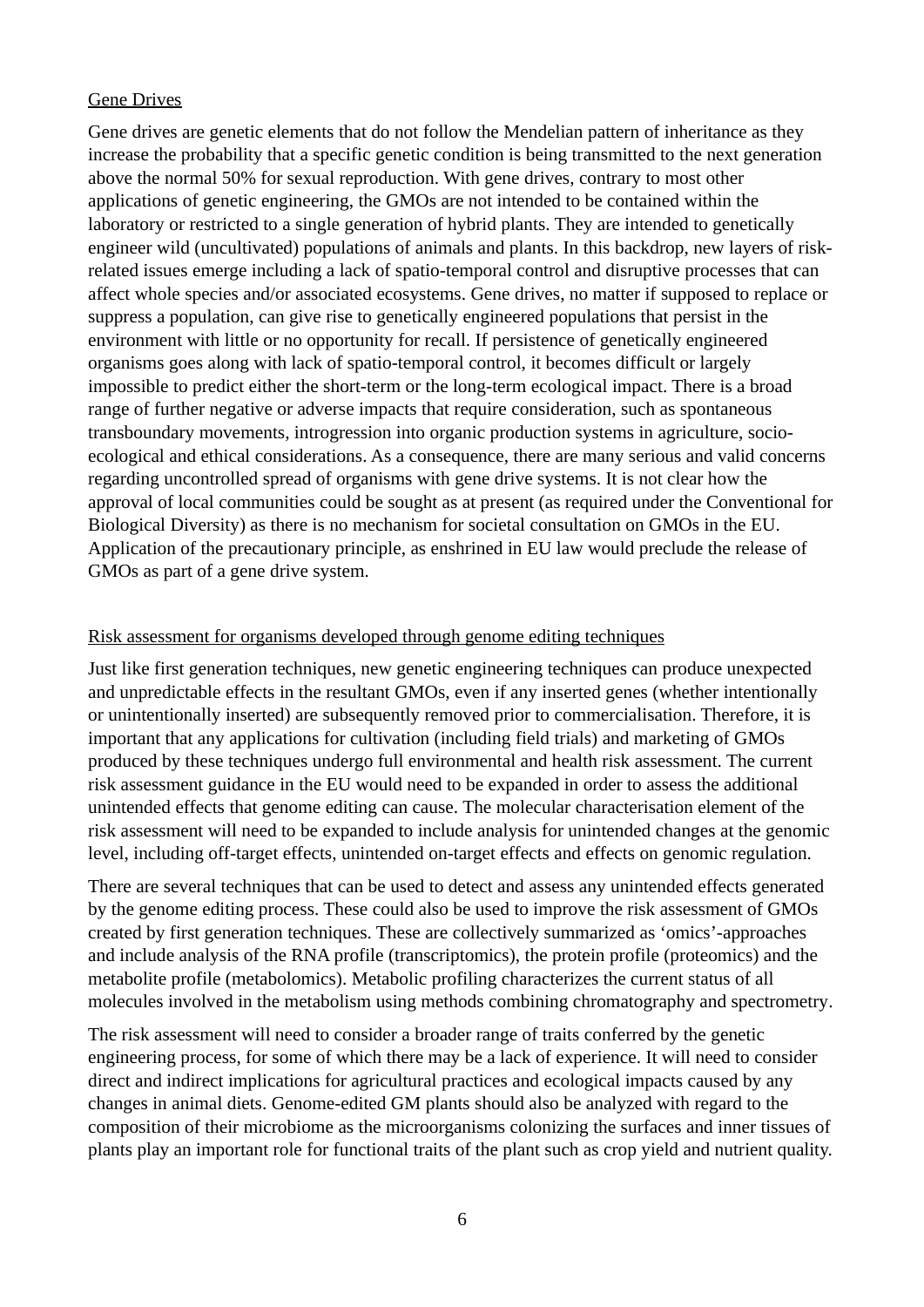#### Detectability of GMOs developed with new techniques

As with current GMOs, labelling of GMOs created by genome editing is necessary to enable consumer choice and to protect agricultural systems that exclude GMOs, e.g. organic agriculture. GMOs developed by genome editing are detectable, provided prior information is available regarding the intended genomic changes. It is evident that advances in detection technologies are needed, not only for genome-edited organisms, but for other new genetic engineering techniques such as RdDM. Therefore, there needs to be political will to develop suitable detection technologies. Regulatory requirements of traceability and labelling would be likely to spur research into developing new detection technologies.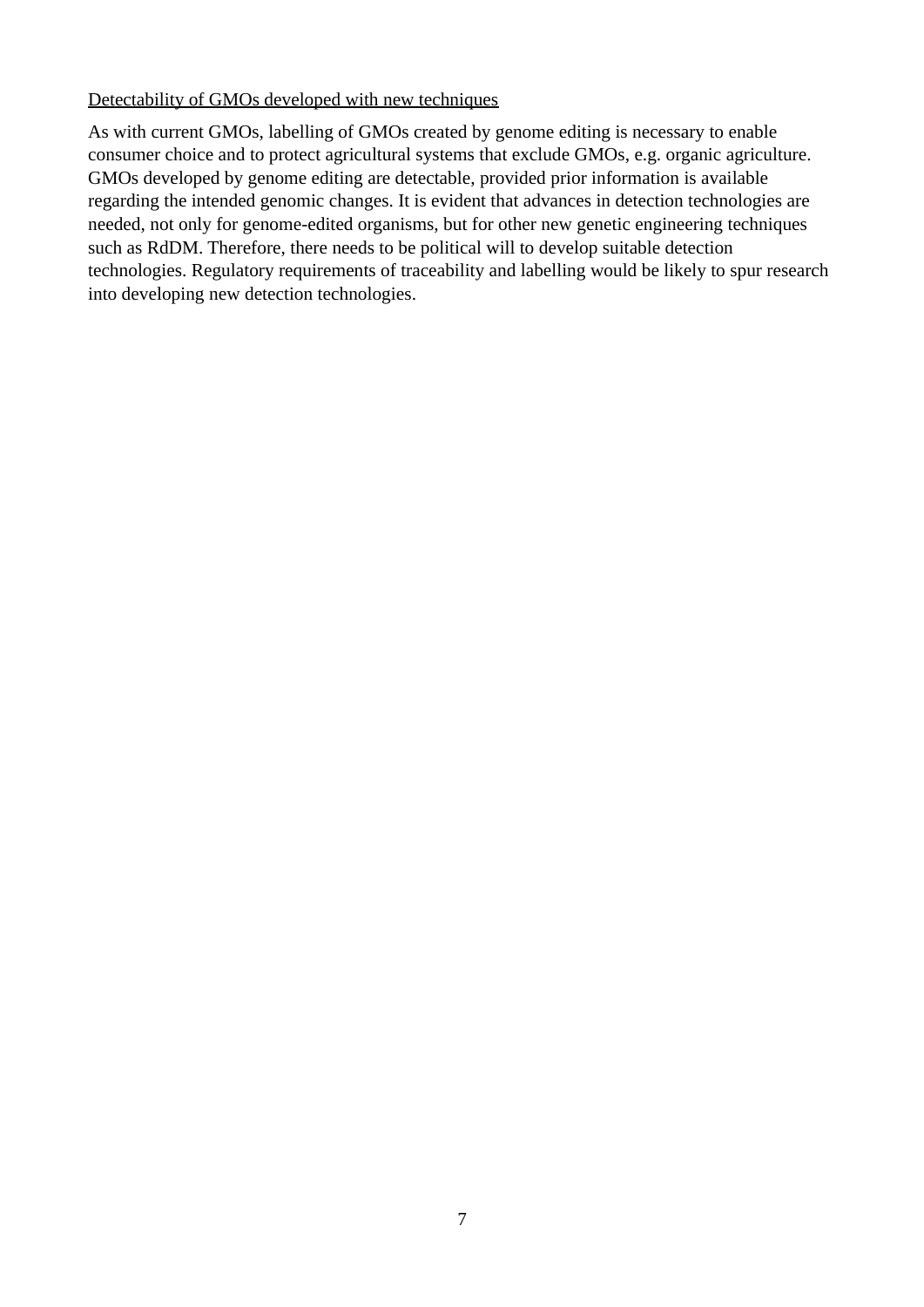# <span id="page-7-0"></span>1 Introduction

Genetically modified organisms (GMOs), predominantly plants, have been commercially grown in some countries, notably the Americas, since the mid-1990s (International Service for the Acquisition of Agri-biotech Applications, 2018). Concerns regarding the risks of GMOs to the environment, animal and human health have led to them requiring a risk assessment prior to cultivation and marketing in the EU (European Commission, 2001) and many other regions and countries around the world.

Current GMOs have been developed using what are termed here as 'first generation' genetic engineering technologies. More recently, new applications of GMOs and new modes of creating novel traits (e.g. RNA interference (RNAi)-based GM crops) have been developed alongside new genetic engineering technologies, e.g. so-called 'genome editing' or 'gene editing' technologies such as clustered regularly interspaced short palindromic repeat (CRISPR) technologies (Scientific Advice Mechanism, 2017; Lusser et al., 2012). Table 1 gives groupings of these new types and applications of GMOs, together with new techniques of producing GMOs.

New techniques of creating GMOs have especially been developed within the past decade. In particular, the so-called 'genome editing' technologies have been much discussed (Yin et al., 2017; Scientific Advice Mechanism, 2017). These include oligonucleotide-directed mutagenesis (ODM), zinc-finger nuclease (ZFN), transcription activator-like effector nucleases (TALEN), meganucleases and CRISPR techniques (Table 1, Sander and Joung, 2014) with CRISPR becoming the predominant genome editing technology. Many of these genome editing technologies can also be applied to produce cisgenic and intragenic organisms, applied to synthetic genomics and to induce RNA-directed DNA methylation (RdDM). Additionally, there are new applications of genetic engineering (Table 1), including RNA-interference (RNAi)-based genetically modified (GM) crops (where the genetic engineering results in either gene silencing in the resultant organism or insecticidal properties) and gene drives (where the inserted gene(s) are designed to persist and transgress through the natural population).

All the technologies in Table 1 involve the direct modification of genetic material. That means that changes in the genome are achieved directly, without mating, by introducing either genetic material or material that enacts a change to genetic material into the cell, with the material produced, or at least handled in the laboratory by humans, i.e. *in vitro* techniques. This concept of direct modification of genetic material is underlies the concept and definition of a GMO in both the EU (European Commission, 2001) and a living modified organism in the Cartagena Protocol on Biosafety (United Nations Convention on Biological Diversity, 2003).

Broadly, these new genetic engineering techniques can be grouped into three groups (Table 1):

1) those giving rise to novel types of GMOs (synthetic genomics, RNAi-based crops, cisgenesis and intragenesis);

2) applications of genetic engineering in plants that are rarely used in commercial applications (grafting; agro-infiltration; reverse breeding) and

3) new techniques of producing GMOs (RdDM and genome editing techniques: ZFN, ODM, CRISPR, TALEN, meganucleases).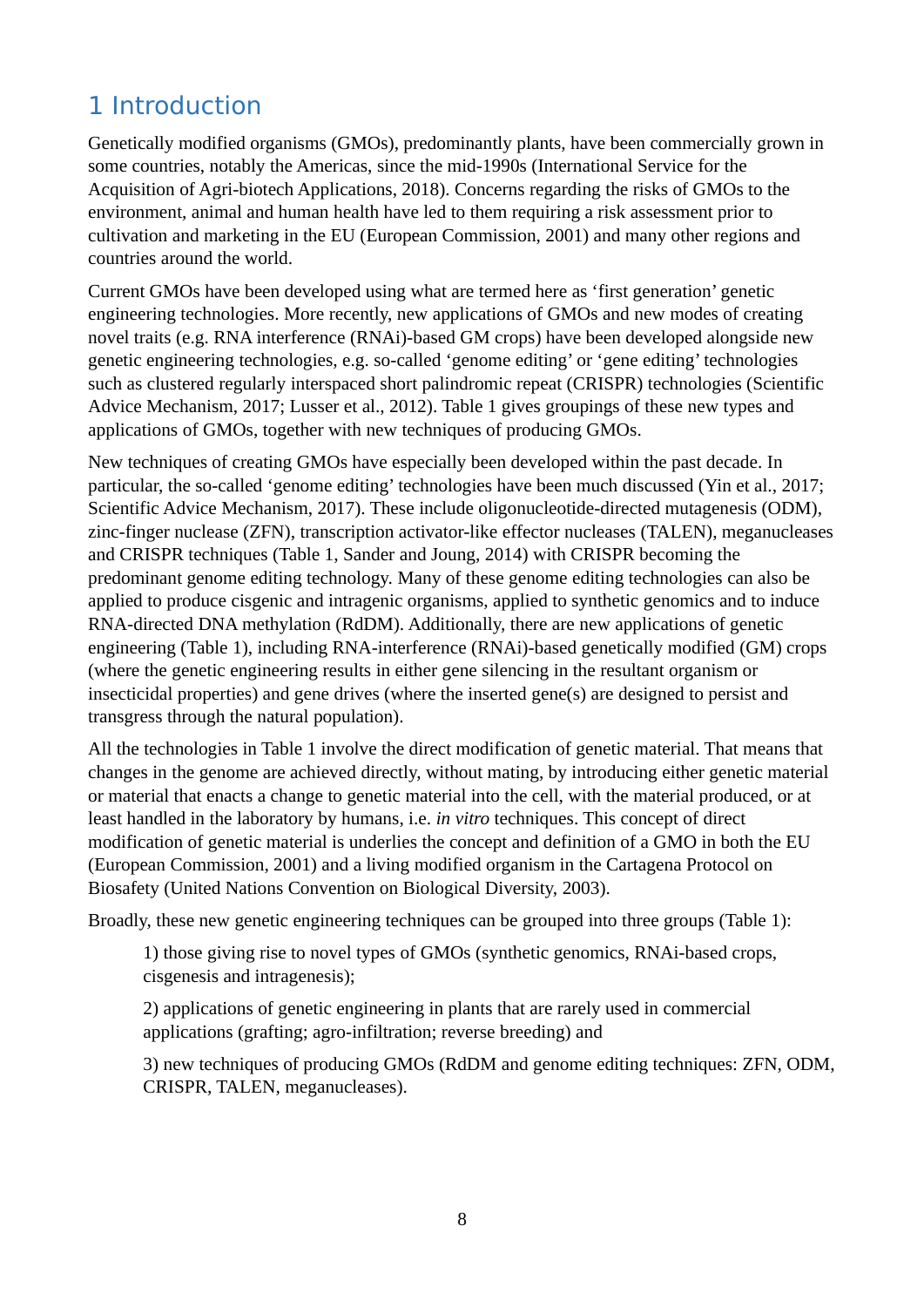| Table 1 Grouping of novel types of GMOs, new applications of GMOs and new techniques<br>of producing GMOs. |                                                        |                                                                          |  |
|------------------------------------------------------------------------------------------------------------|--------------------------------------------------------|--------------------------------------------------------------------------|--|
| <b>Novel types of GMOs</b>                                                                                 | <b>Commercially infrequent</b><br>applications of GMOs | New techniques of producing<br><b>GMOs</b>                               |  |
| Synthetic genomics                                                                                         | Grafting                                               | RNA-dependent DNA methylation<br>(RdDM)                                  |  |
| RNAi-based crops                                                                                           | Agro-infiltration                                      | Genome editing techniques: ZFN,<br>ODM, CRISPR, TALEN,<br>meganucleases. |  |
| Cisgenesis and<br>intragenesis                                                                             | Reverse breeding                                       |                                                                          |  |

This chapter outlines the current concerns with GMOs, and describes the risks to the environment, humans and animals associated with each of the groups in Table 1. Finally, it examines considerations for the risk assessment of GMOs developed using genome editing techniques, including the detection of GMOs created by genome editing.

# <span id="page-8-0"></span>2. Principal concerns regarding genetic modification of living organisms

Briefly, the fundamental concern regarding GMOs and the direct modification of genetic material is that it can unintentionally interfere with the gene expression of an organism or interfere with complex biochemical pathways within an organism. For example, genetic modification can give rise to unintended or altered proteins or altered secondary metabolites, particularly in plants whose secondary chemistry is complex (Aharoni and Galili, 2011). Hence, the biological and biochemical characteristics of the organism might be changed in a way that impacts human and animal health and/or the environment. In addition, the novel trait conferred by the genetic engineering, e.g. herbicide tolerance in plants is also of concern as this can have consequences for agricultural systems, the environment and often for food and animal feed safety. Further, in the EU, a system of traceabilty and labelling is necessary to allow for segregation of GM foods from non-GM foods to enable consumer choice and monitoring of any adverse effects in the human population postmarketing of GMOs.

Most, if not all, of the principal concerns regarding current GMOs, created using first generation methods, apply to these new types of GMOs and new genetic engineering techniques, as described in the following sections. Additionally, these new genetic engineering techniques can give rise to a broader spectrum of new genetic combinations (Kawall, 2019) and novel traits compared to the classical traits introduced by first generation GMOs (predominantly herbicide, insecticide resistance and combinations thereof in plants) (Agapito-Tenfen et al., 2019; Eckerstorfer et al., 2019).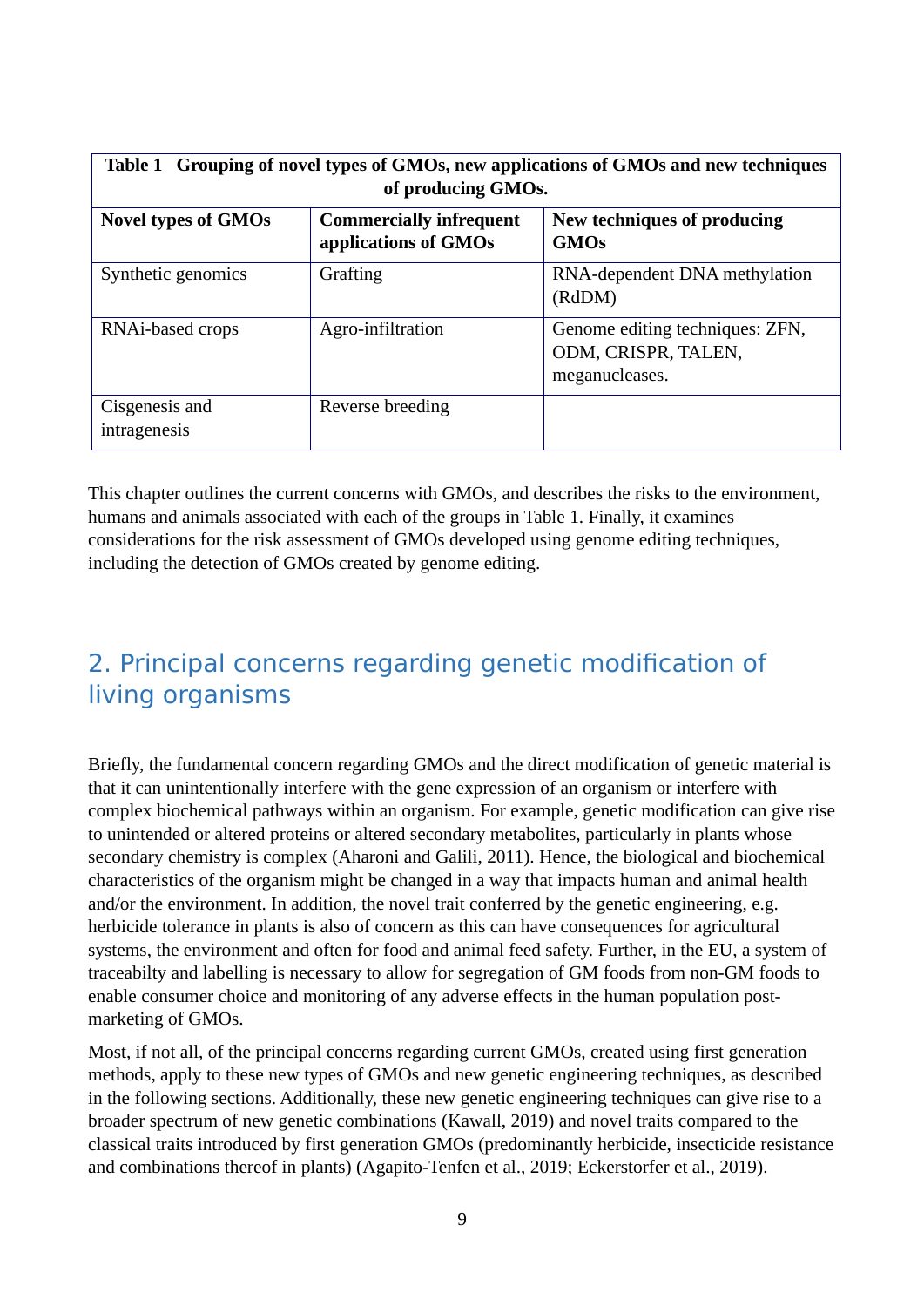# <span id="page-9-1"></span>3. Novel types of GMOs

Novel types of GMOs include RNAi-based GM crops, synthetic genomics, cisgenesis and intragenesis.

### <span id="page-9-0"></span>**3.1 RNAi-based GM crops**

RNAi is a mechanism of gene silencing that occurs naturally in the cells of fungi, plants and animals, but RNAi-based GM crops artificially induce this gene silencing through the production of novel RNAi in the GMO. Although the effects of gene silencing have been observed for a considerable time, the RNAi mechanism has only been elucidated in the past 15 years (Couzin, 2002; Roberts et al., 2015). Naturally occurring RNAi is a gene-silencing mechanism and can also confer resistance to the invading nucleic acids. Initially it was found that RNAi is exogenously triggered as an immune response by the infiltration of foreign RNA (in most cases double stranded RNA (dsRNA)) into an organism's cell (for example by an invading viral pathogen) (Mello and Conte Jr, 2004). Shortly after, endogenous genomic sources for RNAi (centromeric regions, transposons and other repetitive sequences) were also uncovered (Lippman and Martienssen, 2004).

In normal gene expression, genes (encoded by DNA) are transcribed into an intermediate product, messenger RNA (mRNA), which is subsequently translated into a protein. RNAi acts at the RNA level by, for example, cleaving an invasive viral RNA or mRNA, preventing it from being translated into a protein. There are two kinds of small RNA molecules that act in the RNAi pathway: miRNAs (micro RNAs) and siRNAs (small interfering RNAs). miRNAs are derived from short stemloop RNA molecules and typically silence genes by repression of translation. siRNAs are derived by longer regions of dsRNAs and typically work by cleaving the mRNA before translation (Wilson and Doudna, 2013). The structure and length of siRNAs are very similar to miRNAs. In both the exogenously and endogenously induced RNAi pathway, dsRNA is incorporated into the nucleus and is enzymatically cleaved into smaller pieces of RNA (Carthew and Sontheimer, 2009; Pačes et al., 2017). These small RNA molecules are directed to mRNA molecules or invasive RNAs that have a complementary sequence. This binding event can either lead to the cutting of the mRNA or prevent the mRNA from getting translated into the corresponding protein, both of which can lead to an overall reduction in the level of the protein (see Pačes et al., 2017).

Commercially-orientated (i.e. those intended for uncontained cultivation, food or feed) RNAi-based GM organisms are, so far, restricted to plants. In RNAi-based GM crops, a single functional gene or, more typically, a suite of novel genes is inserted into the organism (usually a plant) using first generation genetic engineering techniques. These novel genes induce the production of dsRNA. The dsRNA is then processed into small interfering RNAs, which then mediate the interference with mRNA in a sequence-specific manner. The processing of dsRNA into siRNAs can be directed to occur either within the GM organism itself, or within an organism that ingests the GM organism. For more details, see Pačes et al. (2017).

In the study of molecular biology, RNAi mechanisms are widely used as a research tool under contained-use conditions to explore cellular regulation of the expression of protein-coding genes in plants and animals. In contrast, commercially-orientated (i.e. those intended for uncontained cultivation, food or feed) RNAi-based GM plants have two main applications: those intended to change composition, e.g. the compositional changes (but not the herbicide tolerant trait) in MON 87705 resulting in low-linolenic, high-oleic soybean, known as Vistive Gold (see the RAGES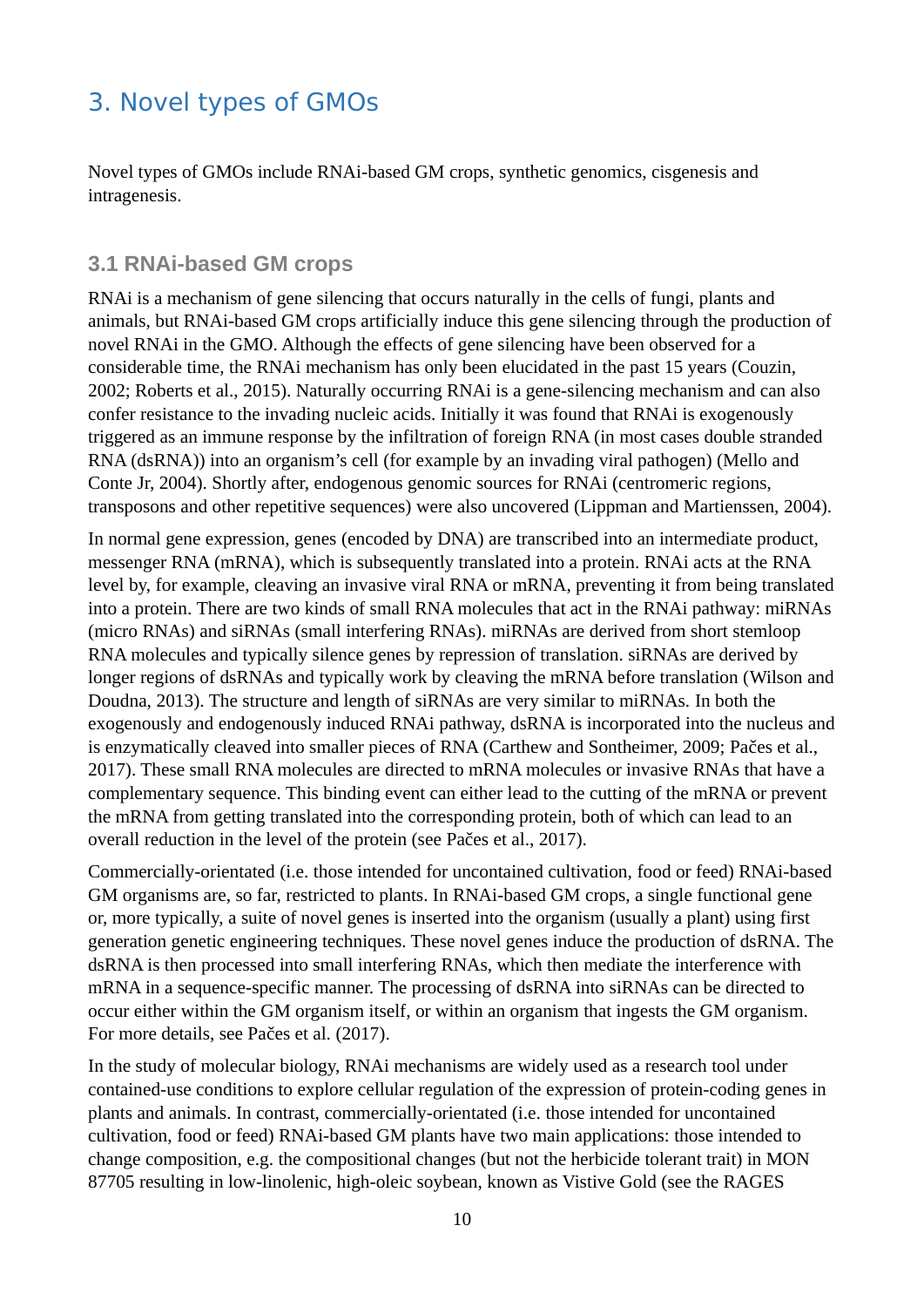report, "Nutritionally Enhanced GM crops") and those intended to act as a plant pesticide, e.g. the insecticidal element DvSnf7 in MON 87411 maize (United Nations Biosafety Clearing House, 2015).

Genetic modification for RNAi is not intended to produce a novel protein as most commercial GMOs do (e.g. production of the Bt protein in GM Bt crops and production of the EPSPS protein in GM Roundup Ready crops). However, the production of a novel protein is not the only risk that is considered in the risk assessment of GMOs. The main concerns regarding RNAi-based GM crops relate to the lack of specificity of siRNAs and the potential adverse impacts this may cause on the GM plant, ecosystems and human health. Whilst all GM crops are subject to concerns regarding safety for the environment and inclusion as food for humans and animals, there are specific concerns regarding the GM plants that contain RNAi constructs, as described below.

#### **Unintended effects in RNAi-based GM crops**

One major concern regarding unintended effects within RNAi-based GM plants is the lack of specificity of siRNAs. siRNAs may be generated that are sufficiently complementary to mRNAs in the GM plant other than the mRNA intended to be silenced. This could enact gene silencing of an unintended gene (an off-target effect) within the GM plant. During cleavage of dsRNA, many siRNAs are produced. Each siRNA has the potential to recognize putative off-target sites due to a lack of specificity (Ramon et al., 2014).

Off-target effects could result in unexpected effects in the resulting GM plant, e.g. by altering a biochemical pathway (e.g. starch or oil production). Off-target effects would need to be assessed robustly as plant chemistry is complex. Altering one biochemical pathway has a high probability of altering another pathway (Hines and Zahn, 2012). This is discussed further in the RAGES report, "Nutritionally Enhanced GM crops". Additionally, further research is needed on how transgenic siRNA can affect the expression levels of other non-coding RNAs and other RNAs such as mRNAs within RNAi-based GM plants. This could lead to changes in protein and enzymatic content, putatively altering the nutritional value of the GM plant. Alterations of the RNA level in GM plants in comparison to unmodified plants can be identified by sequencing of the transcriptomes (EFSA, 2019a).

#### **Ecological concerns of RNAi-based GM crops**

One of the principal ecological concern regarding RNAi-based GM crops are unintended adverse effects on non-target organisms in the environment. That is, the dsRNA produced by the GM plant may affect organisms in the environment other than the intended pest, for example beneficial insects. Whilst research to date has primarily considered this concern in relation to RNAi-based GM crops intended to control a specific pest (Zhang et al., 2017a), it could equally apply to RNAi-based GM crops with altered composition.

Environmental risk assessment is hindered by large knowledge gaps in the genomics and understanding of RNAi in both invertebrates and vertebrates (Christiaens et al., 2018; Ramon et al., 2014). For example, without full information of the genome sequence for a potential non-target organism, it is difficult to assess whether a specified novel dsRNA could be absorbed from the gut of the non-target organism, processed into siRNAs, or what genes in the non-target organism may be affected by the siRNA produced (Roberts et al., 2015).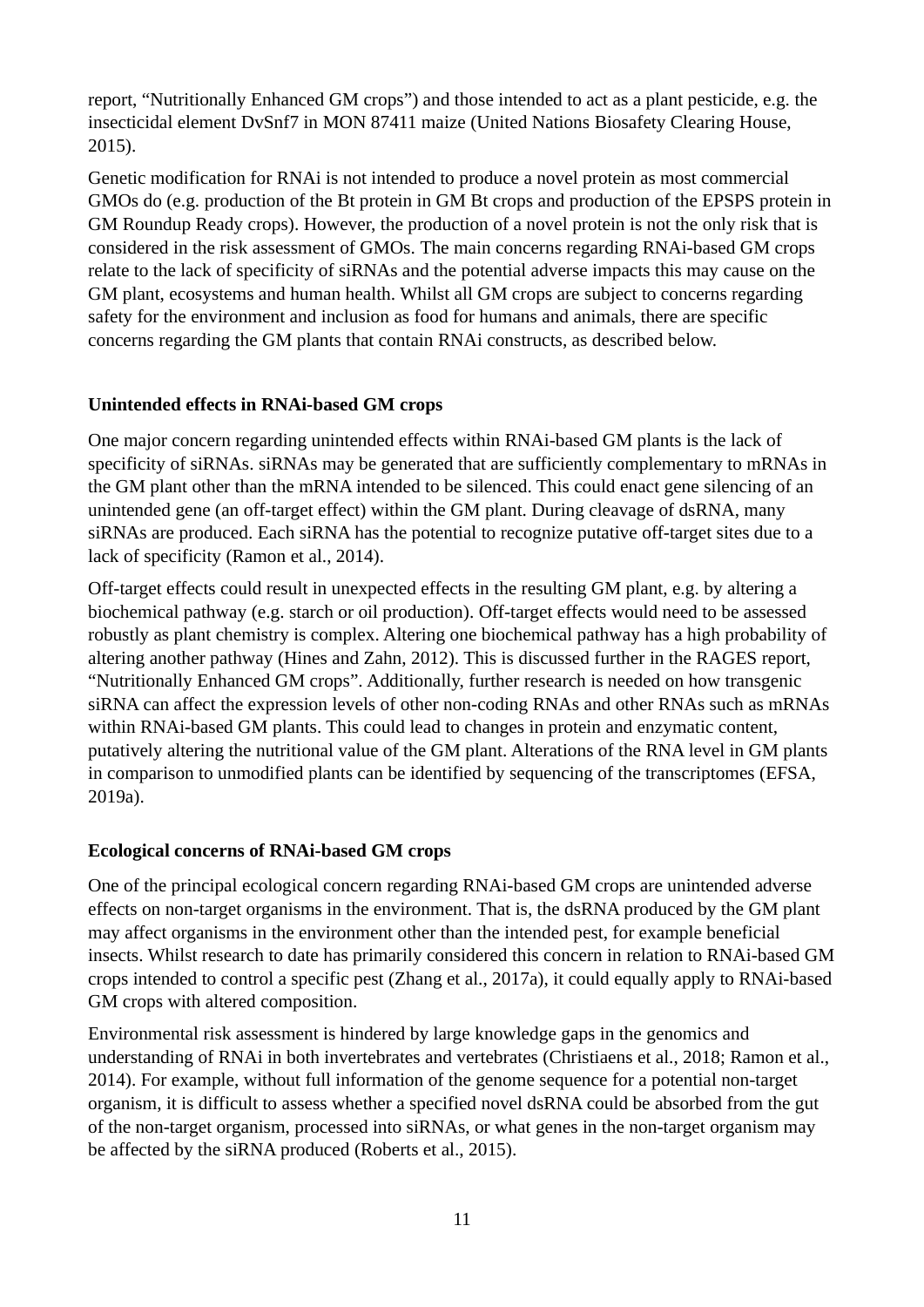Genomic datasets for most model (i.e. well-studied) organisms are complete and publicly available but, for the majority of invertebrate organisms, genomic datasets are incomplete with huge gaps in the genome sequences, as shown in the systematic literature review by Christiaens et al. (2018). Beside invertebrates, vertebrates, such as birds or rodents, may also be adversely affected by RNAibased GM crops – or at least the possibility of adverse effects cannot be dismissed. Like invertebrates, the genomic datasets of most vertebrate organisms are also still incomplete, although some, e.g. for extant birds (Zhang 2016; Bird 10,000 Genomes Project 2016) are under construction.

These factors make assessment of the ecological safety of RNAi-based crops difficult, if not impossible at present (Heinemann et al., 2013; Lundgren and Duan, 2013). Unlike conventional pesticides, different species can have different sensitivities to dsRNA, even within the same order (e.g. butterflies) (Roberts et al., 2015; Terenius et al., 2011; Christiaens et al., 2018) so it's difficult to select focal species upon which to perform ecotoxicity testing (as with conventional pesticides). Also, there are only a few publications reporting expression data of the RNAi constructs in RNAibased GM crops which is necessary to evaluate the impact on non-target organisms (Christiaens et al., 2018). Similarly, there is limited knowledge on the fate of dsRNA from GM plants in the environment, although persistence of dsRNA is expected to be limited (Christiaens et al., 2018).

#### **Unintended transmission of dsRNA via ingestion**

Concerns for human and animal health exist but are poorly constrained as there is a considerable lack of knowledge regarding the unintended transmission of dsRNA and siRNAs following ingestion. Processing of dsRNA into siRNAs following ingestion is the key mechanism for the pesticide action of RNAi-based GM crops. The concern is whether dsRNA, or the siRNAs derived from them, might also be active when the GM plant is ingested as a food. If so, the question is whether this might affect gene expression within the consumer.

It is not yet clear to what extent dsRNA from an RNA-based GM plant could survive in the human or animal gut in order to be absorbed into the body and possibly processed into siRNAs. If dsRNAs are absorbed and processed into siRNAs, there is concern that they could affect gene expression in the consumer, if closely matching mRNA sequences are present (Nawaz et al. 2019; Chan and Snow, 2017; Pačes et al., 2017; Roberts et al., 2015; Ramon et al., 2014). In the literature review published by the European Food Safety Authority (EFSA) concerning risk assessment of RNAi crops on food and feed, it was indicated that plant miRNAs are more stable than anticipated due to structural properties influencing their stability and turnover (EFSA, 2019a):

"*However, when assessing the stability of plant ncRNAs outside the plant, compelling evidence exists that plant miRNAs are highly stable under different conditions including food storage, processing, cooking, or simulated digestion. Moreover, they seem to survive after long incubation in serum, or are detected in the gastric content of mice, suggesting that plant miRNAs are more resistant to degradation than synthetic or animal miRNAs.*"

One critical question is whether naturally occurring micro RNAs (miRNAs) from diet can be taken up by animals and humans from their diet and, if so, what effect it might have on gene expression.

miRNA and siRNA are similar families of small RNAs, both derived from dsRNA (Nawaz et al., 2019; Carthew and Sontheimer, 2009). Hence, if miRNAs can be taken up from the diet by animals and humans, so too might siRNAs from RNAi-based GM crops. Plant dsRNAs need to cross many barriers to find their targets in the host cells in order to perform their mode of action. Whether noncoding RNAs can really cause systemic effects is hotly debated (EFSA, 2019a).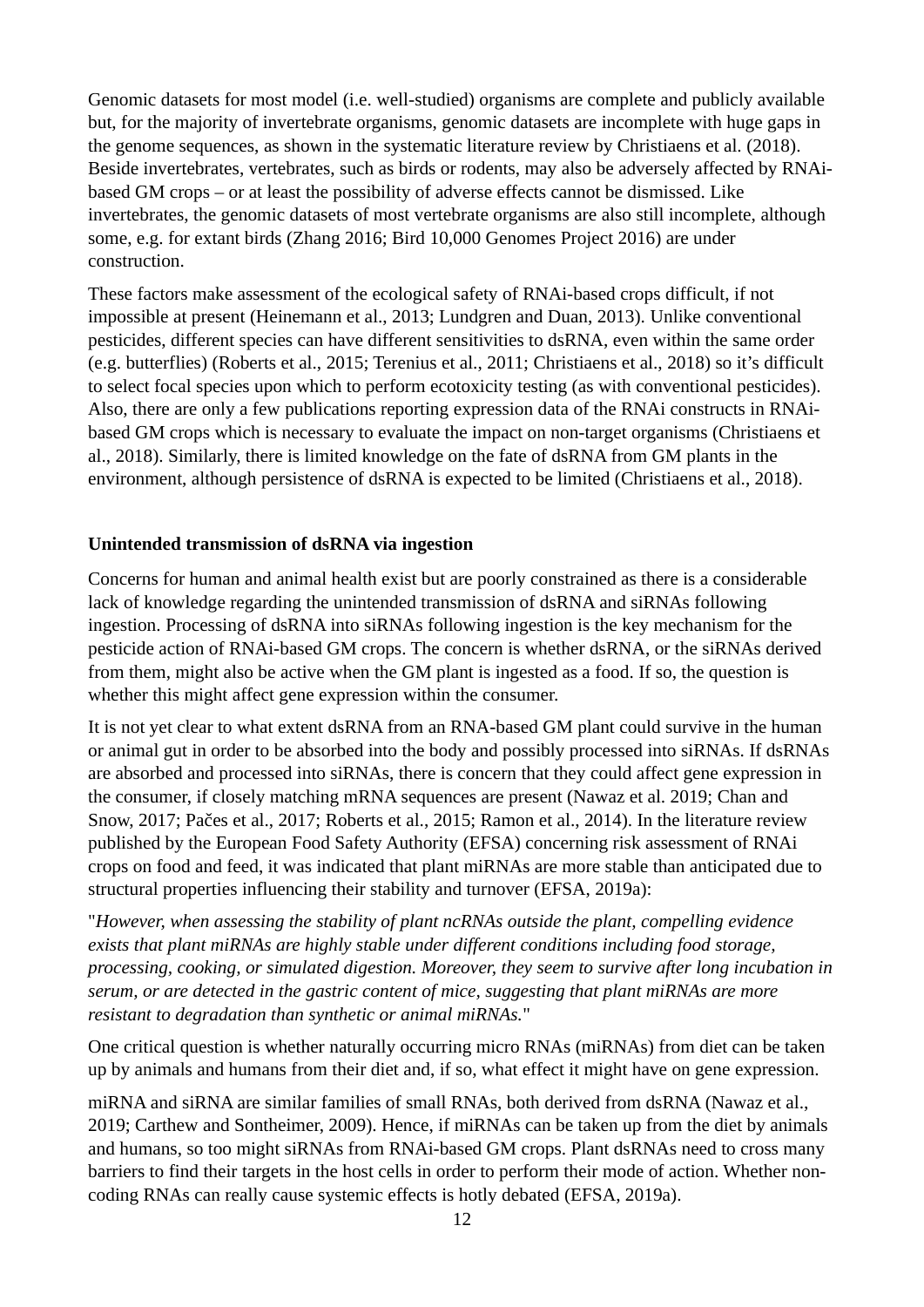In the past few years, there have been several publications and much discussion on this topic (for reviews, see Nawaz et al., 2019; Zhao et al., 2018), partially summarized in the following list:

- Zhang et al (2012) reported, for the first time, that miRNA produced by plants can enter the bloodstream of mammals (including humans) at the stage of consumption. Initially, the findings of (Zhang et al, 2012) were called into question (see, for example, United States Environmental Protection Agency 2014; EFSA, 2014). However, more recent publications also indicate that plant miRNA can enter the bloodstream, organs, milk and urine of mammals after ingestion (Yang et al., 2015; Liang et al., 2015; Hirschi et al., 2015, Lukaski & Zielenkiewicz, 2014). In contrast, some publications have demonstrated only limited or inconsistent uptake of plant miRNA (e.g. Baier et al., 2014; Witwer et al., 2013). Further research is also needed to investigate if plant miRNA can cross specialized barriers as the blood-brain barrier or placental barrier (EFSA 2019a).
- Publications suggest that small RNAs taken up from the intestine can affect gene regulation in humans and animals. For example, it was found that miRNA transferred via milk shows biological activity (Baier et al., 2014) and small RNAs produced by plants were able to affect the immune system in humans and animals (Zhou et al., 2015; Cavalieri et al., 2016).
- Several studies suggest that uptake of miRNA from the mammalian gut and its detection are dependent on technical and physiological factors, which could explain the contradictory results obtained by different researchers. For example, uptake of plant miRNAs through the digestion tract is thought to be selective as only relatively few of the thousands of plant miRNAs are readily detectable in human and animal plasma (Liang et al., 2015, Zhang et al., 2012); Liang et al. (2015) describe how techniques of RNA extraction might affect detection and suggest standardised protocols for the detection and quantification of miRNA in plasma; Yang et al. (2015), as well as Wang et al. (2012), show that the health status of the recipient can affect the uptake of miRNAs; Baier et al. (2014) speculate that packaging of milk miRNAs in vesicles might protect against degradation in the gut, enhancing uptake and Yang et al. (2015) show that dosage and duration of exposure are important.

As yet, there is little consensus whether plant miRNA can be absorbed into the body of animals and humans (EFSA 2019a, Pačes et al. 2017, Witwer and Zhang, 2017), yet it remains a distinct possibility (Nawaz et al., 2019; Zhao et al., 2018). Pačes et al. (2017) summarise the discussion as follows: *"It is apparent that four years after the original report (Zhang et al., 2012(...)), the field remains split. The essential questions concerning the existence of the proposed mechanism emerged already in 2012. Further research is necessary to clarify the basis of the aforementioned contradictory observations."*

There are at least two ways in which the dsRNA expressed in GMO plants, and its subsequent processing into siRNA, can impact mammalian health via ingestion:

(1) Uptake from the gut into the bloodstream in the same way as other plant miRNAs as described (see, for example, Yang et al., 2015; Liang et al., 2015; Hirschi et al, 2015; Beatty et al., 2014). If the bioactive molecules produced in the plants interfere with mammalian gene regulation, adverse effects could result (see for example Then and Panskus, 2018). Based on current knowledge, this interference scenario cannot be excluded. The need for further investigation is supported by the outcome of a meeting of a USA governmental scientific advisory panel in 2014 which maintained that, in particular, risks from RNAi-based GM crops to immune-compromised individuals should be tested (US Environment Protection Agency, 2014):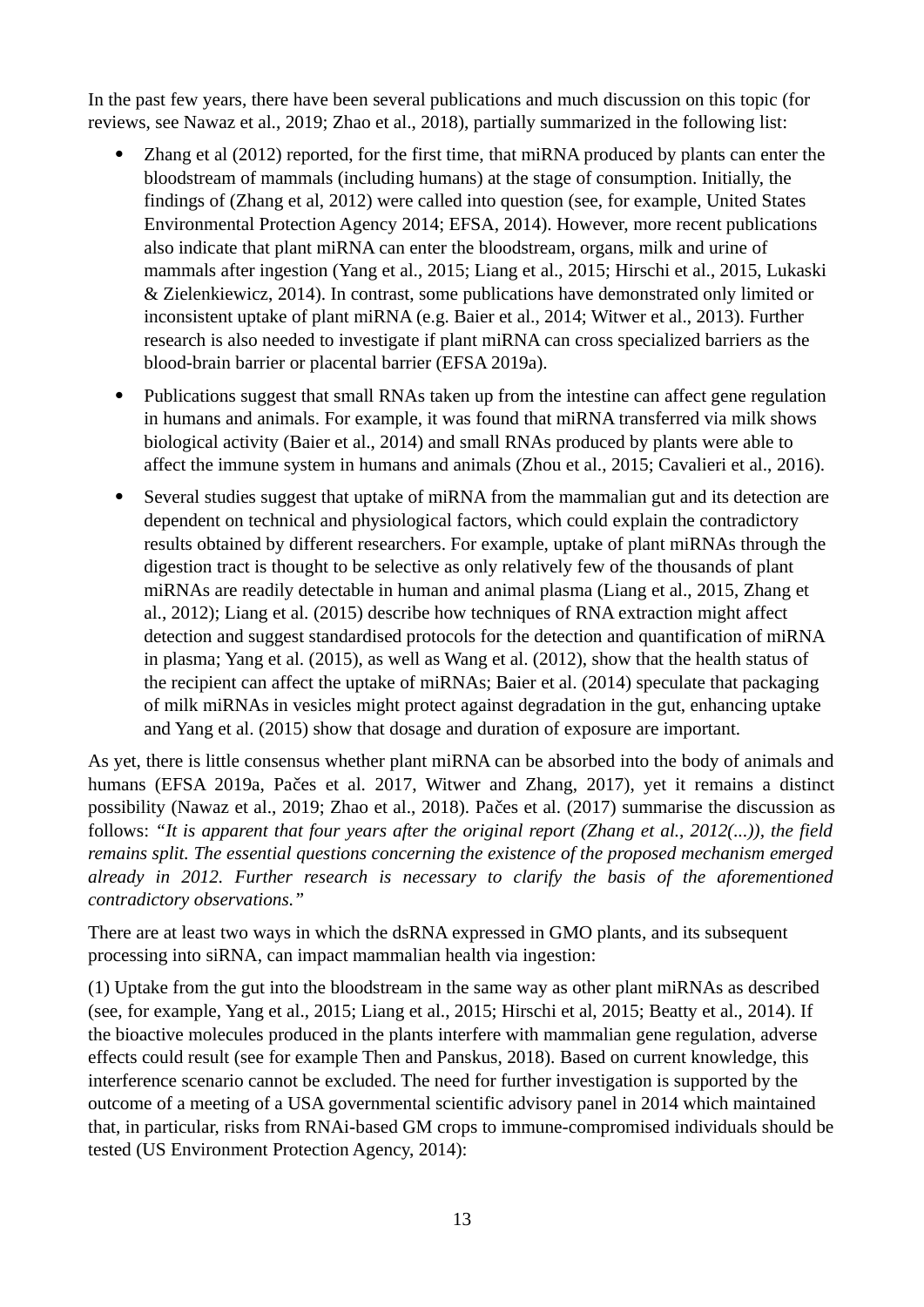"*The stability of dsRNA should be tested in individuals that manifest specific diseases (e.g., Crohn's, colitis, irritable bowel syndrome, etc.), the immune compromised, elderly, as well as children. These individuals may have compromised digestion or increased sensitivity to dsRNA exposure."*

(2) It is well known that endogenous miRNA plays a key role in gene regulation in the gut microbiome, as well as in the communication between the mammalian host and its gut microbiome (see, for example, Williams et al., 2017). It is plausible that the dsRNA produced in GM maize MON 87411 can interact with the gut microbiome directly without direct uptake from the gut. For example, the Snf7 gene which targeted by the dsRNA as produced in maize MON 87441, is involved in essential biological processes in insects as well as in yeast (Then & Panskus, 2018). Thus, there is a plausible hypothesis on how the additional dsRNA might affect the gut microbiome community and further research is needed to understand the impact of exogenous dsRNA in mammalian host microbiota composition and to identify microbial targets and their effect on physiological conditions (EFSA 2019a). Another point to consider is whether special diets (e.g. vegetarians or vegans) might lead to an increased uptake of dsRNA due to an increased exposure (EFSA, 2019a)

In summary, it is clear that interference with gene regulation following the absorption and processing of dsRNAs to siRNA within humans and animals following ingestion of RNAi-based GM crops is both feasible and plausible. As Nawaz et al. (2019) conclude:

*"Based on the currently available evidence, off-target effects from the ingestion of novel siRNAs present in foods derived from either GM crops or foliar insecticidal or anti-viral spray application, cannot be ignored and thus should form an integral part of the risk assessment of these products."*

#### **Risk assessment of RNAi-based crops**

The risk assessment of RNAi-based GM crops is hindered by large and significant knowledge gaps regarding RNAi mechanisms and pathways for adverse effects within the environment and on human and animal health. More research is needed in this area before any meaningful risk assessment for food and feed can take place (EFSA, 2019a, Pačes et al., 2017; Roberts et al., 2015).

In order to begin identifying these gaps and issues unique to the risk assessment of RNAi-based crops, EFSA convened an international scientific workshop in June 2014 (EFSA, 2014; Ramon et al., 2014). Following the workshop, two literature reviews were commissioned by EFSA, one on baseline data to inform the risk assessment of RNAi-based GM plants in general (Pačes et al., 2017) and one (Christiaens et al., 2018) to inform the environmental risk assessment. Recently, a third review about food and feed risk assessment of RNAi-based GM plants was published by EFSA (EFSA, 2019a). From Pačes et al. (2017) and other published literature, EFSA considers that, currently, bioinformatics searches for off-target effects of siRNAs can usefully (in terms of risk assessment) be conducted for plants but give insufficiently reliable predictions for animals or humans (EFSA, 2017). Thus, EFSA has only issued a protocol for off-target bioinformatic searches in plants, not for animals or humans who might ingest the plant (EFSA, 2017). This means that it may be possible to look for off-target effects within the GM plant that might give rise to unexpected effects. However, for the possibility and potential effects of uptake of dsRNA from GM plants by humans and animals from RNAi-based GM plants, the risk cannot be assessed at the present time (EFSA, 2017; Christiaens et al., 2018). This affects both the environmental risk assessment (for non-target organisms) and also food and feed safety risk assessment (for consumers).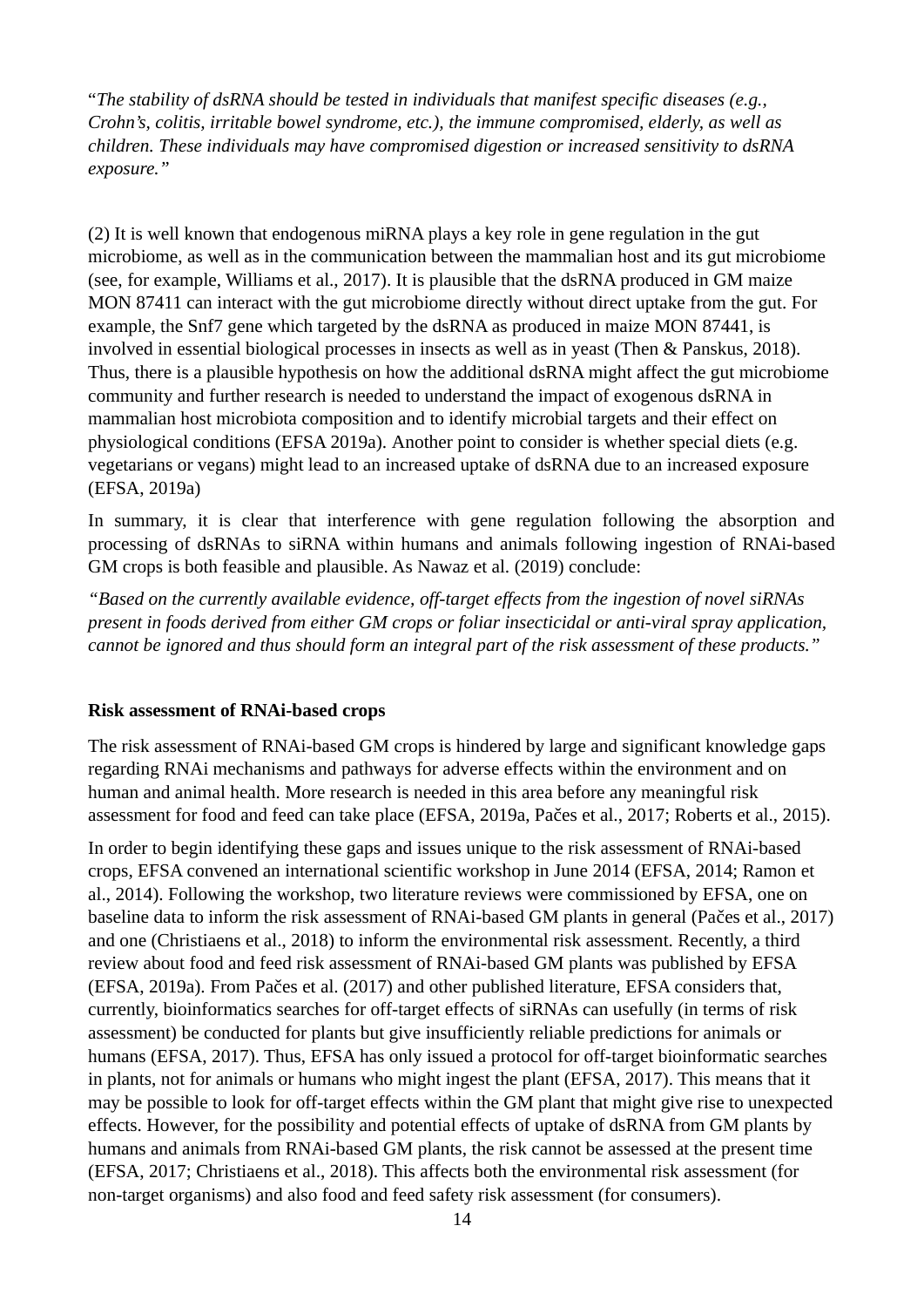In 2014 an EFSA workshop (ESFA, 2014) identified the following issues as relevant for risk assessment of health effects:

*"Throughout the different discussion topics, the following issues were identified as knowledge gaps, where more research could be warranted:*

*- The RNAi and metabolic profiling in RNAi-based plants could be further explored and corroborated to support risk assessment. In this context, 'omics' techniques should be further investigated as supporting tools.*

*- The use of bioinformatics to predict potential off-target effects in consumers should be further explored.*

*- Possible changes in microbiota, residing in human or animal guts, following consumption of food and feed products derived from RNAi-based plants could be a research topic."*

None of these research topics have yet been progressed to the point where they can assist the food and feed risk assessment of RNAi-based GM crops (see, for example, the discussion on 'omics' techniques in [Risk assessment related to the genome editing process\)](#page-32-0). The EFSA literature review on food and feed risk assessment of RNAi-based crops highlighted, once again, that there are still considerable knowledge gaps and that more research is needed. In particular, it is controversial and a matter of debate whether or not plant miRNAs found in body fluids of mammals can be traced back from the uptake in the gut or whether this might be contaminations (EFSA, 2019a).

Despite the controversy surrounding the possible uptake of miRNAs into humans, two RNAi-based GM crops were authorised in 2015 for food and feed use in the EU (MON 87705 and 305423 soybeans) and EFSA gave a positive opinion for the food and feed safety of maize MON 87411 (EFSA, 2018a), which recently lead to the approval of the maize by the European Commission for import and usage for food and feed in the EU (European Commission, 2019). In EFSA's risk assessment of maize MON 87411, the risks of RNAi-based crops to human and animal health were mostly overlooked (EFSA, 2018a). It appears that a rigorous risk assessment is needed, but a proper solution how to achieve that is still pending.

As the BSE crisis showed, the risk of bioactive compounds being transmitted to humans via the food and feed chain poses a high risk for farm animals and humans (see Pačes et al., 2017). There are clearly knowledge gaps in how RNAi-based GM crops could have environmental effects (via negative effects on non-target wild animals) and affect health in human consumer (via the uptake of dsRNA in food). Therefore, uncertainties and knowledge gaps in any risk assessment are not acceptable and the precautionary principle should be invoked. This means that RNAi-based GM crops would neither be cultivated, nor approved for food and feed use (see also Then and Panskus, 2018). Currently, no applications have yet been made for commercial cultivation of RNAi-based GM crops in the EU, yet open questions remain on how to assess the risks of RNAi-based GM crops that are being used for food and feed production.

### <span id="page-14-0"></span>**3.2 Synthetic Genomics**

Synthetic genomics is part of the larger field of synthetic biology. It involves the synthesis of stretches of DNA molecules which are then transferred into an organism which has been pared down to its essential components (a 'chassis') (Secretariat of the Convention on Biological Diversity, 2015). Currently, this has been applied to bacteria (Fredens et al., 2019; Gibson et al.,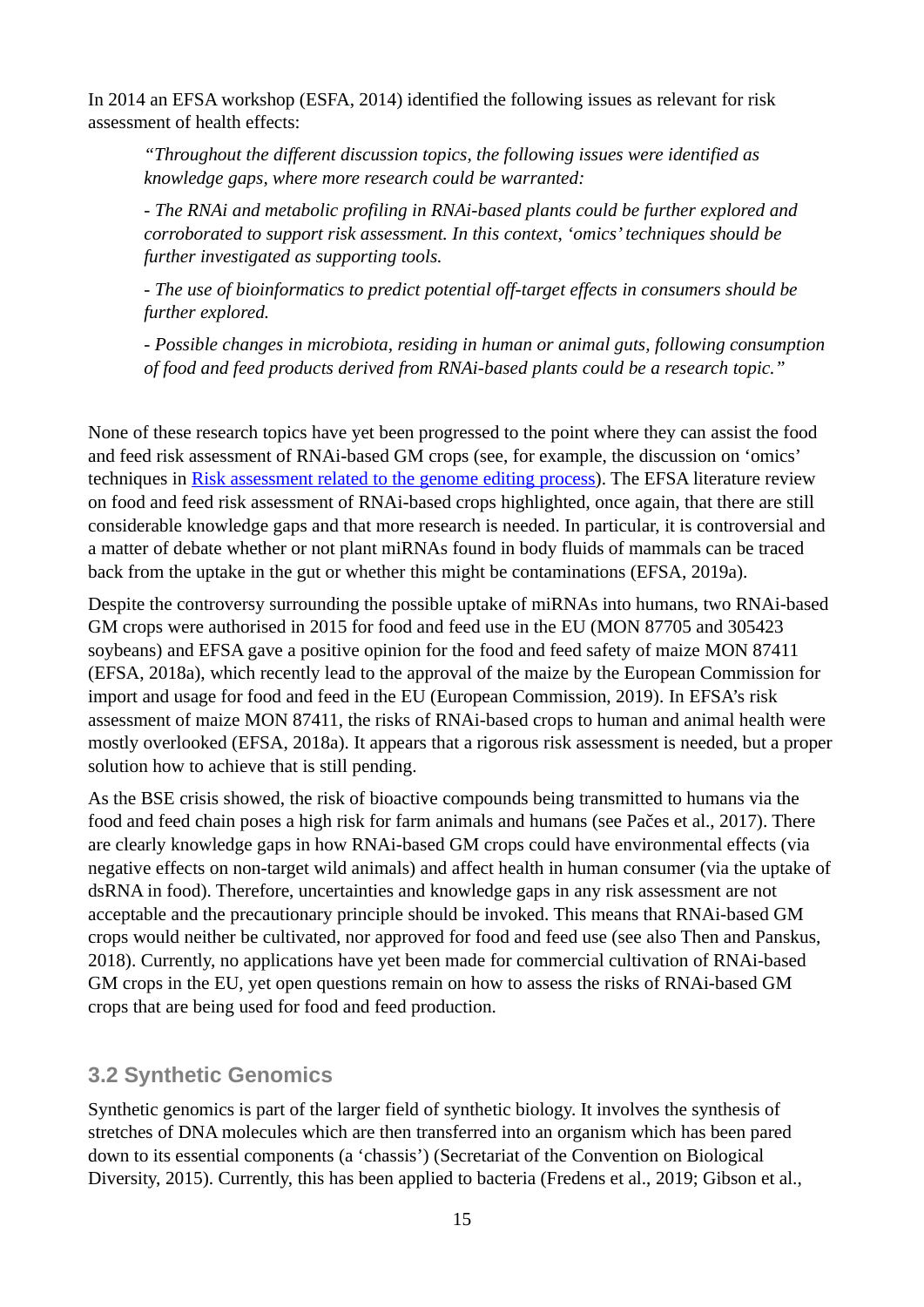2010) and yeast, a single-cell eukaryote (Bao et al., 2018; Garst et al., 2017; Kannan and Gibson, 2017). Although at an early stage of research, synthetic genomics has the ultimate aim of creating GMOs with substantially altered or completely artificial metabolic pathways, or even artificial organisms for which there is no reference conventional counterpart (Scientific Advice Mechanism, 2017). Synthetic genomics is facilitated by genome editing techniques, particularly CRISPR (Scientific Advice Mechanism, 2017) and organisms developed by synthetic genomics, could potentially be used in gene drive systems (see [Gene Drives\)](#page-27-2).

Currently, organisms developed through synthetic genomics are intended to be used under conditions of contained use. That is, used within secure facilities that prevent any releases into the environment. However, in the future, the deliberate environmental release of such organisms may be considered. For example, the intention to produce microorganisms designed for bioremediation and biosensors, agricultural crops tolerant to abiotic stress and pests, and to reintroduce extinct alleles, or even work towards the 'de-extinction' of species (Redford et al., 2019; Secretariat of the Convention on Biological Diversity, 2015) would, if successful, entail the release of organisms developed through synthetic genomics.

The environmental release of GMOs developed through synthetic genomics can negatively impact biodiversity in a similar fashion to other GMOs. These include: negative (e.g. toxic) effects on nontarget organisms such as soil microorganisms, beneficial insects, other animals and plants; disruption of ecosystems caused by the survival and persistence of GM organisms and the transfer of their genetic material to wild populations, including native microorganisms (Secretariat of the Convention on Biological Diversity, 2015). However, the key aspect in terms of potential environmental impacts is the traits expressed by GM organisms developed through synthetic genomics, which can be extremely far removed from those normally present in the various ecological systems. For example, if GM algae, created by synthetic genomics to produce oil by breaking down sugarcane, were to escape from contained use, it could break down sugarcane in the local environment and could disrupt ecosystems and habitats (Secretariat of the Convention on Biological Diversity, 2015; Snow, 2012). These problems would be compounded if the synthetic organism persisted, multiplied, or passed on genetic elements to other organisms in the environment, either via horizontal or vertical gene transfer (Secretariat of the Convention on Biological Diversity, 2015).

EFSA has received a mandate to develop an opinion on GMOs developed through synthetic biology and their implications for risk assessment methodologies, including synthetic genomics (EFSA, 2018b). Working groups set up by EFSA will consider the adequacy of existing EFSA guidance on molecular characterisation and environmental risk assessment for synthetic biology GMOs (EFSA 2018b), reporting for synthetic biology GM microbes and plants at the end of 2020, following public consultation (EFSA 2018b). Consideration of the adequacy of existing EFSA environmental risk assessment guidance for synthetic biology GM animals, as well as considerations of the adequacy of existing EFSA food and feed guidance for synthetic biology GM microbes, plants and animals are to be considered at an undefined, later stage.

In summary, organisms created by synthetic genomics are currently intended for use under 'contained use' conditions, as regulated by the appropriate GMO regulations. Nevertheless, there is potential for escaped GM organisms developed through synthetic genomics to disrupt ecosystems, especially if they persist in the environment. Thus, extra scrutiny is required to ensure organisms created by synthetic genomics do not accidentally escape into the environment. Although there are currently no applications for environmental releases of organisms created by synthetic genomics, guidelines are being developed by EFSA for synthetic biology organisms, including those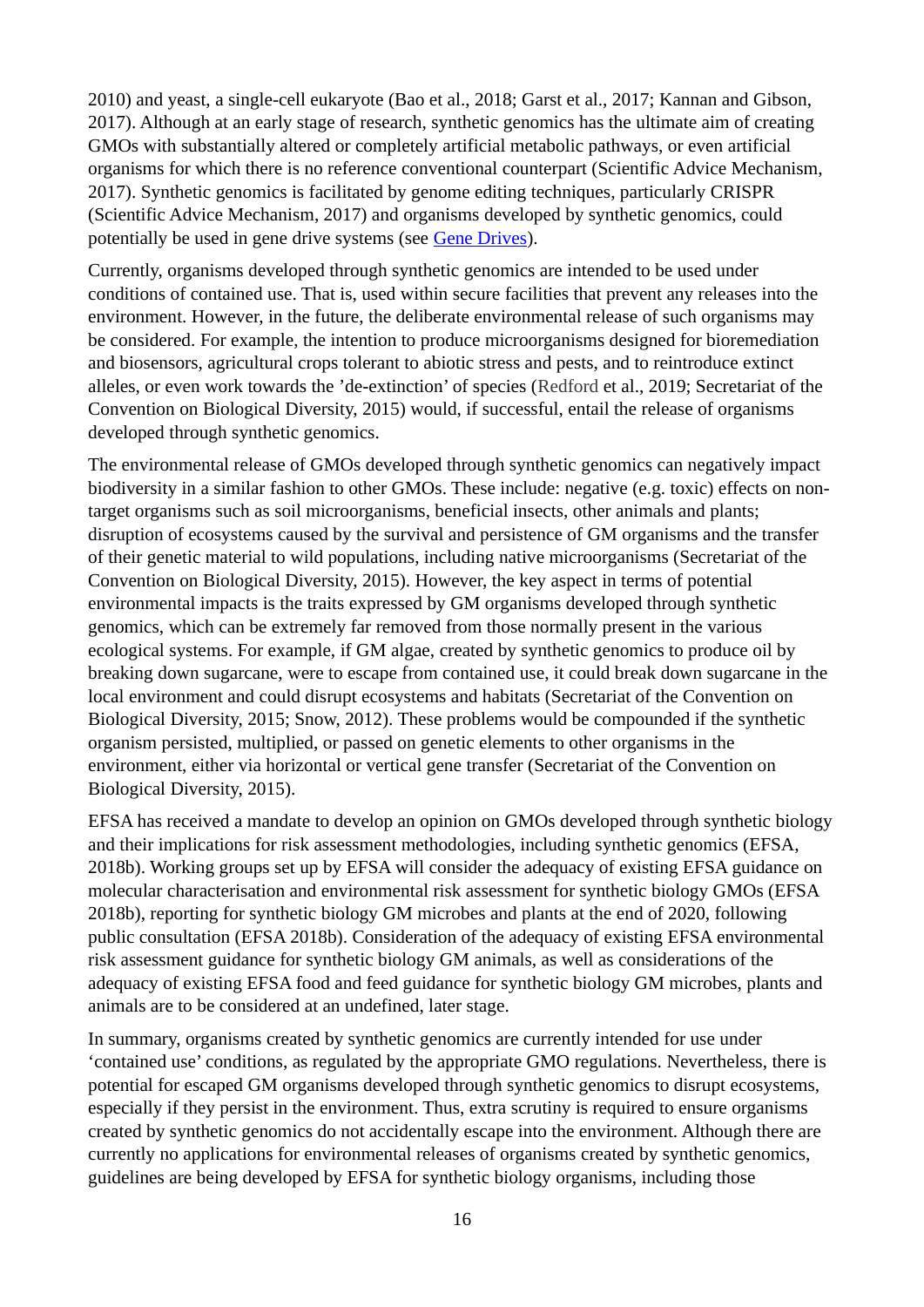developed by synthetic genomics. Given the potential for ecosystem disruption, the precautionary principle should be employed and no applications for environmental release should be considered.

### <span id="page-16-0"></span>**3.3 Cisgenesis and Intragenesis**

The majority of current commercial GM crops, developed through first generation techniques, are transgenic (or intergenic) in that they contain genes from non-sexually compatible species. Cisgenesis and intragenesis differ from transgenesis only in their source material. With cisgenesis and intragenesis, the functional gene(s), at least, are from closely related species. Cisgenesis is sometimes confused with intragenesis. In cisgenesis, intact genes, together with associated promoter/terminator from one species are inserted into the genome of the same or a closely related (i.e. sexually compatible) species. By contrast, in intragenesis the functional gene(s) may be partial and the promoter/terminator may not be associated with the functional gene(s) in the native plant, although all components are derived from the same or a closely related species (EFSA, 2012a). Cisgenesis and intragenesis involve the direct modification of genetic material and, to date, has used recombinant nucleic acids (i.e. first generation techniques). Cisgenesis and intragenesis can also be performed by using SDN-3 type genome editing techniques (see [Genome editing techniques\)](#page-19-1).

Concerns regarding unpredictable and unexpected effects in first generation GMOs arise, not only from the source of the inserted genetic material, but also from the act of inserting that genetic material. It is the act of insertion that can cause irregularities in the genome (e.g. deletion or rearrangement of the DNA flanking the inserted genetic material). It was already shown that the transformation process using *Agrobacterium tumefaciens* results not only in large genomic rearrangements in the vicinity of the integration site (Wilson et al., 2006, Jupe et al., 2019), but also in epigenetic alterations (Jupe et al., 2019). Such alterations are of concern because they can disrupt normal function of the genome, causing an alteration of gene expression. In turn, this could produce novel or altered proteins, which may be of consequence to food safety.

Within the context of considering whether existing guidance documents for the risk assessment were applicable to cisgenic and intragenic plants, EFSA has compared characteristics with the potential to cause adverse effects of plants developed through cisgenesis and intragenesis with those developed from conventional breeding and transgenesis (EFSA, 2012a). In this comparison, EFSA (EFSA, 2012a) considered that new combinations of genetic elements may be present in intragenic GM plants which could present novel traits with novel hazards. This renders hazards of intragenic GM plants akin to those of transgenic GM plants. For cisgenic GM plants, however, EFSA considered the hazards similar to conventionally bred plants.

EFSA (2012a) considered that "*the potential for 'random' changes to the genome caused by the insertion event is, however, not limited to transgenesis, cisgenesis and intragenesis*" but that similar changes could take place during conventional breeding. For example, EFSA (2012a) considered that deletions, insertions and rearrangements and the creation of new open reading frames can be created at random during all the techniques, including conventional breeding. However, with conventional breeding, these changes are of evolutionary consequence, and may form part of the desired outcome. With GMOs, these are not the intended change, but the unintended effects that may affect the environmental and food/feed safety of the GM crops. For example, EFSA (2012a) assert that, in conventional breeding, there is "*random movement of numerous mobile genetic elements such as transposons and retrotransposons*". However, evidence that these movements are random is scant (Bennetzen and Wang, 2014; Shapiro, 2010). On the contrary, the importance of transposon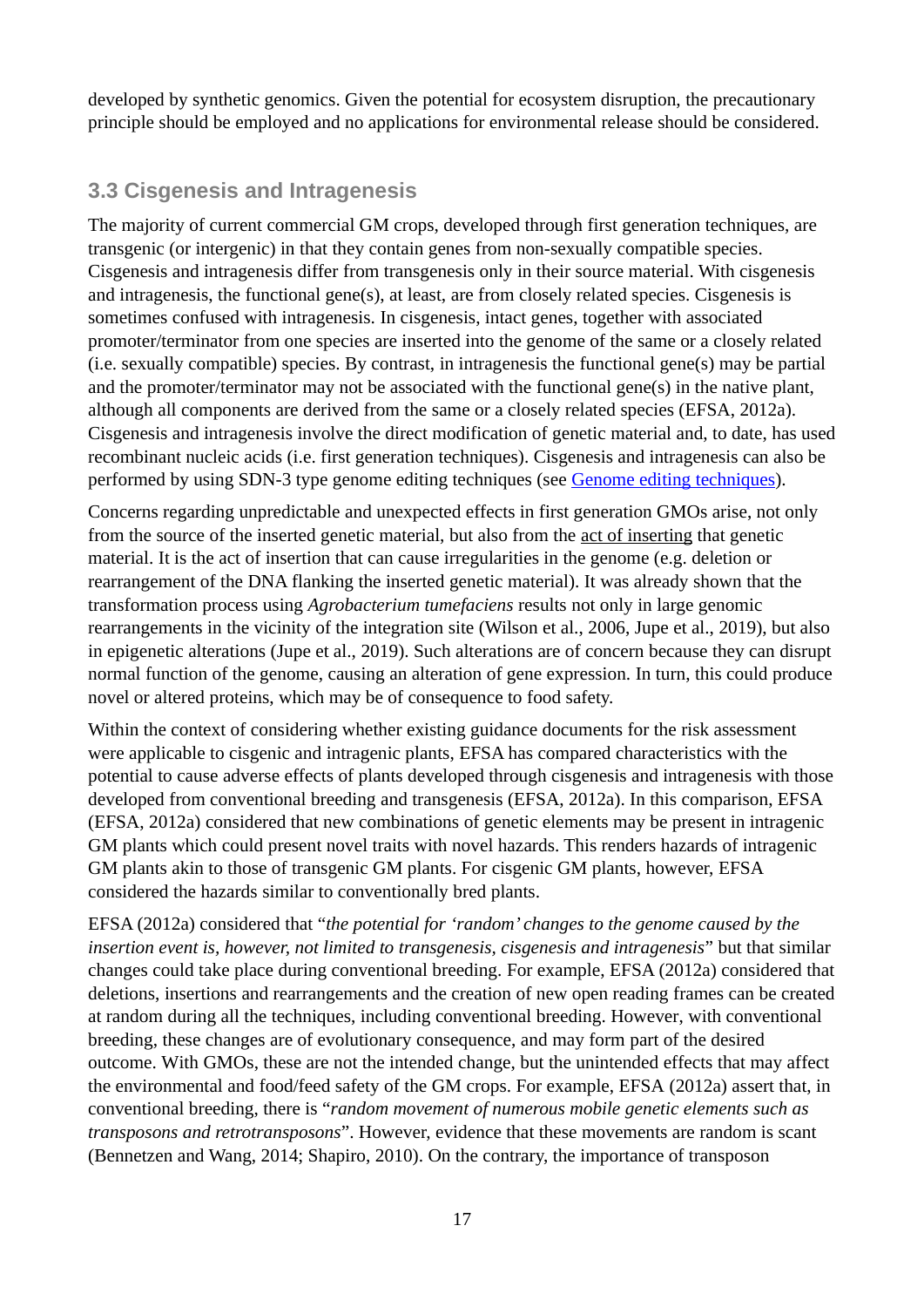movement for evolution and any associated deletions/rearrangements are highly active areas of enquiry in research, especially for plants (Lisch, 2013; Fedoroff, 2012).

The potential for unintended changes in secondary metabolites levels and composition may be reduced for plants developed through cisgenesis compared to intragenesis and transgenesis as the genes are endogenous, but the potential for unintended changes in general, including those with a potential adverse effect on health or environment is not necessarily reduced. Thus, cisgenesis and intragenesis could still alter plant biochemical pathways in similar ways to transgenesis, potentially giving rise to unexpected effects. Unintended changes to either genetic material and/or plant metabolism in the resulting cisgenic or intragenic plant could be important in terms of plant's impact on the environment and human and animal health.

### <span id="page-17-2"></span>**3.4 Infrequent commercial applications of GMOs**

Some applications of genetic engineering are widely used in research, but not generally used in the production of GMOs intended for commercial use (i.e. uncontained cultivation and food/feed) and thus are summarized as 'infrequent commercial applications' of GMOs. Nevertheless, they have received attention over whether they carry the same risks as GMOs produced using first generation genetic engineering techniques (Scientific Advice Mechanism, 2017; Lusser and Davies, 2013; Lusser et al., 2012). They include grafting, agro-infiltration and reverse breeding.

### <span id="page-17-1"></span>*Trans-grafting onto GM rootstocks*

Grafting is a traditional method used in horticulture. However, grafting onto GM rootstock is the grafting of a non-GM scion (plant cutting) onto a genetically modified rootstock, and commonly termed 'trans-grafting'. Although the fruits of the plant do not contain the inserted DNA sequence, sugar, metabolites and small RNAs (including siRNA and miRNA) derived from the GM rootstock can be exchanged between the graft and the scion (Scientific Advice Mechanism, 2017; Lusser et al., 2012). This means that any unexpected metabolites from the GM rootstock, or alteration of gene expression via RNAi involving small RNAs in the GM rootstock, could affect the scion, including the fruits (Scientific Advice Mechanism, 2017; Lusser et al., 2012).

### <span id="page-17-0"></span>*Agro-infiltration*

Agro-infiltration is a technique where plant tissues, typically leaves, are infiltrated in a liquid suspension of *Agrobacterium sp.* bacteria which carry a gene of interest (Lusser et al., 2012). However, flowers can also be immersed in the bacterial solution to produce a GM offspring containing the gene (floral dip) (Usher et al., 2017).

With leaf infiltration, although the gene of interest is expected to only be locally expressed at a high level, without being integrated into the plant genome, the movement of *Agrobacterium* throughout the plant and therefore the integration of genes carried by the *Agrobacterium*, cannot be excluded (Scientific Advice Mechanism, 2017). The technique is mostly used in a research context (Lusser et al., 2012; Scientific Advice Mechanism, 2017). However, if such plants were to be released to the environment (e.g. cultivated outdoors) or placed on the market, there would be concerns that the *Agrobacterium* may have genetically modified the plant, which means the concerns regarding existing GMOs would apply.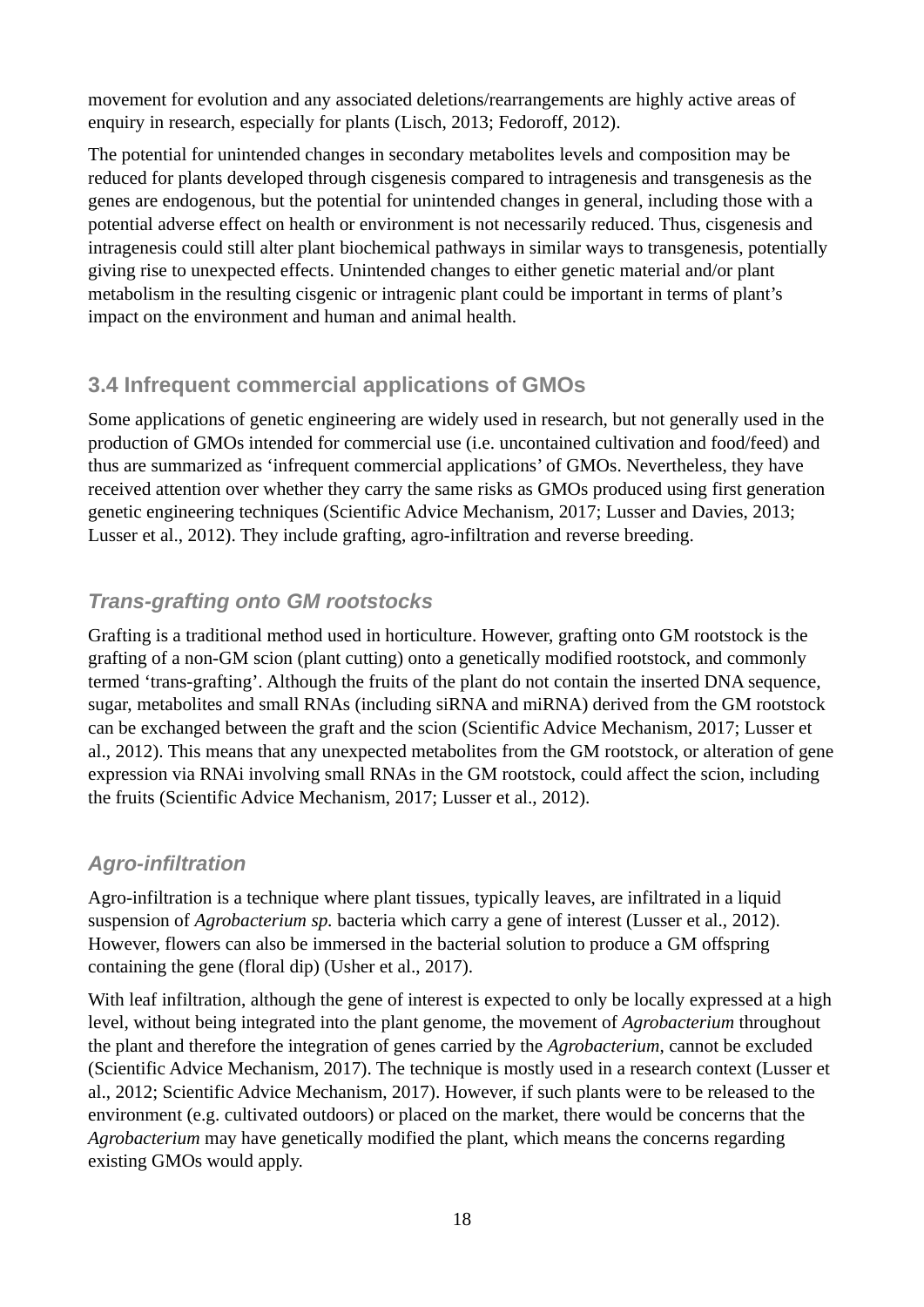### <span id="page-18-2"></span>*Reverse Breeding*

The aim of reverse breeding is to produce homozygous parental lines of a selected heterozygous plant. The genes involved in the meiotic recombination process are silenced through first generation genetic engineering preventing meiotic crossing over. This results in non-recombined haploid lines with doubled chromosomes through the double-haploid technique. The transgenes inserted prior to chromosome doubling to prevent meiotic recombination are subsequently removed through backcrossing.

# <span id="page-18-1"></span>4. New genetic engineering techniques

### <span id="page-18-0"></span>**4.1 RNA-directed DNA methylation (RdDM)**

RdDM is a technique that has, so far, been applied primarily to plants, although its application in animals is also possible. In essence, the effect of RdDM methylation is to render genes inactive without altering the DNA sequence of the genome. This is achieved by the enzymatic attachment of a small chemical group (in this case a methyl group) to certain nucleotides of the DNA sequence, which is then inherited in subsequent cell division to daughter cells. As the DNA sequence is not directly changed by RdDM this clearly falls under the scope of epigenetics. Epigenetics is the study of heritable patterns that influence how genes are expressed without altering the underlying DNA sequence. The epigenome is the collection of all epigenetic patterns such as DNA methylation, histone modifications or histone variants in regard to their distribution along the genome (Mazzio and Soliman, 2012).

Understanding of the role of the epigenome has increased in recent years, from its role in human cancers (Laird-Offringa and Sanchez-Cespedes, 2018), to its importance in defining population characteristics of plants (e.g. Taudt et al., 2016). The epigenome plays a vital role in regulating gene expression and many projects (e.g. the Roadmap Epigenomics Project) are aiming to unravel the epigenetic code of human cells and other organisms using next-generation sequencing techniques (Romanoski et al., 2015). Importantly, epigenetic changes can be heritable for several generations, and the triggers to reverse methylation are not yet fully known or understood (Crisp et al., 2016). The heritability of epigenetic modifications means that any changes produced through genetic engineering of the epigenome can also be present not only in the modified organism, but also in its offspring. This means that many, if not all, of the risks of GMOs where the DNA is altered, also apply to GMOs created by RdDM. For example, if the RdDM trait may persist in offspring arising from outcrossing with wild relatives.

Usually, RdDM generates an RNAi-based GM plant as an intermediate product to induce the DNA methylation (see [RNAi-based GM crops\)](#page-9-0). The inserted genes can be removed by backcrossing after the DNA methylation has been enacted. Recently, gene silencing has been performed using purified small non-coding RNA (sRNA) applied as a spray on plant leaves, without introducing recombinant DNA into the organism at all (Scientific Advice Mechanism, 2017). Genome editing can also be used to change the epigenome (see [Other genome editing applications using CRISPR\)](#page-21-0). In whatever way the change to the epigenome is enacted, RdDM causes a heritable change to genetic material, and alters gene expression.

There are currently no commercial applications of RdDM modified organisms. The technique is mainly (currently at least) used as a research tool to investigate gene function (Lusser and Davies,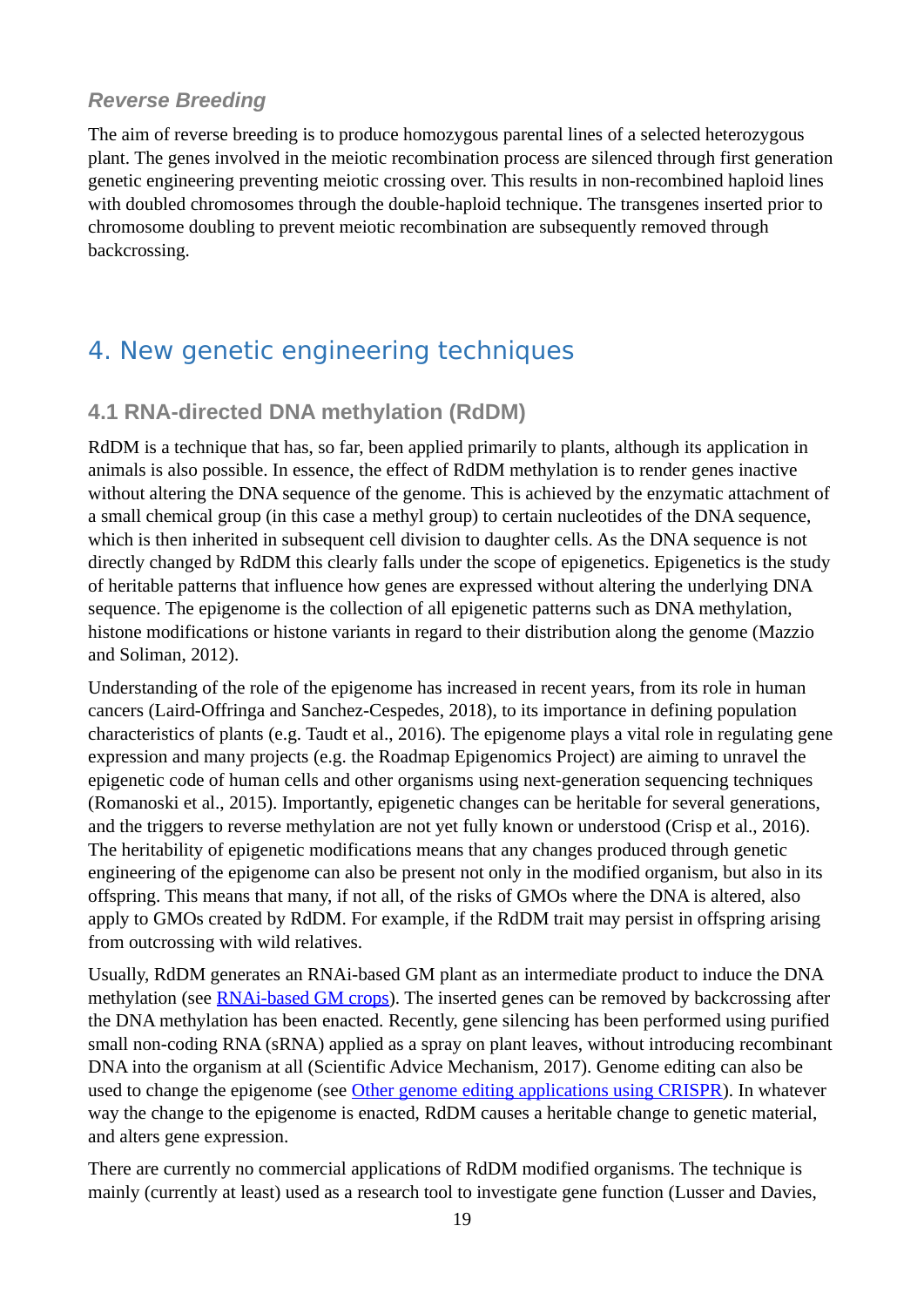2013). Whilst EFSA have not considered an application for cultivation or food/feed of a RdDM GMO, it has considered whether such changes would be considered an alteration of genetic material (EFSA, 2015) and suggested it could be restricted to situations where the nucleotide (i.e. DNA) sequence was modified. This would have the effect of excluding GMOs developed through RdDM from requiring a risk assessment for cultivation or entering the food chain. However, the scientific knowledge of the epigenome, in particular the role of the epigenome in regulating gene expression and the heritability of the genetic alteration strongly indicates that a risk assessment for such GMOs would be necessary. Concerns regarding this type of genetic engineering include: off-target effects, unintended interruption of metabolic pathways through the silencing of a key gene (either unintentionally or as a consequence of an intended silencing) and the unintended effects of dsRNA (see [RNAi-based GM crops\)](#page-9-0) (Eckerstorfer et al., 2014).

#### <span id="page-19-1"></span>**4.2 Genome editing techniques**

Genome editing techniques are substantially different to first generation genetic engineering technologies. They can result in minor or major changes to genomic material, predominantly DNA. Genome editing is applicable to plants, animals and microorganisms (Sander and Joung, 2014). Genome editing is also applicable to humans, e.g. for therapeutic use, although outside the scope of this chapter and EU GMO legislation (European Commission, 2001). These new engineering techniques generally use site-directed nucleases (SDNs), sometimes called 'molecular' or 'enzymatic' scissors, which cleave DNA at specific sites and trigger the organism's own repair mechanisms. Alternatively, oligonucleotides can be used to enact a change to DNA, as with ODM.

Although a broader range of traits can be produced through genome editing than first generation genetic engineering, genome editing is limited in its applications because several traits of interest (e.g. drought tolerance in plants) have a complex genotype ('complex traits'). That is, the trait is very often controlled by several genes operating at once in a coordinated manner. Epigenetic regulation of genes is also an important factor in plant response to stress (Banerjee & Roychoudhury, 2017). So far, genome editing can target several sites in the genome at once (for example by knocking out several copies of a single gene or targeting a limited number of different genes, called multiplexing) (Zetsche et al., 2017; Raitskin and Patron, 2016; Wang et al., 2016). However, like first generation genetic engineering techniques, genome editing operates outside of the organism's existing regulatory network that controls gene expression (i.e. controlling when, where and to what extent genes are turned on and off) and repair mechanism (Brinkman et al., 2018). Modern conventional breeding techniques such as genomic selection and marker assisted selection are more suited to the breeding of complex traits. One principal reason is that the whole genome is encompassed with conventional breeding, so that genetic and epigenetic regulation of genes remains intact. This is in contrast to genome-engineering where genes are edited in isolation, without regard to their regulatory control. Conventional breeding has had, and will undoubtedly continue to have, successes in breeding. This particularly applies to plant varieties, with complex, polygenic traits such as enhanced flood or drought tolerance, virus resistance, increased nutrient efficiency and increased yield (Maxmen, 2019; Li et al., 2018; Bevan et al., 2017; Crossa et al., 2017; Dar, et al., 2013; Fujita et al., 2013) and also desirable traits in animals.

#### <span id="page-19-0"></span>*Oligonucleotide-directed mutagenesis (ODM)*

ODM is a genome editing technique that does not use SDNs. Instead, short DNA (or DNA-RNA) fragments (oligonucleotides) are introduced into cells where they trigger the cell to modify its own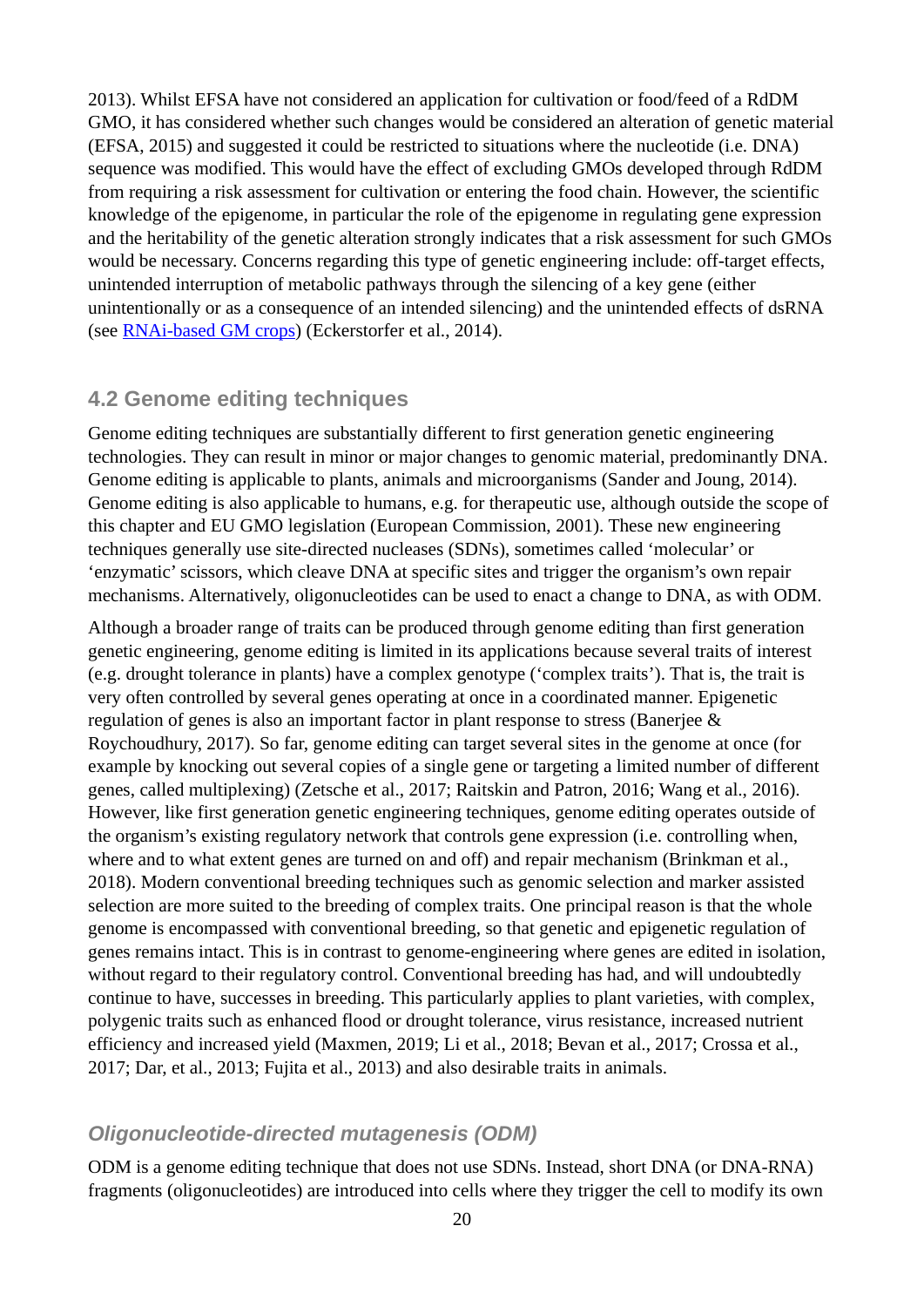DNA to match the introduced DNA fragments (Sauer et al., 2016; Lusser et al., 2012). This technique can change, insert or delete one or a few base pairs of DNA. The term 'mutagenesis' is a misnomer as the technique bears little resemblance to traditional techniques of mutagenesis, which use externally applied stresses originating from chemical or x-ray sources to induce mutations, either in the whole organism (usually a plant) or cell (Jung et al., 2017; Scientific Advice Mechanism, 2017). However, it's worth noting that plants developed using traditional techniques of mutagenesis are classified as GMOs by the EU but are granted exemption from the legislation according Directive 2001/18 (European Commission, 2001, European Court of Justice, 2018).

According to EFSA (EFSA, 2015), ODM is considered as a type of mutagenesis as the end product cannot be distinguished from naturally occurring mutations or induced by mutagenesis. However, ODM is an *in vitro* technique that uses genetic material that is generated in a laboratory outside from the respective target organism or cell and is used to change its genome. As discussed in the [Introduction,](#page-7-0) *in vitro* techniques result in a genetically engineered organism and therefore logically require regulation.

Whilst ODM may involve changes to only small number of DNA bases, there is the possibility of off-target effects (in common with other genome editing technologies and discussed in further detail under [Off-target effects](#page-23-1) below). There are no published data concerning the frequency of off-target or unintended effects (Eckerstorfer et al., 2019; Scientific Advice Mechanism, 2017), but this does not mean that they do not occur. Any risk assessment would have to assess for off-target effects from the introduced oligonucleotide, and any subsequent degradation products of the oligonucleotide. In addition, a risk assessment would also have to assess whether the oligonucleotide has integrated into the genome and if so, what the consequences are. This possibility of oligonucleotide integration cannot be excluded (Scientific Advice Mechanism, 2017).

There is currently one commercial GMO that has been generated using ODM, Cibus' herbicide tolerant oilseed rape (canola), cultivated in USA and Canada (Cibus, 2014), although it may, in future, produce commercial GMOs in conjunction with other genome editing techniques, such as CRISPR/Cas (Eckerstorfer et al., 2019; Sauer et al., 2016). Overall, there are only few studies published that utilise or further develop the ODM technique (Eckerstorfer et al., 2019).

#### <span id="page-20-0"></span>*CRISPR/Cas, ZFN, TALEN and Meganucleases*

CRISPR/Cas, ZFN, TALEN and meganucleases all use SDNs to break DNA at specific sites. Depending on whether a repair template is used or not, these methods can induce random (nonspecific) changes to one or more base pairs via non-homologous recombination (termed SDN-1) or specific changes via homologous recombination (termed SDN-2) changes to nucleotide sequences. These changes can be substitutions, deletions or insertions of one or more base pairs. More extensive changes involve, for example multiplexing, which targets several genes at once, or repeated applications (Zetsche et al., 2017; Raitskin and Patron, 2016; Wang et al., 2016). Changes involving the insertion of whole genes (including gene-stacking) are also possible, involving donor DNA (termed SDN-3) (Eckerstorfer et al., 2019; Lusser et al., 2012; Sander and Joung, 2014).

ZFN, TALEN and meganucleases are protein-based systems that use engineered proteins to both target the site and cleave it, i.e. act as DNA nuclease. These techniques have been largely eclipsed by the CRISPR/Cas system in recent years. CRISPR/Cas uses RNA (in its natural bacterial system encoded on CRISPR sequences) to guide the protein nuclease (Cas) to the DNA site to be cleaved (Eckerstorfer et al., 2019; Joung and Sander, 2013; Sander and Joung, 2014). There are now at least two main CRISPR/Cas classes in use, which are further subdivided in different types depending on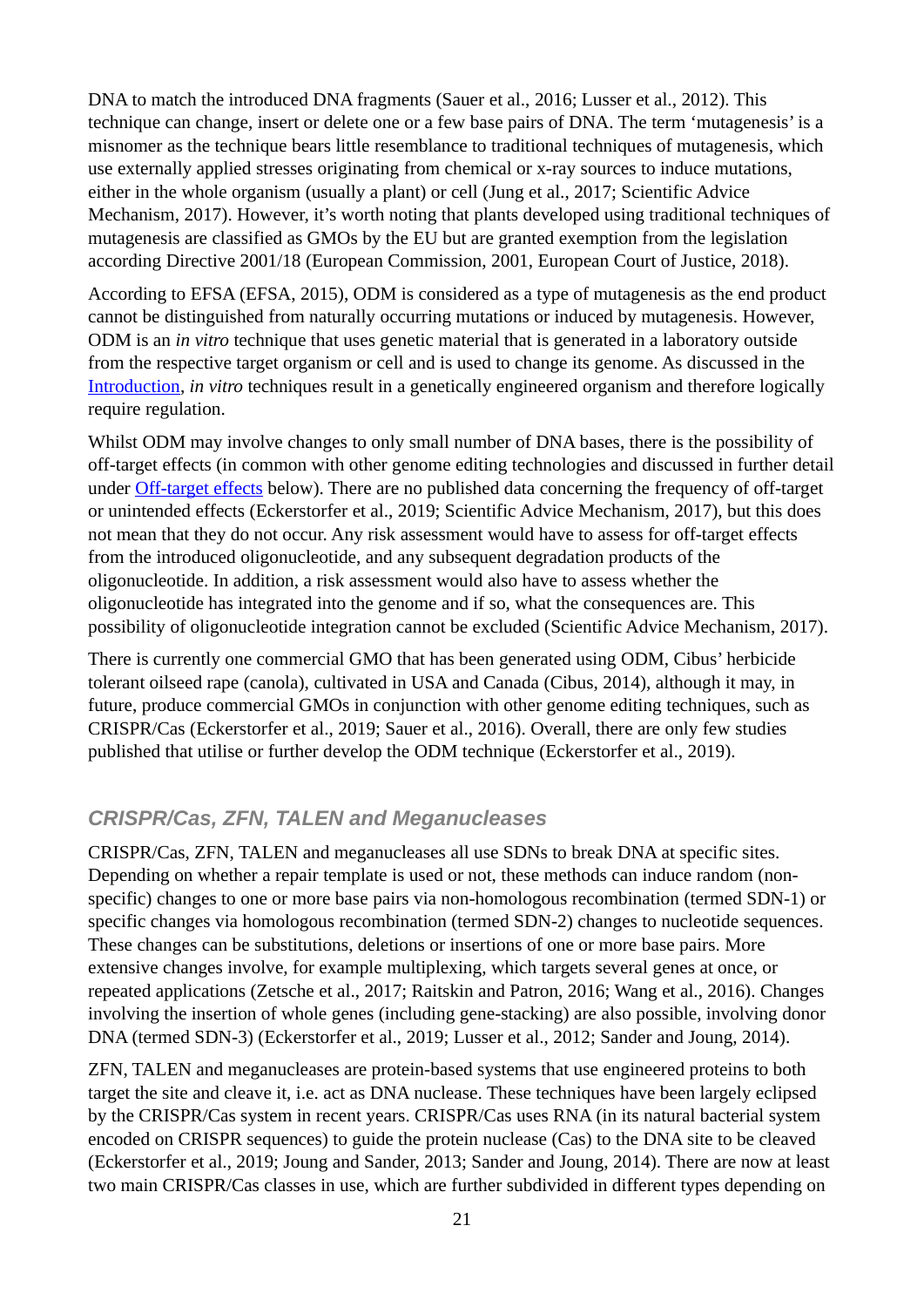their bacterial origin. The most commonly used CRISPR/Cas type is CRISPR/Cas9 but other subtypes, e.g. CRISPR/Cpf1, have been characterized (Zetsche et al., 2017) and more may yet be developed. The focus here is on CRISPR/Cas systems, of which only brief details are given here but are discussed in-depth elsewhere (Chen et al., 2019; Wang et al., 2016).

#### <span id="page-21-1"></span>**Delivery of the nuclease complex**

Typically, genetic elements encoding the CRISPR/Cas nuclease complex are inserted into the organism using first generation genetic engineering techniques at random sites of the genome (Gaj et al., 2013; Weeks, 2017). Once CRISPR/Cas has achieved the intended change, the inserted genes can be removed by segregation using conventional breeding. However, the act of inserting genetic material can give rise to genomic irregularities (as described in [Cisgenesis and Intragenesis\)](#page-16-0), including large genomic rearrangements and epigenetic alterations in the vicinity of the integration site (Jupe et al., 2019; Wilson et al., 2006). Multiple copies of the CRISPR/Cas complex may also be inserted. For example, in experiments delivering the DNA encoding CRISPR/Cas9 in soybeans, the intended DNA segment was detected at the target location, but also at other multiple, apparently random, locations (Li et al., 2015). In addition, the removal of the inserted genetic elements may be incomplete and may not be feasible for crops that produce asexually (Woo et al., 2015; Yin et al., 2017).

Genome editing can be performed by introducing a plasmid encoding the CRISPR/Cas complex into plant cells without integration into the genome. The aim of this delivery technique is to avoid any genomic irregularities created by the insertion of CRISPR genetic elements. Dupont Pioneer's genome-edited waxy maize is an example of this approach (Dupont Pioneer, 2015). However, there is potential for the introduced plasmid DNA (or fragments thereof) to unintentionally recombine into the organism's DNA (Dupont Pioneer, 2015; Liang et al., 2017; Malnoy et al., 2016) (see below in [Unintended effects of genome editing\)](#page-23-2).

A strategy has been developed to apply CRISPR/Cas genome editing without the introduction of DNA to plant cells, sometimes called 'DNA-free CRISPR/Cas' (Jung et al., 2017). In these cases, the CRISPR/Cas complex can be processed outside the cell and directly inserted into the cell as a pre-assembled ribonucleoprotein (RNP) incorporating a single guide RNA (sgRNA) with Cas9 (Jung et al., 2017; Weeks, 2017; Woo et al., 2015). Examples of CRISPR/Cas genome editing without introducing DNA into the organism include apple, grape, maize and wheat (Jung et al., 2017; Liang et al., 2017; Malnoy et al., 2016).

#### <span id="page-21-0"></span>**Other genome editing applications using CRISPR**

Various types of CRISPR/Cas complexes are being developed to utilise different strategies of genome editing. These include changing DNA bases without entirely cutting through DNA and targeting changes at RNA and the epigenome.

One field of interest in genome editing research is the development and improvement of so called 'dead' Cas9 (dCas9) approaches. The enzymatic 'cutting' function of dCas9 is prevented, which allows the targeting of dCas9 to specific DNA loci without cleavage (Qi et al., 2013). This is used in various applications: dead Cas9 can, for example, be coupled to a variety of other enzymes that can introduce biochemical changes to the target DNA sequence or associated proteins.

In 'base editing', dCas9 is coupled to enzymes that subsequently lead to the conversion of certain bases (the primary unit of information in DNA) into another without the introduction of DNA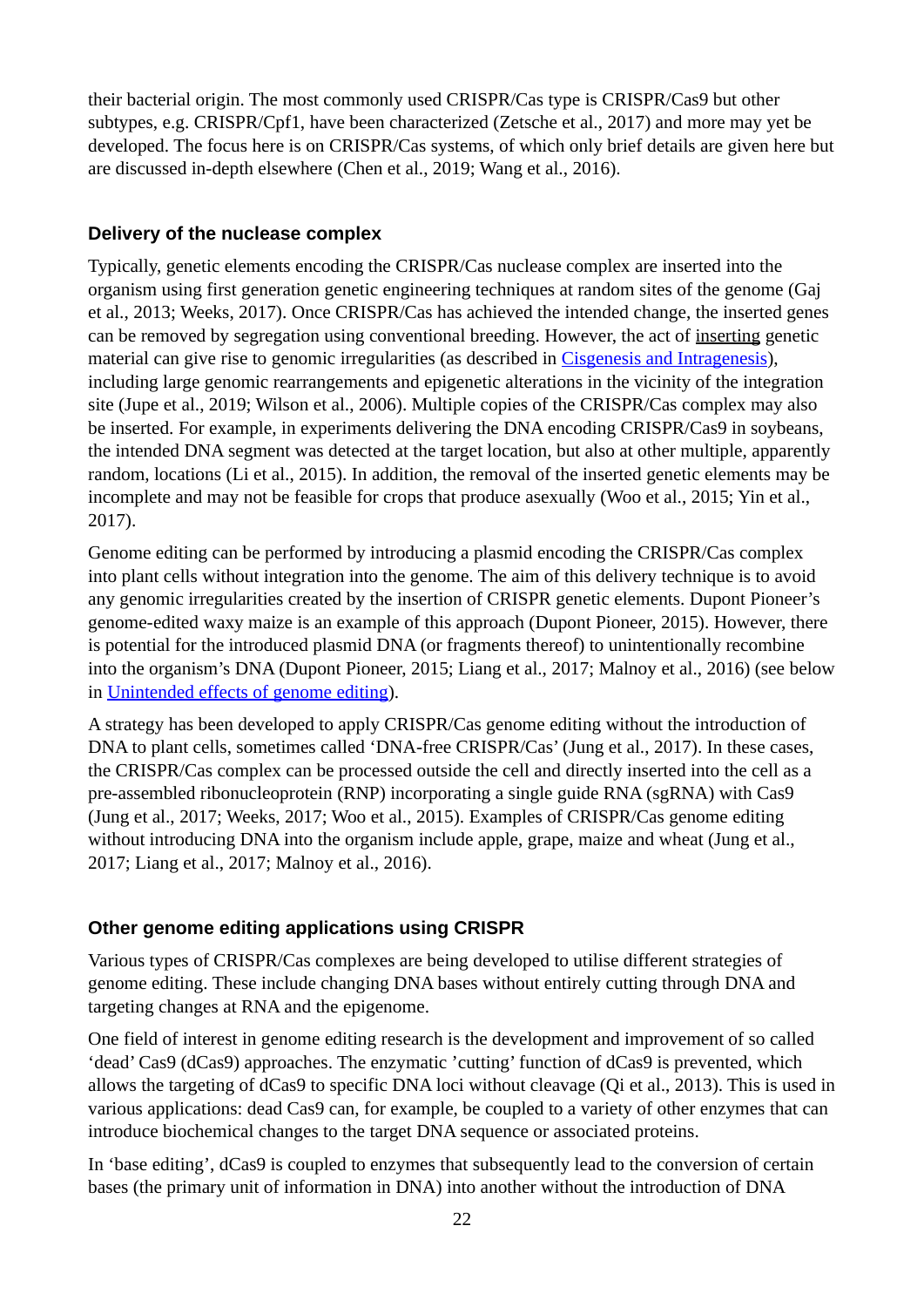double strand breaks at the target sequence (Gaudelli et al., 2017; Komor et al., 2016). This has been used on plants (Lu and Zhu, 2017; Zong et al., 2017) and animals (Kim et al., 2017; Zhang et al., 2017b) in 'proof of concept' studies. In the first generation of base editors the specificity was not reliable as surrounding bases of the same type at the target sequence were also changed in a 5 base-pair window (Komor et al., 2016). In an attempt to reduce unwanted side effects, these systems are being further revised (Gehrke et al., 2018). Nevertheless, two recently published findings showed, independently of one another, increased occurrence of off-target mutations using cytosine base editors (CBEs) in rice and mouse embryos (Zuo et al., 2019; Jin et al., 2019). Surprisingly, the off-target mutations, induced by CBEs, occurred at genomic positions, predominantly in actively transcribed genic regions, that were not depicted by off-target prediction software (Jin et al., 2019). Another study, in two human cell lines, showed that base editors generated transcriptome-wide editing of off-target RNA in addition to DNA editing. These effects occurred independently of both the guide RNA used and off-target DNA editing and were found both in CBEs and adenosine base editors (ABEs). These results show that base editor off-target effects are multi-dimensional and illustrate the importance of an adequate assessment of off-target effects, not only of DNA, but also RNA in such cells. These off-target effects can result in missense and nonsense mutations resulting in an altered protein content or generation of splice variants (Grunewald et al., 2019).

Dead Cas9 can also be used to introduce changes in the epigenome of a target organism. The epigenome is shaped through biochemical modifications of the DNA sequence itself or associated proteins called histones (Jenuwein and Allis, 2001). These epigenetic modifications regulate the gene expression in all tissues of an organism (Berger, 2007; Margueron and Reinberg, 2010). In epigenome editing applications dCas9 is connected to epigenetic modifiers (for example, methyltransferases or acetyltransferases) intending to change epigenetic markers at the target sequence and consequently shaping gene expression (Hilton et al., 2015; McDonald et al., 2016). These applications need to be further improved as it was recently shown that they can induce unspecific genome wide changes of epigenetic modifications (Galonska et al., 2018) which could lead to an altered gene expression in these cells. Thus, the specificity of these dCas9-epigenetic modifiers cannot be predicted properly so far (Enríquez, 2016).

RNA can also be edited using the Cas-variant Cas13 (Abudayyeh et al., 2017). Cas13 is structurally different to Cas9 and can be targeted to a specific mRNA. Analogous to CRISPR/Cas9-approaches, Cas13 is recruited to a target mRNA using a crRNA (CRISPR RNA), leading to the binding and cutting thereof (Abudayyeh et al., 2017). Cutting of the mRNA leads to the down-regulation or even prevention of the formation of the corresponding protein. An enzymatically inactive form of Cas13 ('dead' Cas13, dCas13) was developed to recruit dCas13 to a target mRNA without cleavage. This enables the editing of bases at the target sequence of the respective mRNA (Cox et al., 2017) without altering the underlying DNA-sequences. Thus, Cas13-edited mRNA and the corresponding proteins become naturally degraded in the organism without leaving traces behind.

In bacterial cells, where a Cas13-variant was initially investigated and characterized, it was found that after its initial binding and cutting of a specific target RNA, Cas13 remains in an enzymatically 'active' state. This leads to the cutting of unspecific RNAs in the cells and is thought to be a kind of programmed cell death in bacteria to prevent the spreading of a viral infection throughout the entire bacterial population (Abudayyeh et al., 2017). In mammalian and plant cells this nonspecific RNA cutting activity was not yet observed but should be considered as an off-target risk.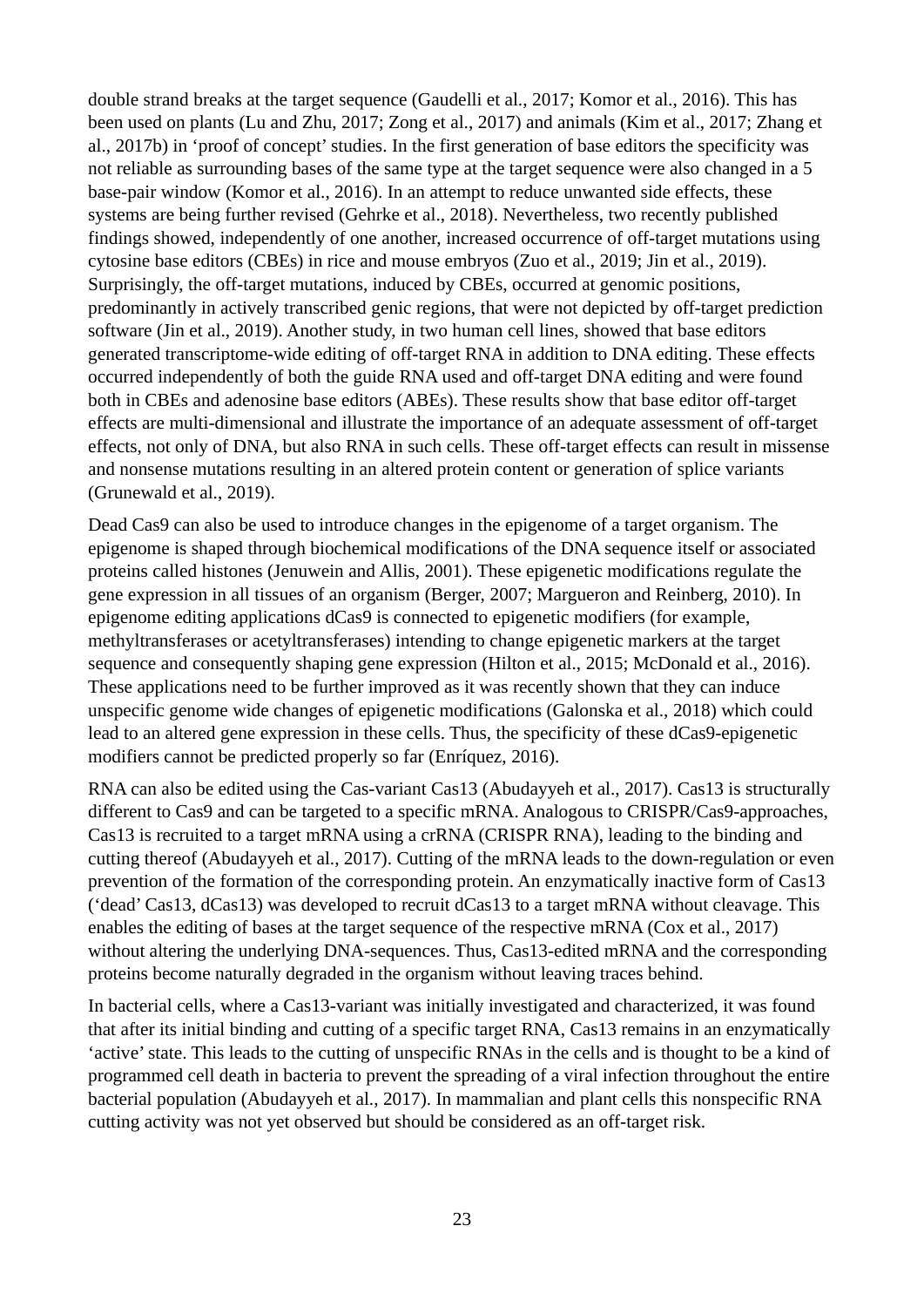# <span id="page-23-2"></span>5. Unintended effects of genome editing

Although genome editing techniques are often described as 'precise' (see, e.g. Duensing et al., 2018; Sauer et al., 2016; Voytas and Gao, 2014; Hartung and Schiemann, 2014), in reality there is potential for unforeseen genomic interactions, genomic irregularities and unintended biochemical alterations, as described below. These can produce unexpected effects in the resultant GMO.

Unintended effects associated specifically with genome editing fall into two main categories:

- off-target effects where the nuclease unintentionally cleaves DNA at a site in addition to the target site;
- unintended on-target effects such as the insertion of template DNA into the genome.

### <span id="page-23-1"></span>**5.1 Off-target effects**

Off-target effects are a major concern of genome editing techniques (Yin et al., 2017; Wolt et al., 2016; West and Gill, 2016). Off-target effects occur when genome editing introduces a change at an additional, unintended site of the genome in addition to the intended (target) location. The main cause of off-target effects is a lack of specificity (precision) over the location where the nuclease cuts the DNA because there is a degree of tolerance for mismatches between the target DNA and the guide RNA (Wolt et al., 2016). Some types of sgRNA have a high degree of specificity, whilst some are promiscuous (Wolt et al., 2016). In addition, the delivery of the complex, cell type and duration of exposure to the nuclease can also affect the number of off-target events (Cameron et al., 2017).

Many crops, e.g. maize, wheat and sugar beet have multiple sets of genomes (are polyploid) and multiple copies of genes organized in so called gene clusters (Nutzmann and Osbourn, 2014). This means there are similar and/or repeated genes, making it more likely that they are also subject to cleavage (Jung et al., 2017; Zhu et al., 2017). Hence, in contrast to first generation genetic engineering technologies, repeated or similar sections of DNA might be unintentionally changed during the genome editing process. Such unintended changes may not be close to the target gene, but could be at distant locations within the genome.

Overall, the tendency is for more off-target effects with the CRISPR-Cas9 technique in comparison to other SDN techniques, such as zinc finger and TALEN as these other systems use long recognition sequences (see, e.g. Zhu et al., 2017). Therefore, attempts are being made to make the CRISPR system more reliable, e.g. it appears the CRISPR-Cpf1 system has a higher specificity than CRISPR-Cas9, which also increases the possibilities to target more genes (Begemann et al., 2017; Mahfouz, 2017; Wang et al., 2017).

Off-target effects have been detected during experiments with several crop plants, including rice, soy and barley (Modrzejewski et al., 2019; Wolt et al., 2016; Zhu et al., 2017) and in farm animals such as pigs (Ryu et al., 2018), as well as model animals, rats and mice (Anderson et al., 2018; Shin et al., 2017). However, the detection of off-target effects can be confounded by genetic variation (Wang et al., 2018).

#### <span id="page-23-0"></span>**5.2 Unintended on-target effects**

Even though the intended change to the target sequence of the genome may be achieved through genome editing, its impact might differ or there may be additional, unintended impacts to those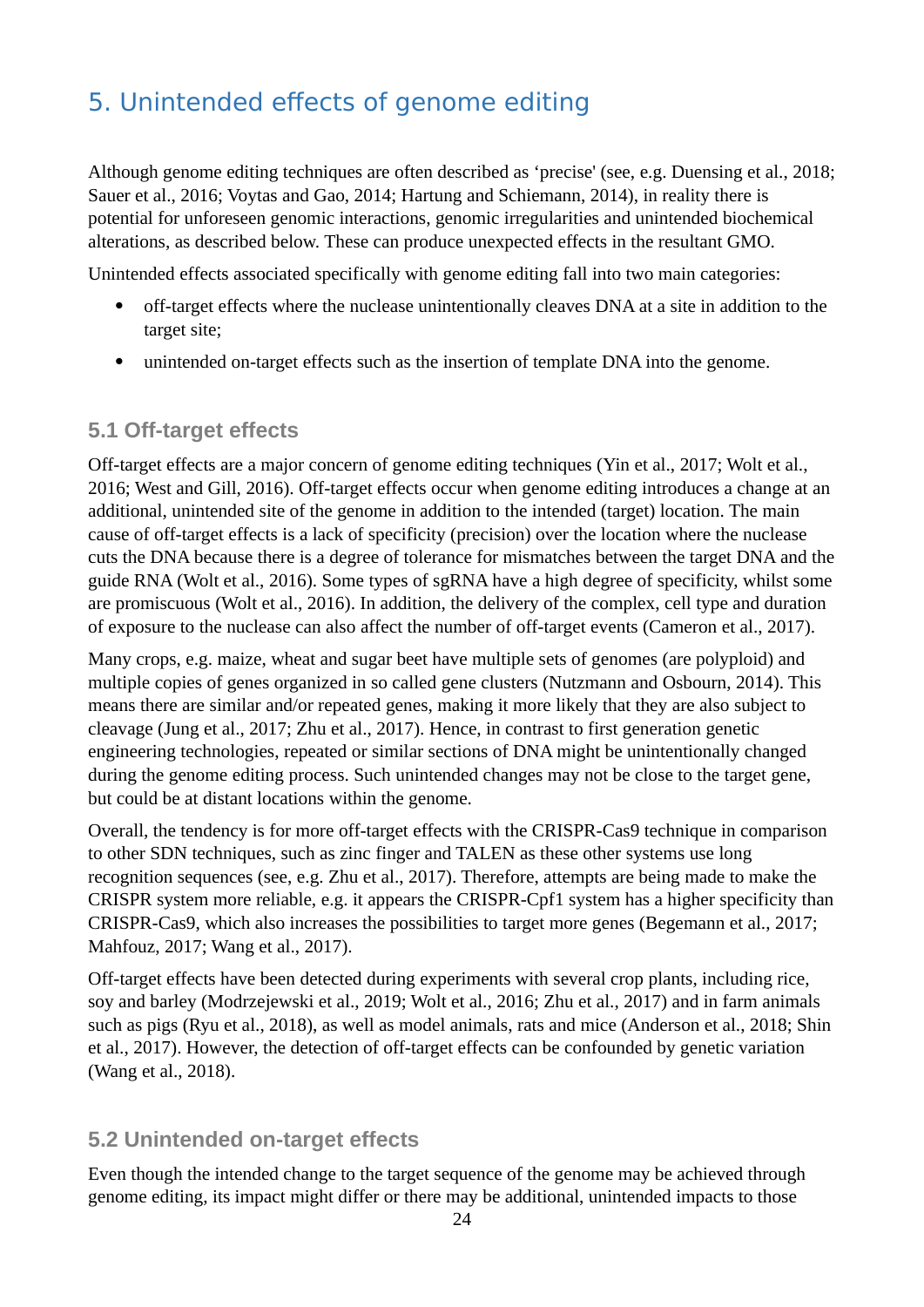expected, i.e. it may cause unintended on-target effects. These unintended on-target effects relate to deletions and rearrangements of DNA, production of altered mRNA and proteins, and also interactions with other genes (including their regulation).

Large deletions and complex rearrangements of DNA have been reported during the CRISPR/Cas9 process (Kosicki et al., 2018). Even small insertions or deletions can lead to altered reading frames via disruption to alternative splicing mechanisms, resulting in exon skipping (Lalonde et al. 2017, Kapahnke et al. 2016). This misreading of DNA has the potential to produce aberrant proteins, confirmed by the detection of an aberrant protein resulting from the application of CRISPR/Cas9 to a laboratory culture of human cells (Kapahnke et al. 2016). In addition, large deletions induced by a single guide RNA were found to delete whole exons causing exon skipping in cell lines (Mou et al., 2017; Sharpe and Cooper, 2017). It is evident that CRIPSR/Cas9 is prone to causing inadvertent genomic abnormalities.

An example of how the application of CRISPR can unintentionally disturb the signalling pathways and gene regulation stems from medical research: it was recently shown that CRIPSR in cells can interfere with a 'security-system' of the cells. In general, DNA double strand breaks lead to the activation of the DNA damage response pathway and induce a cell cycle arrest in order to allow the cell to repair the damage. The DNA damage response pathway is activated and regulated by the tumour suppressor gene called p53. If the DNA damage causes severe alterations in the genome, p53 can induce apoptosis (programmed cell death), which leads to the elimination of damaged cells. Mutations in p53 lead to an increase in unwanted mutations within the genome (Rivlin et al., 2011). In humans, mutations in p53 are one of the main causes for the formation of cancer.

CRISPR-mediated double strand breaks also lead to the activation of p53 causing an arrest in the G1-phase of the cell cycle. Generally, the cell cycle can be divided in different phases: The mitosis which means the division of one cell into two daughter cells, and the G1-phase where the cells are growing and are producing RNAs and protein. This is followed by the so called S-phase where the DNA is duplicated and the G2-phase where the cells are prepared for the next mitosis. In human cell lines, mutations in p53 lead to a significant increase in the efficiency of the integration of DNA templates after cutting of CRISPR/Cas9 (Haapaniemi et al., 2018; Ihry et al., 2018). Under normal conditions the integration of foreign DNA only takes place during S-phase of the cell cycle (Symington and Gautier, 2011), which severely reduces the efficiency to introduce changes to the genome when the cells are stuck in the G1 arrest. It is under discussion whether p53 mutations can be used in general to increase the efficiency of CRISPR/Cas9, but this is a high-risk approach as harmful mutations might accumulate.

### <span id="page-24-0"></span>**5.3 Detection of off-target and unintended on-target effects at the genomic level**

With genome editing, unintended genomic changes are not limited to flanking regions of any insert but may also occur at distant locations to the targeted genes. Thus, detection of off-target effects and unintended on-target effects which occur at the level of the genome requires investigating the whole genome (Agapito-Tenfen et al., 2019). Whilst whole genome sequencing (WGS) can now be performed more-or-less routinely, this may miss some of the off-target effects if they are small changes. As yet, there is no validated, reliable test for detecting small off-target effects. A validated test requires a reference genome for the plant, and few exist at the level of detail required to use in a test for off-target effects (Wolt et al., 2016). Similarly, computational (or bioinformatic) approaches lack verification that their predictions of both target specificity and off-target locations for cleavage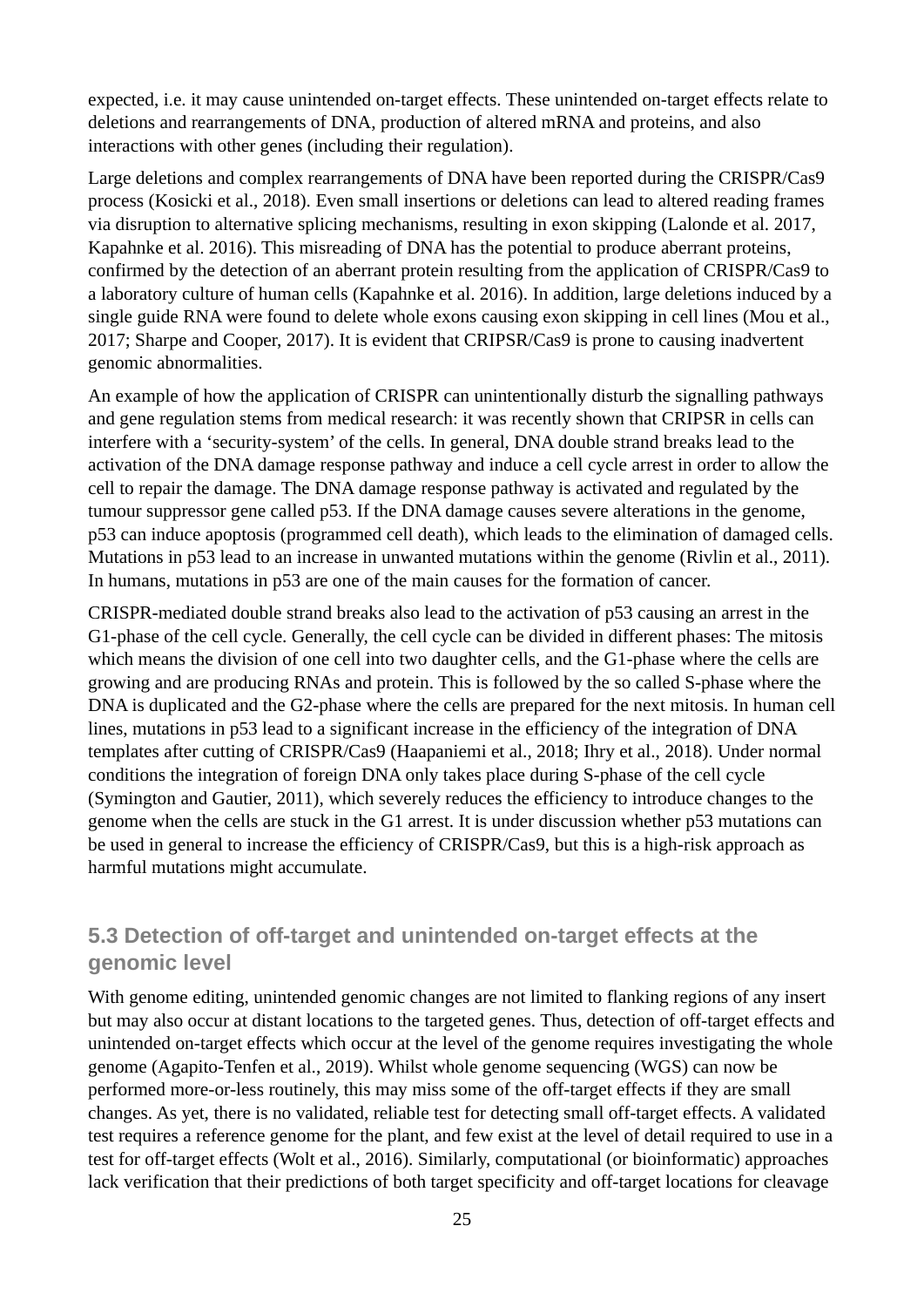by nucleases are correct (Wolt et al., 2016). The problem is compounded by the polyploidy of many crop genomes and duplication of genes, making it harder to detect off-target effects. However, advancement in detection methodologies for off-target effects from genome editing have recently been reported (Urnov, 2017; Zischewski et al., 2017) and further developments could make detection of off-target effects more robust. Guidance documents on test methodologies to detect offtarget activity and associated unintended effects have yet to be developed (Agapito-Tenfen et al., 2019). The vast majority of studies using genome editing applications are looking for off-target effects in a biased way investigating solely at predicted *in silico* sites of the genome, while a sparse minority of these studies are using unbiased WGS approaches to identify off-target effects (Modrzejewski et al., 2019).

### <span id="page-25-1"></span>**5.4 Unexpected effects at the organismal level**

As with plants developed through first generation genetic engineering technologies, both intended and unintended changes can be important in terms of protein production and metabolism. Such unexpected effects can also occur in genome-edited animals. Thus, it is possible, even likely that, like first generation techniques of genetic engineering, ODM and other genome editing techniques can give rise to GM plants and animals displaying unexpected and unpredictable effects with implications for food, feed and environmental safety. Therefore, a risk assessment requires robust techniques for assessing unexpected effects in genome-edited organisms. A suite of techniques, collectively known as '-omics', could assist with the detection of unexpected effects (see [Risk](#page-29-1)  [assessment related to the genome editing process\)](#page-29-1).

### <span id="page-25-0"></span>**5.5 Genome-edited farm animals**

Currently, there are no commercial GM farm animals, and the only GM animal approved for food use is limited to a GM salmon in Canada and the U.S. (Bruce, 2017). The production of GM animals is thought to be limited by difficulties with first generation genetic modification techniques for animals (Bruce, 2017; West and Gill, 2016). In contrast, CRISPR is reported to have high efficiencies in animals (Ishii, 2017), meaning that there may be applications to market genomeedited farm animals as food.

Genome editing, particularly CRISPR/Cas has been applied to farm animals (e.g. pigs, cows, sheep, goats and chicken) in 'proof of concept' studies (Ishii, 2017). Examples of genome-edited animals include pigs resistant to a respiratory disease (Burkard et al., 2018), cattle without horns and ultramuscular cows and pigs (Ishii, 2017). Problems remain with genome editing of livestock: if cloning is involved, this can lead to birth defects, abortions and early postnatal death and CRISPR creates a mixture of edited and unedited cells (mosaicism) in embryos (Tan et al., 2016). In addition to concerns regarding unexpected effects (see [Unintended effects of genome editing\)](#page-23-2) in the resultant genome-edited animals (which are in common with plants) there are specific ethical concerns relating to livestock.

In general, ethical concerns of genome editing animals are largely similar to those that have been raised for genetic engineering and/or cloning (Eriksson et al., 2018; Ishii, 2017; Bruce, 2017; Group of Advisers on the Ethical Implications of Biotechnology to the European Commission, 1996) and include:

- harm to animal health and welfare;
- impact on human health;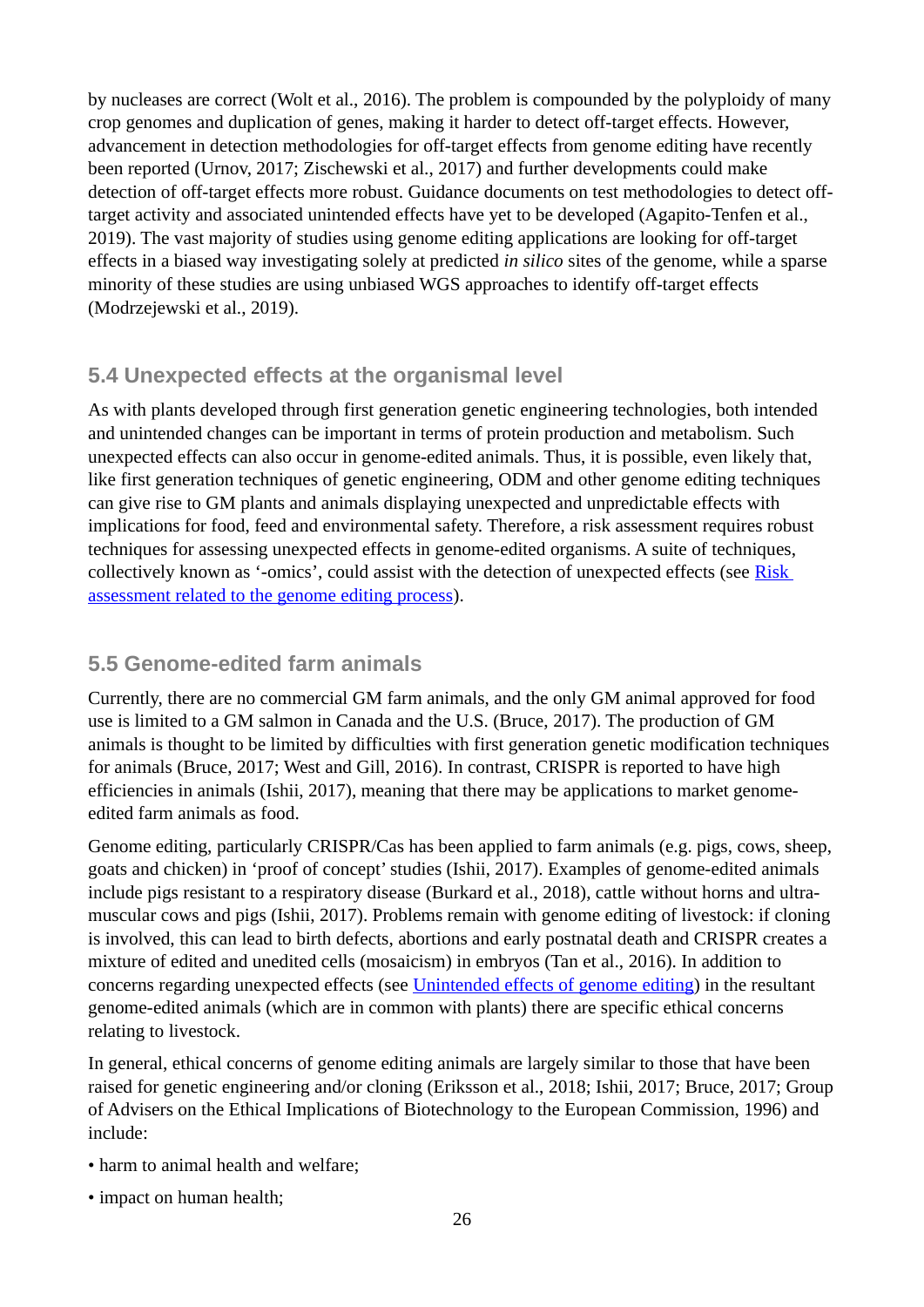- that animals are being used as mere instruments for human benefit and interests;
- the infringement of animal 'integrity' or of the 'intrinsic' or 'inherent' value of animals;
- the viewpoint that it is 'unnatural' for example because it transgresses species boundaries:
- taking environmental risks the consequences of which are difficult to calculate;
- the potential for a slippery slope towards eugenic applications on human beings.

These societal concerns suggest that many people are unlikely to accept products from genomeedited animals (Eriksson et al., 2018; Ishii, 2017).

EFSA have issued two guidance documents for GM animals. One on the environmental risk assessment (EFSA, 2013) and another on the safety aspects of food and feed derived from GM animals and their welfare (EFSA, 2012b). Neither guidance specifically covers farm animals, but are more related to GM fish and insects, whose applications for commercial use were regarded as looming at the time of the assessment. Similarly, neither guidance considers ethical concerns.

The environmental risk assessment (EFSA, 2013) considers that GM farm animals are likely to be in confined or semi-confined (e.g. unfenced pasture) conditions. However, contamination of food or animal feed with GM animals can, and has, occurred through accidental co-mingling or mislabelling (Price and Cotter, 2014). In the event that GM farm animals become commercialised, it is possible they could escape and either join or form new feral populations. The GM trait could spread through these populations, which then act as a gene pool with the potential to mate with farm animals causing GM contamination. Indirect effects on ecological systems are expected to be considered by applicants, but GM animals could also impact the environment via changes in the demands of the GM animals (e.g. increased percentage of protein in the diet) or human behaviour (e.g. the consumption of increased amounts of meat). These too would be indirect effects of GM animals.

Considerations of the welfare of GM animals is included in EFSA's guidance (EFSA, 2012b). It stipulates that a wide range of assessment measures may be necessary to capture any unintended side effects (e.g. behavioural abnormality or an increase in disease susceptibility in a GM animal with enhanced). However, the definition of a "better" welfare for GM animals is of particular concern because the creation of GM animals (facilitated by genome editing) can help perpetuate, or even increase poor animal management. For example, if genome editing for disease resistance allows pigs to be kept in less hygienic or cattle without horns to be kept in more crowded enclosures (Bruce, 2017). Thus, what might appear a trait that improves animal welfare may, in practice, be detrimental to animal welfare.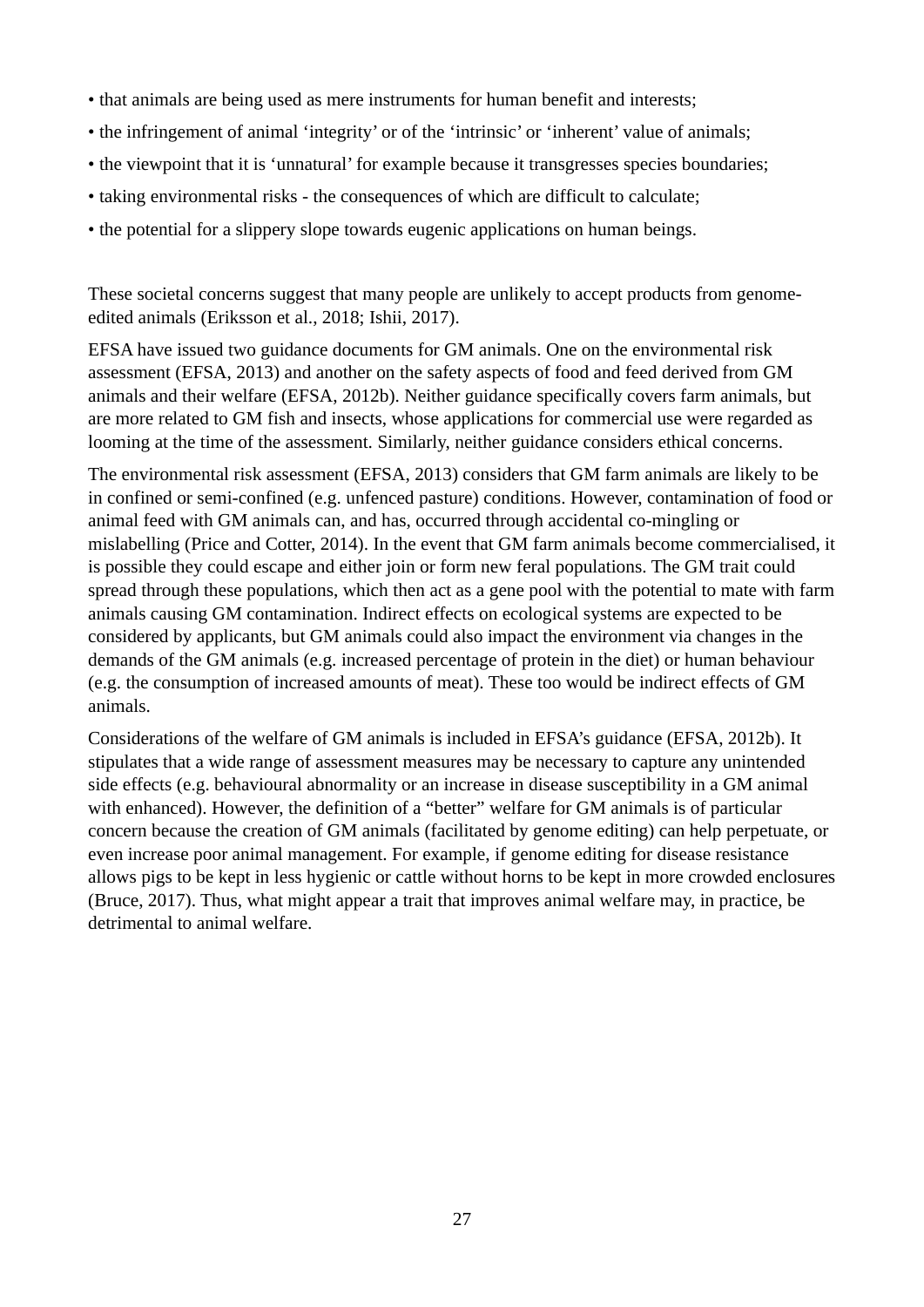# <span id="page-27-2"></span>6. Gene drives

The intention of gene drives is that a specific and artificial genetic condition is spread throughout a population of plants or animals, particularly insects (National Academies of Sciences, Engineering, and Medicine, 2016; Esvelt and Gemmell, 2017). They involve the release of a GMO population, carrying novel (inserted) genes, that is intended to mate with the non-GMO population to produce GMO offspring, carrying the novel genes and driving them through a population. 'Gene drives' are genetic elements that do not follow the Mendelian pattern of inheritance as they increase the probability that a specific genetic condition is being transmitted to the next generation above the normal 50% for sexual reproduction. With gene drives, contrary to most other applications of genetic engineering, the GMOs are not intended to be contained within in the laboratory or restricted to a single generation of hybrid plants. They are intended to genetically engineer wild (uncultivated) populations of animals and plants. In this backdrop, new layers of risk-related issues emerge including a lack of spatio-temporal control and disruptive processes that can affect whole species and/or associated ecosystems.

### <span id="page-27-1"></span>**6.1 Potential applications of gene drives and current status**

There are several potential applications for gene drives in wild populations (for an overview, see Critical Scientists Switzerland et al., 2019; Champer et al., 2016). Broadly, there are two types of gene drive applications. The first one aims to suppress or drive a population into extinction. The second can be summarized as 'population replacement' and aims to engineer specific biological characteristics in populations.

Gene drives are not necessarily new, but genome editing (see [Genome editing techniques\)](#page-19-1), particularly CRISPR, greatly facilitates their mechanisms. There are 'proof of concept' studies regarding the possibility of gene drives for yeast (Di Carlo et al., 2015), mosquitoes (Gantz and Bier, 2015; Hammond et al., 2015), flies (Champer et al., 2017; KaramiNejadRanjba et al., 2018) and mice (Grunwald et al., 2018). However, no gene drive has, as yet, been released into the environment, even as field trial. To date, the aims are to control diseases such as malaria, to drive invasive species to local extinction or to supress populations of weeds and pest insects in agriculture (National Academies of Sciences, Engineering, and Medicine, 2016). Most concepts attempting to make a whole population extinct are targeting one sex within the target population. This result (for example) can be achieved by gene drives that specifically target female fertility or the survival of female offspring to reduce populations or attempt to drive them into extinction (see Galizi et al., 2014; Gantz and Bier, 2015; Hammond et al., 2016; McFarlane et al., 2018).

It is generally considered that it will still take years before technological developments might get to the point of considering specific applications but there is considerable investment in this very active field of research (see, e.g. Courtier Orgogozo et al., 2017).

#### <span id="page-27-0"></span>**6.2 Risks of gene drives**

Gene drives, no matter if supposed to replace or suppress a population, can give rise to genetically engineered populations that persist in the environment with little or no opportunity for recall. If persistence of genetically engineered organisms goes along with lack of spatio-temporal control, it becomes difficult or largely impossible to predict either the short-term or the long-term ecological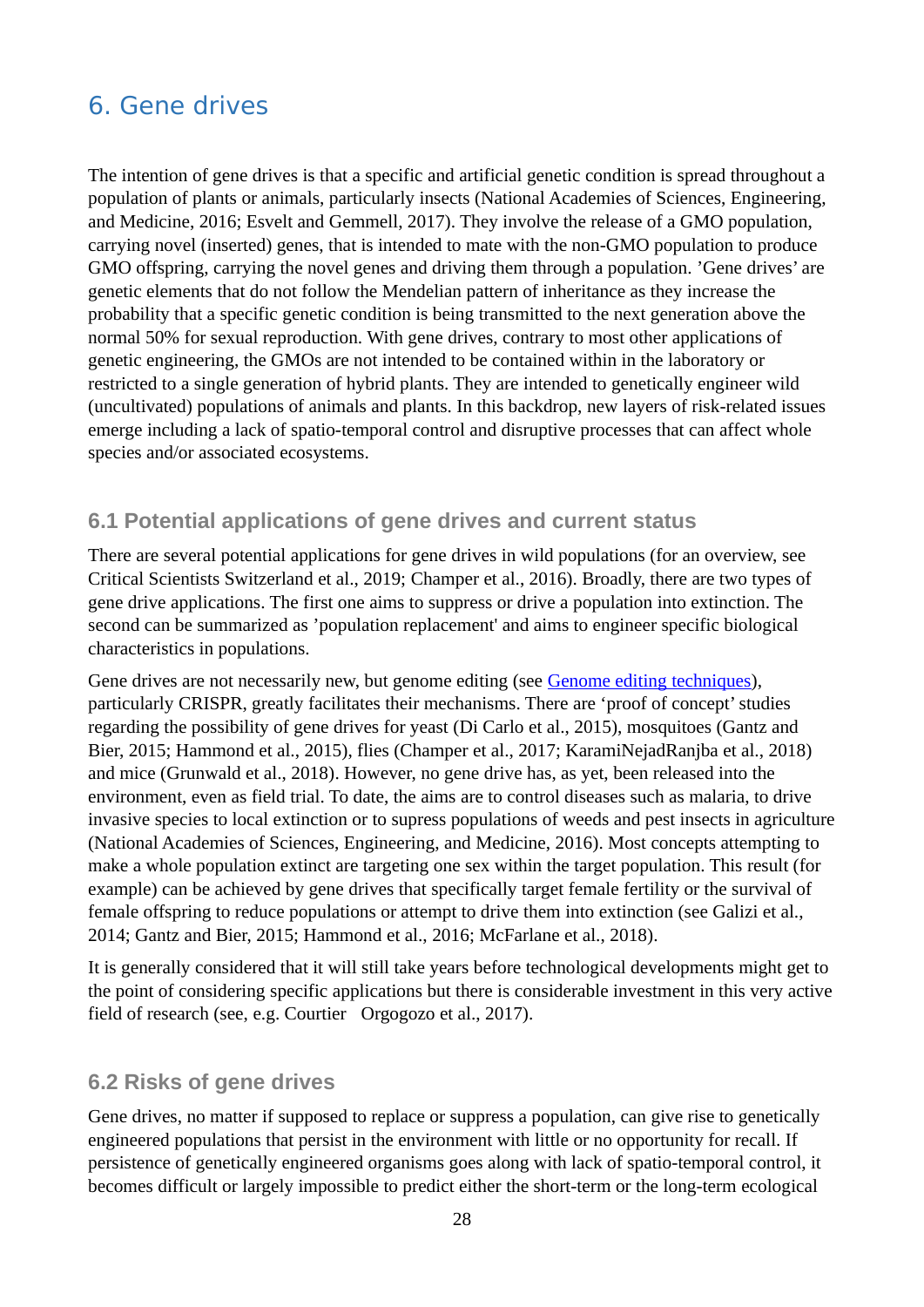impact. Long-term, evolutionary processes make it possible for hazards with a low probability of ever happening to turn into events that may feasibly happen (Breckling, 2013). Consequently, performing a robust risk assessment may no longer be possible (see also Bauer-Panskus et al., 2013).

It is either very difficult or impossible to control any unintended effects or manage risks with gene drives. Classical methods in risk assessment such as a comparative approach or a step by step process cannot be applied successfully: for example, existing methods for biocontrol by using Wolbachia in mosquitos (Shaw et al., 2016) or conventional sterile insect technique (SIT) (see Reeves and Phillipson, 2017), cannot be considered as suitable comparative systems to predict longterm effects of synthetic gene drives.

There is a broad range of further negative or adverse impacts that require consideration, such as spontaneous transboundary movements, introgression into organic production systems in agriculture, socio-ecological and ethical considerations (see for example Critical Scientists Switzerland et al., 2019; Courtier Orgogozo et al., 2017; Esvelt and Gemmell, 2017; National Academies of Sciences, Engineering, and Medicine, 2016). As a consequence, there are many serious and valid concerns regarding uncontrolled spread of organisms with synthetic gene drives (see, e.g. Esvelt and Gemmell, 2017; National Academies of Sciences, Engineering, and Medicine, 2016; Taning et al., 2017).

Such is the concern over the potential adverse impacts of gene drives on the environment and agricultural systems, there have been calls for a moratorium on field trials and some laboratory research (Callaway, 2016; 2018). Because any GMO released as gene drives will inevitably cross international boundaries, the need for regulation at the international level, as well as the national level is recognised (Anon, 2017; Esvelt and Gemmell, 2017; National Academies of Sciences, Engineering, and Medicine, 2016). In 2018, the United Nations Convention on Biological Diversity agreed that, prior to any gene drive release (including experimental releases), a thorough risk assessment should be carried out and safety measures put in place to prevent potential adverse effects (Convention on Biological Diversity, 2018; Callaway, 2018). EFSA is currently assessing whether current guidelines for the environmental risk assessment of GMOs are sufficient for GM insects engineered with gene drives and what additional considerations may be necessary (EFSA, 2019b). This consideration is due to be finalized by March 2020 (EFSA, 2018b).

Prior to considering any release of gene drives, governments must also seek or obtain the approval of potentially affected indigenous peoples and local communities (United Nations Convention on Biological Diversity, 2018; Callaway, 2018). In Europe, the risk assessment for GMOs is sciencebased and conducted by EFSA, whose remit does not include societal aspects. Therefore, it is not clear how the approval of local communities could be sought as at present, there is no mechanism for societal consultation on GMOs in the EU. Since 2015, national EU governments can 'opt-out' of cultivation of a GM crop on societal grounds (European Commission, undated), but it is not yet clear whether this 'opt out option' would extend to gene drive GMOs.

Gene drives are intended to achieve permanent genetic changes to the make-up of wild populations of animals and plants. They also have potential to cause disruption to ecological and food production systems (National Academies of Sciences, Engineering, and Medicine, 2016). Therefore, it is difficult to envisage how the scrutiny required to deliver a risk assessment for gene drives can be fulfilled, especially considering long term impacts. Application of the precautionary principle, as enshrined in EU law (European Commission, 2000), would preclude the release of GMOs as part of a gene drive system.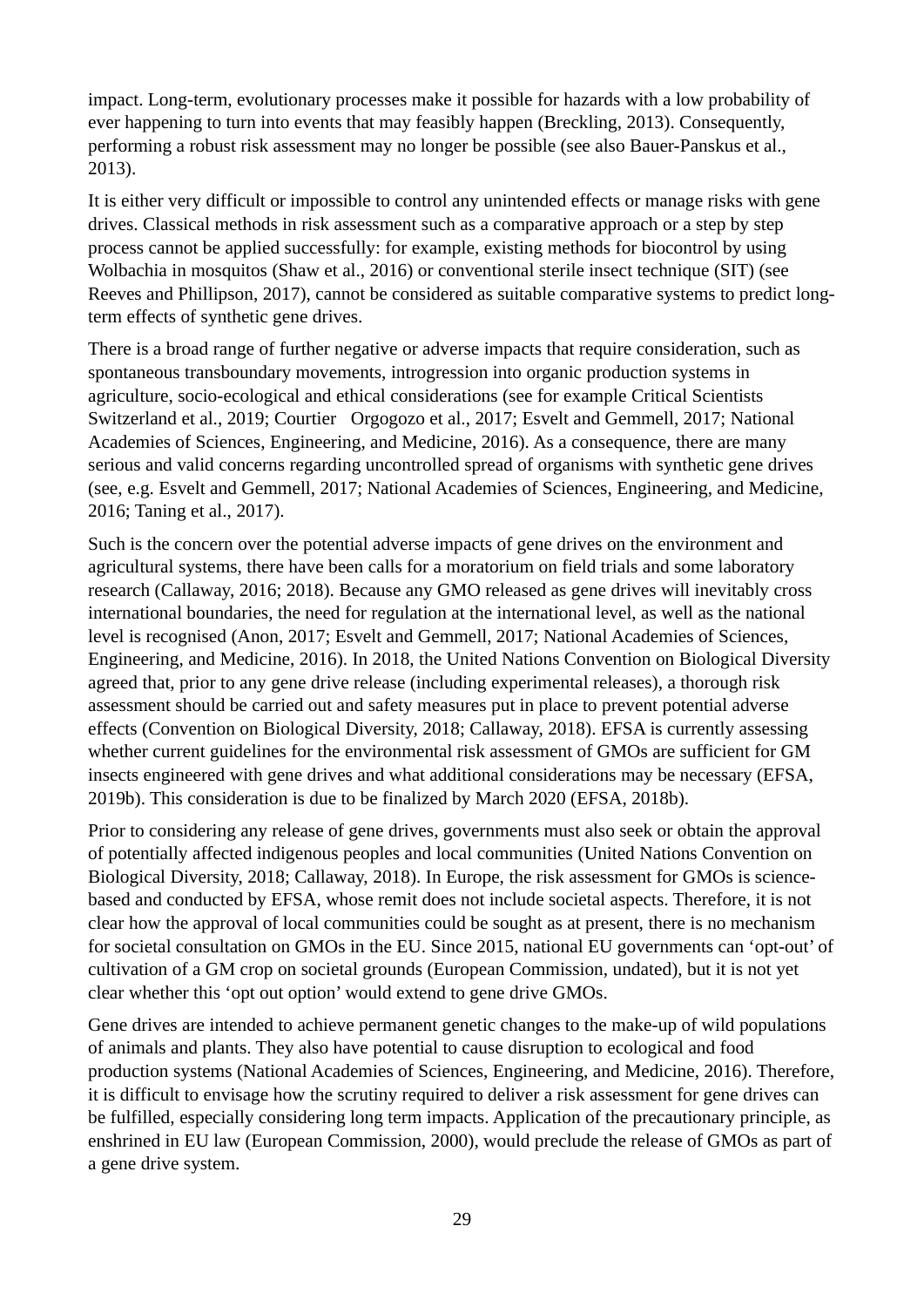# <span id="page-29-1"></span>7. Risk assessment for organisms developed through genome editing techniques

In the EU, genome-edited organisms are required to undergo both environment and food and feed risk assessments, as is required of first-generation GMOs (European Court of Justice, 2018). Risk assessment guidelines for GM plants and animals have been developed by EFSA for the environment (EFSA, 2010; 2013) and also for food and feed (EFSA, 2011, 2012b). Once current deficiencies in the risk assessment guidelines outlined in other RAGES chapters on the current risk assessment of GM crops have been rectified, these would, in general, be applicable to genomeedited organisms as many of the concerns associated with first generation GMOs also apply to organisms developed through new genetic engineering techniques. However, the risk assessment guidelines, both for environment and food/feed will have to be revised and expanded to ensure they capture all hazards associated with genome-edited organisms (Agapito-Tenfen et al., 2019; European Network of Scientists for Social and Environmental Responsibility, 2018). The risk assessment guidelines will have to undergo regular review and revision as genome editing techniques and their applications develop and as knowledge of the risks (e.g. of unintended effects) is gained.

In general, the risk assessment procedure falls short of identifying and quantifying risks to the environment, animals and humans because of incomplete knowledge of the organismal effects of genetic modification (intended or unintended); the receiving environment (e.g. ecology of the agricultural environment) and interactions between the GMO and the receiving environment. In such cases, the precautionary principle needs to be utilised as all GMOs potentially have adverse effects, but data are limited and scientific uncertainty remains high.

There are two broad categories of hazards relating to the risk assessment of GMOs. These are:

- 1) those related to the genetic engineering process and
- 2) those related to trait.

Both these categories require additional elements to be considered to include hazards specifically associated with genome-edited organisms.

### <span id="page-29-0"></span>**7.1 Risk assessment related to the genome editing process**

Genome editing can lead to unintended effects at the molecular level (as detailed in [Unintended](#page-23-2)  [effects of genome editing](#page-23-2) above). These effects can arise as a consequence of two principal undesirable actions of genome editing: off-target effects and unintended on-target effects. As genome editing is such a new field, other ways in which unintended effects could arise may yet be discovered.

EFSA has, as yet, only issued an opinion on the risk assessment for SDN-3 genome-editing in plants (where genes are inserted) (EFSA, 2012c). EFSA has recently received a mandate to produce an opinion on whether the risks and hazards identified for a safety assessment of plants developed using SDN-3 are applicable in whole or in part to plants developed with SDN-1, SDN-2 and ODM as well. This scientific opinion is expected in 2020 (EFSA, 2019c).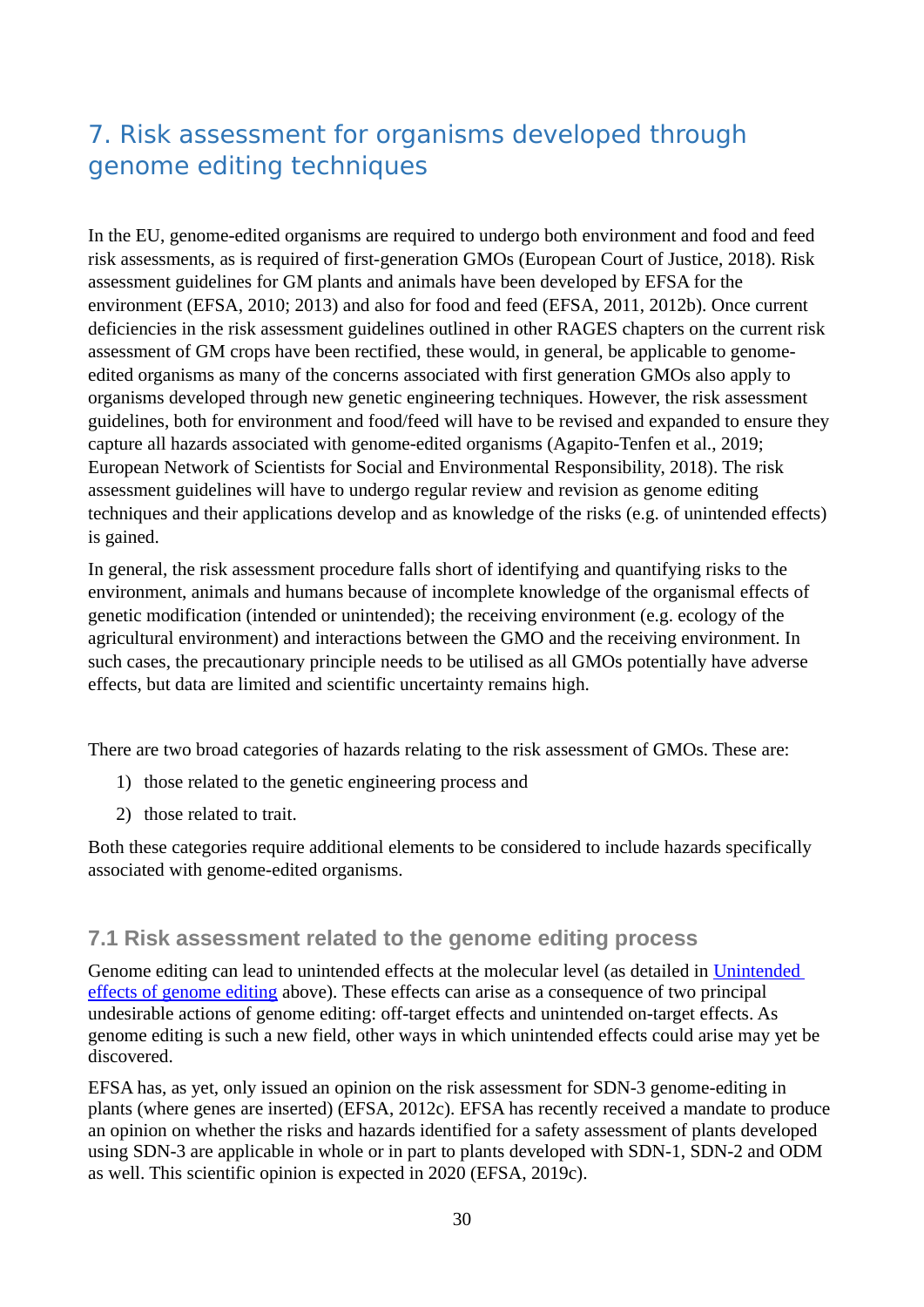EFSA's opinion on SDN-3 (EFSA, 2012c) considers that "*The main difference between the SDN-3 technique and transgenesis is that the insertion of DNA is targeted to a predefined region of the genome. Therefore, the SDN-3 technique can minimise hazards associated with the disruption of genes and/or regulatory elements in the recipient genome. Whilst the SDN-3 technique can induce off-target changes in the genome of the recipient plant these would be fewer than those occurring with most mutagenesis techniques. Furthermore, where such changes occur they would be of the same types as those produced by conventional breeding techniques*". However, in light of recent publications (since 2012), the opinion that genome-editing can "*minimize hazards*" or that changes would be "*of the same types as those produced by conventional breeding techniques"* requires revision as it is now clear that both off-target and unintended on-target effects can be far reaching, and possibly with important consequences for environmental, food and feed safety.

The consequences of these unintended effects for the risk assessment cannot be assessed *a priori* and are likely to be highly dependent on the actual unintended effect itself. Like genomic irregularities in GMOs produced by first generation genetic engineering methods, unintended effects in genome-edited crops could lead to a variety of unexpected effects. For example, the functioning of a particular gene may be compromised if its component DNA has been cleaved by the nuclease. This could lead to changes in the organisms' chemistry, including its metabolic and protein profile which, in turn, could affect its toxicity and allergenicity. As this would impact food, feed and environmental safety, it's important that any genome-edited organism is screened genomewide for off-target effects and that any such effects that are detected are evaluated for their potential consequences prior to any deliberate release to the environment (including field trials) and placing on the market as food or feed (Fig. 1). This may involve further development of genome sequencing techniques (see [Detection of off-target effects\)](#page-24-0).

For both genome-edited and first generation GMOs, it is now apparent that genomic irregularities can occur at several levels, not only at the DNA level, but also the epigenome and RNA levels. Thus, a risk assessment requires information, not only of the whole genome and epigenome, but also of the products of that genome, i.e. RNA, protein and metabolites to assess the consequences of any genomic irregularities (Fig. 1). There are several techniques that can be used to assist assessment of the risks of genome-edited GMOs and improve the risk assessment of GMOs created by first generation techniques. These are collectively summarized as 'omics'-approaches and include profile analyses of the DNA (genomics), the RNA (transcriptomics), proteins (proteomics) and metabolites (metabolomics). These techniques are either being, or could be, further developed to refine their capabilities to be used to analyse GMOs (Heinemann et al., 2011; van Dijk et al., 2014; EFSA et al., 2018). The first layer of interest is changes introduced to the DNA, which can be investigated by a multiple set of methods called whole genome sequencing (WGS). In order to analyse the transcribed RNA profile of a GMO, applications like RNA sequencing (RNA-seq) or microarray analyses can be applied (transcriptomics). Transcriptomics are particularly relevant as genome editing might lead to an altered reading frame of a gene, resulting in the production of changed mRNAs (e.g. via exon-skipping) or the disruption of regulatory elements such as noncoding RNAs (see [Unintended on-target effects\)](#page-23-0). The subsequent formation of altered proteins can be investigated by using multiple mass spectrometry approaches (proteomics).

Plants are constantly obtaining and using energy for the synthesis of biomolecules. Metabolism is the sum of all these reactions and needs to be balanced to maintain the life of an organism. Hence, unintended changes that act on metabolic pathways might cause an imbalance and could have a severe impact on the GMO itself or on an organism consuming it. Several techniques can be used to adequately analyse and compare the metabolic profile of a GMO and its unchanged counterpart in order to assess metabolic changes. Metabolic profiling characterizes the current status of all molecules involved in the metabolism using methods combining chromatography and spectrometry (Hong et al., 2016).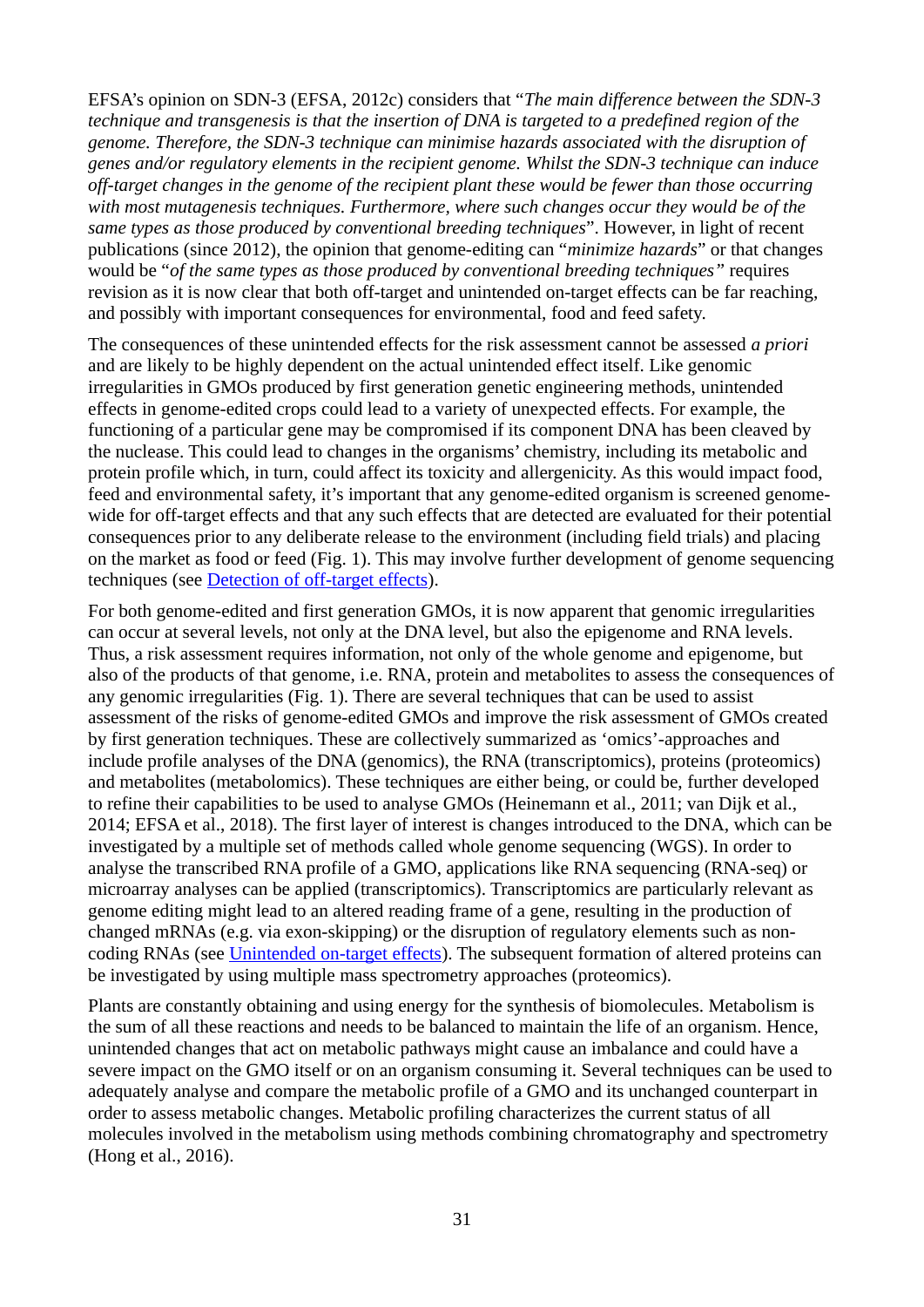Genome-edited GM plants should also be analyzed in regard to the composition of their microbiome as the microorganisms colonizing the surfaces and inner tissues of plants play an important role for functional traits of the plant such as crop yield and nutrient quality. Furthermore, the microorganisms provide defense pathways influencing the coexistence of different species and consequently whole ecosystems (Berg et al., 2014). More research needs to be done further investigating the host-microbiome interaction and defining host-microbiome systems for crop plants with standardized microbial culture collections and reference genomes (Busby et al., 2017). Bioinformatics brings all these approaches together. However, computational evaluation of the resulting data has to be robust. Additionally, a profound computational analysis of already existing data sets regarding published knowledge in databases would be invaluable.

### <span id="page-31-0"></span>**7.2 Unexpected effects arising from the insertion of genes, even if subsequently removed**

Genome editing techniques, in common with reverse breeding and RdDM techniques typically insert genes through first generation genetic engineering techniques and then remove them after their function has been performed via backcrossing. In theory, the resultant plant therefore does not contain any novel genes, although the novel genes have enacted a change in the genomic material (usually DNA) of the plant. Nevertheless, in these cases it is important to verify that any inserted genes have actually been fully removed, including any backbone sequences (Eckerstorfer et al., 2019) and there has been no unintended integration of DNA from any plasmids containing the CRISPR complex (Kim and Kim, 2017).

Some developers of CRISPR-edited plants (see, e.g. Strauss and Sax, 2016), have claimed that risk assessment is not necessary because the resultant plant does not contain any novel genes. However, as discussed in [Cisgenesis and Intragenesis,](#page-16-0) concerns arise from the act of inserting genetic material, which can cause irregularities in the genome. These include large genomic rearrangements and epigenetic alterations in the vicinity of the integration site (Jupe et al., 2019; Wilson et al., 2006). These irregularities can disrupt normal functions of the affected genes, e.g. potentially producing novel or altered proteins. The findings of Jupe et al. (2019) highlight the need to search for irregularities in both the genome and epigenome of a GMO, particularly in regions flanking integration sites. At present, EFSA does not require applicants to submit data on any epigenetic alterations for GMOs.

The concept of genomic irregularities arising from the insertion of genetic material is evident in the current risk assessment for first generation GMOs, as EFSA do not allow negative segregants to be used as sole comparators (EFSA, 2011):

"*For the Food & Feed risk assessment and the ERA of GM plants containing single events the EFSA GMO Panel confirms that the risk assessment must include a conventional counterpart. The EFSA GMO Panel also indicates the possible use of additional comparators, such as negative segregants, if deemed useful to support the risk assessment*." (EFSA, 2011)

It cannot be excluded that any genomic irregularities would remain in the organism after any inserted genes have been removed. Therefore, it would be important to include the possibility of genomic and epigenomic irregularities, including the production of unintended or changed RNA, proteins and metabolites also in the risk assessment of those GMOs (Fig. 1) where inserted genes may be subsequently removed, *inter alia* genome editing, reverse breeding and RdDM techniques.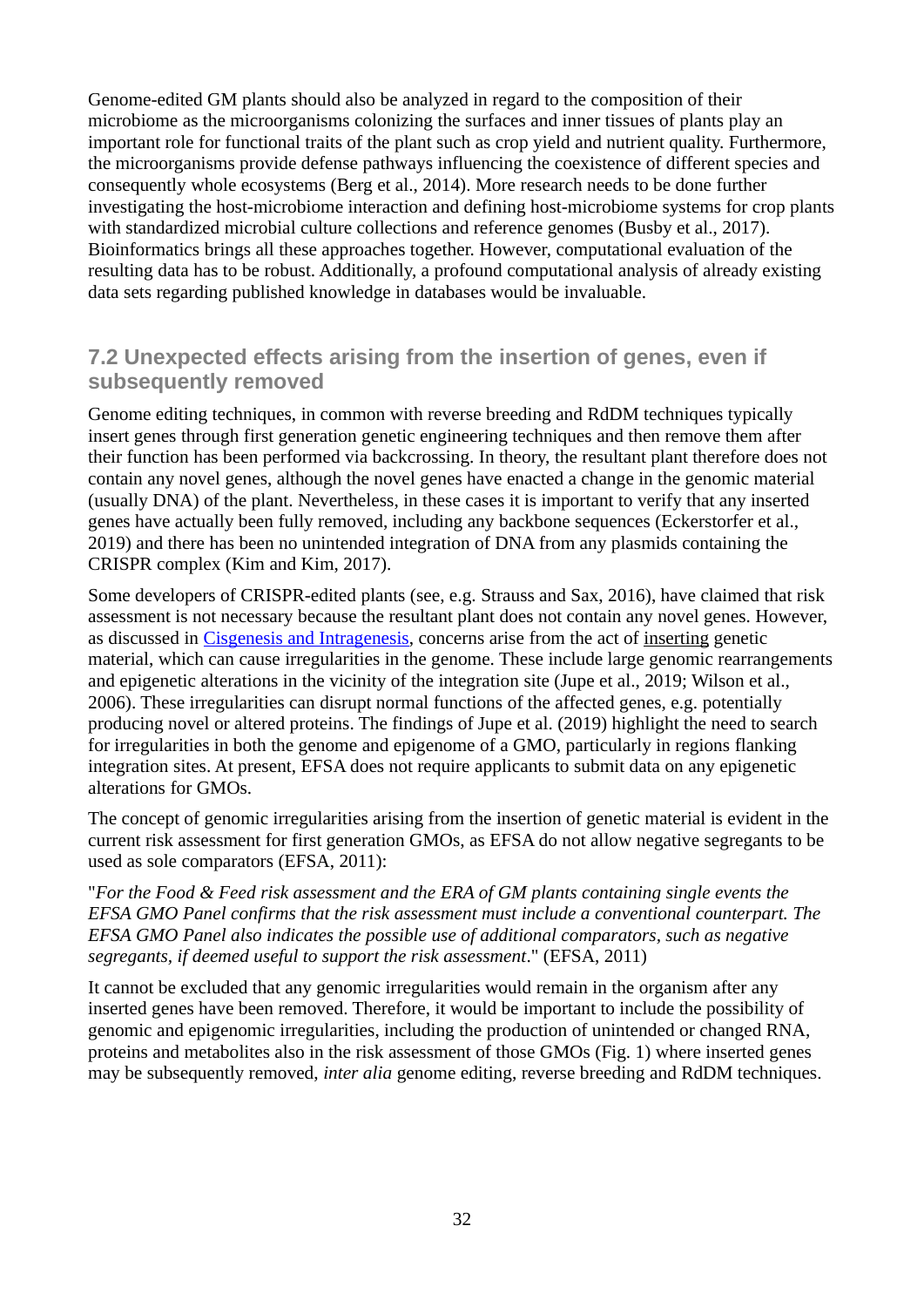### <span id="page-32-1"></span>**7.3 Risk assessment related to the trait**

Risk assessment related to the trait of a genome-edited organism is broadly similar to that which exists for GMOs developed using first generation techniques (see EFSA, 2010, 2011, 2012b). That is, the trait will need to be assessed for its environmental safety (e.g. *inter alia* toxicity to non-target organisms, potential changes to invasiveness) and human and animal safety (e.g. *inter alia*  allergenicity). First generation GMOs generally consist of herbicide tolerant and insect resistant crops, and this is where the experience of assessing GMOs lies. By contrast, the traits that can, at least theoretically, be conferred by genome editing are highly varied (Eckerstorfer et al., 2019; Agapito-Tenfen et al., 2019) and the possibilities to alter the genome resulting in novel genetic combinations are more numerous (Kawall 2019). Thus, there is a requirement for studies to assess the potential impacts of traits other than herbicide tolerance and insect resistance (Fig. 1).

Eckerstorfer et al. (2019) reviewed the novel traits of GM plants developed by new genetic engineering techniques. Traits were grouped into three classes: 1) those related to traits in conventionally bred plants; 2) those with traits similar to established first-generation GM plants and 3) those which have been established neither in conventional nor other biotechnological methods. Prior knowledge may be insufficient and available information limited for many of these traits, and particularly those with no safe history of use. Eckerstorfer et al. (2019) suggested that, for each trait, it is important to consider, not only the modification itself, but the impact of the modification and the novel trait on the physiology and phenology of the GM plant. This suggests that, whilst it's important to both detect and assess unexpected effects at the organism level (see [Unexpected effects](#page-25-1) [at the organismal level\)](#page-25-1), it may also be important to attribute these changes to either unintended genomic irregularities, or consequences of the novel trait.

Indirect effects may also arise from the trait itself. For example, what might be the implications to biodiversity from delayed flowering of a genome-edited plant, or the implications to the environment from super-muscly pigs that may require increased amounts of feed? These too need to be taken into consideration in a risk assessment.

### <span id="page-32-0"></span>**7.4 Broadening the risk assessment**

The risk assessment will require broadening to encompass the additional challenges posed by genome-edited plants and animals, as summarized in Fig. 1. The additional types of unintended genomic errors require expansion of the current examination of DNA to encompass examination of epigenetic changes and changes in the transcriptome, proteome and metabolome of the GMO. Such examinations will require further development, including protocols of WGS and -omics, and may be assisted by new analytical tools in the future (Fig. 1). Political will and research funding may be required to develop appropriate analytical tools. Importantly, guidance on the requirements of molecular characterisation for the risk assessment would need to be developed before any geneedited organisms could be considered by EFSA.

Risk assessment related to traits will require additional knowledge of their consequences, which would be aided by further research. This may particularly be necessary for traits where experience with either current GM plants or conventional plants are lacking. There is a complete lack of experience in the risk assessment related to any GM traits in farm animals as there have not yet been applications for the marketing of GM animals, developed by either first-generation or genomeediting techniques. This too may require further research. Unlike the molecular characterisation, risk assessment related to the GMO trait may necessitate evaluation as applications with new traits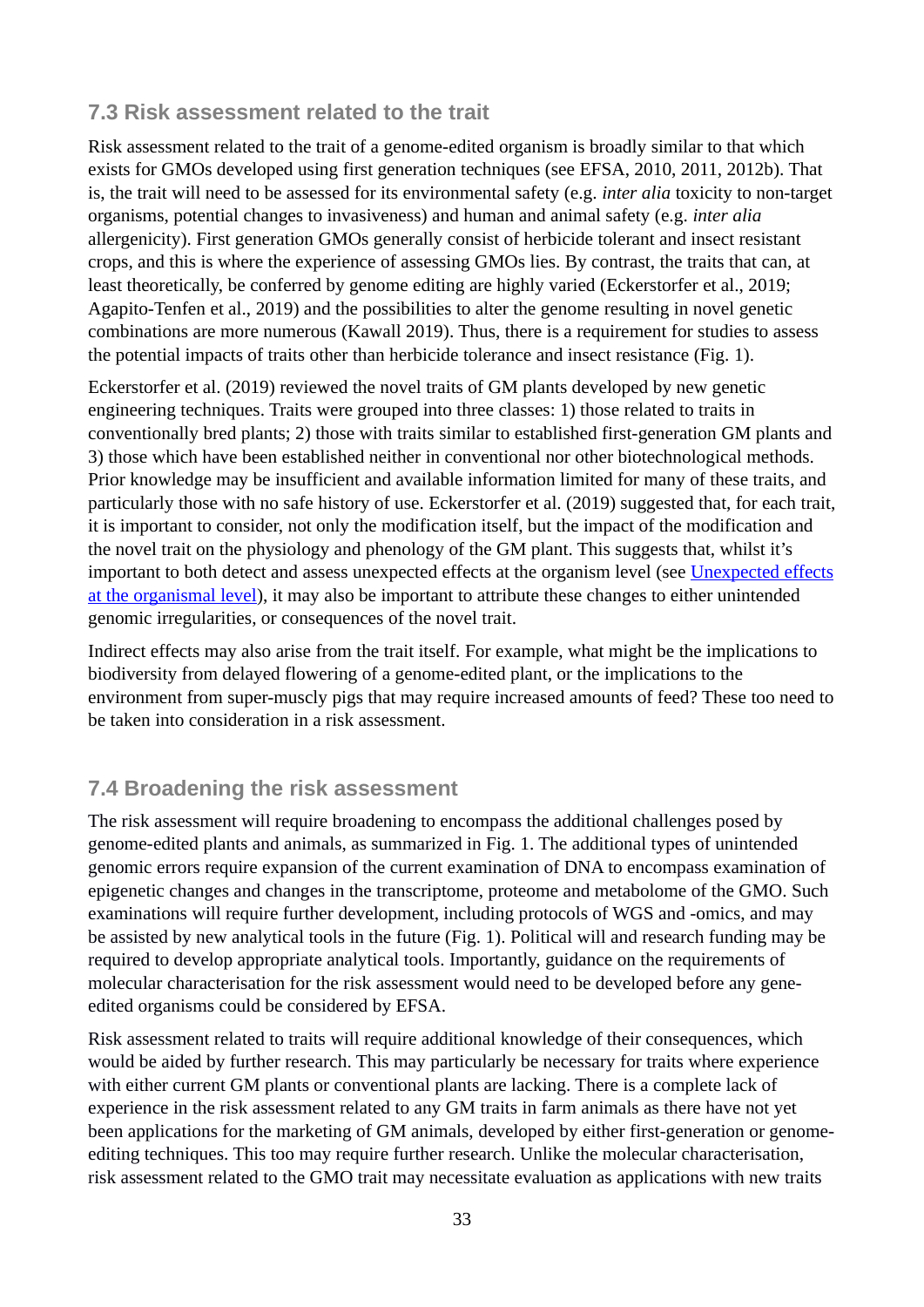are made. However, it is difficult to see how a full risk assessment can be made within the six month time scale given to EFSA to issue an opinion on a GMO if there is no prior experience of the trait.

| <b>Risks associated with the</b><br>genetic engineering process:<br>Off-/on-target effects, including<br>unintended changes to genome,<br>epigenome and microbiome. | <b>Risks associated with use of</b><br>older genetic engineering<br>techniques in genome-editing:<br>Unintended effects from<br>(transiently) introduced genes<br>(T-DNA), e.g. rearrangements of<br>host DNA, epigenetic changes. |  |  |
|---------------------------------------------------------------------------------------------------------------------------------------------------------------------|------------------------------------------------------------------------------------------------------------------------------------------------------------------------------------------------------------------------------------|--|--|
| <b>Risks associated with the trait:</b><br>Unintended effects at the<br>molecular, cellular, organismal<br>and ecosystem levels.                                    | <b>Protocols required for</b><br>molecular data:<br>Standardisation and<br>implementation of<br>bioinformatics and 'omics to<br>assist prediction and detection<br>of unintended changes.                                          |  |  |

**Figure 1. Elements of a risk assessment for genome-edited organisms.**

### <span id="page-33-0"></span>**7.4 Detectability of GMOs developed with new techniques**

As with current GMOs, labelling of GMOs created by genome editing is necessary to enable consumer choice (Helliwell et al., 2017), and to protect agricultural systems that exclude GMOs, e.g. organic agriculture (IFOAM, 2016; Wickson et al., 2016). Detection of GMOs is a prerequisite to their labelling and also necessary to detect any contamination of plants or animals with GM varieties (Price and Cotter, 2014).

GMOs developed by genome editing are detectable, provided prior information is available regarding the intended genomic changes (European Network of GMO Laboratories, 2019; Scientific Advice Mechanism, 2017). However, the lack of common interest genetic elements, e.g. CaMV35S, which form the backbone of PCR screening for unauthorised GMOs (European Network of GMO Laboratories, 2019; Price and Cotter, 2014), in genome-edited organisms make it imperative that a detection protocol is needed for any environmental release, i.e. at the field trial stage for crops, rather than the commercialisation stage. This allows for third party verification that GM contamination has not taken place (Price and Cotter, 2014).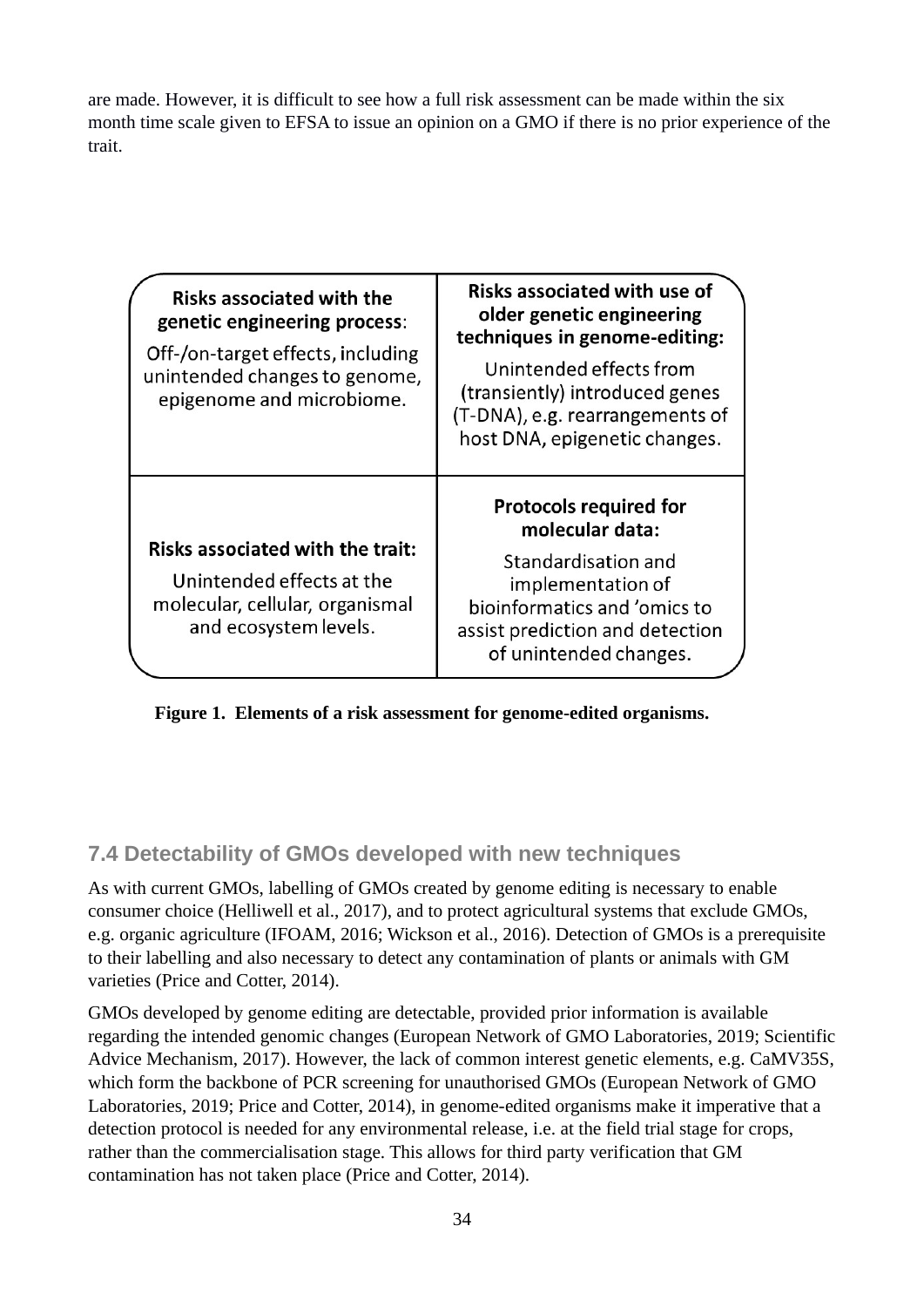The development of further protocols (including advances in the robustness of WGS) and techniques is likely to facilitate better, cheaper and more reliable detection of small changes (e.g. one base pair changes) in genome-edited organisms (Bertheau 2019; Boutigny et al., 2019; Dobnik et al., 2018; Liang et al., 2018). These include bioinformatic tools for the analysis of DNA sequence data (Boel et al., 2016; Garst et al. 2017), and spectroscopy methods for differentiating between genome-edited and conventionally bred plant varieties (Liu et al., 2016). WGS approaches are being further improved to reduce background mutations that can accumulate during the production of the sequencing library in the lab and can be interpreted as false-positive mutations (Boutigny et al., 2019; Stahlberg et al., 2016). Another approach for plant identification is not to look for specific DNA sequences, but for the pattern of genetic changes within the genome (see, e.g. Nielsen and Voight, 2018). For example, Duensing et al., 2018 state: *"(…) genome editing is adept at knocking out genes present in multiple copies. Thus, whenever a crop is found with multiple copies of the same gene knocked out, it will be almost certain that genome editing was used.*" In consequence, they state: "*For most products of genome editing, there is a clear signature in the DNA, for instance the exact stretch of nucleotides erased. If that signature is revealed by the developer, the same PCR technology used for detecting GMOs can be applied to the detection and monitoring of genomeedited products in most cases."*

It is evident that advances in detection technologies are needed, not only for genome-edited organisms, but for other new genetic engineering techniques such as RdDM. Already networks of laboratories exist that coordinate and develop techniques to detect GMOs. In Europe, there is the European Network of GMO Laboratories (ENGL). ENGL has already discussed the issues surrounding detectability of new GMOs created by genome editing (European Network of GMO Laboratories, 2019) and concluded that further consideration is necessary. Therefore, there needs to be political will to develop suitable detection technologies. Regulatory requirements of traceability and labelling would be likely to spur research into developing new detection technologies.

# <span id="page-34-0"></span>8. Conclusions

Novel types of GMOs (e.g. RNAi-based GM plants) and synthetic genomics can give rise to new risks to environment, animal and humans health. Grafting, cisgenesis and intragenesis, reverse breeding and RdDM either utilise GMOs created using first generation techniques as an intermediary stage or can, in the case of agro-infiltration, unintentionally give rise to GMOs. Just like first generation techniques, new genetic engineering techniques described here (RdDM and genome editing) can produce unexpected and unpredictable effects in the resultant GMOs, even if any inserted genes are subsequently removed prior to commercialisation.

All genetic engineering techniques have the potential to induce unforeseen genomic interactions, genomic irregularities and unintended biochemical alterations. Therefore, it is important that any applications for cultivation (including field trials) and marketing of GMOs produced by these techniques undergo full environmental and health risk assessment.

For RNAi-based GM crops, major uncertainties and knowledge gaps exist, resulting in open questions remain on how to assess the risks of RNAi-based GM crops to both the environment and food and feed. Despite the lack of EFSA guidance on the risk assessment of RNAi-based GM crops, two RNAi-based GM crops have been approved for food use in the EU. This is not acceptable, and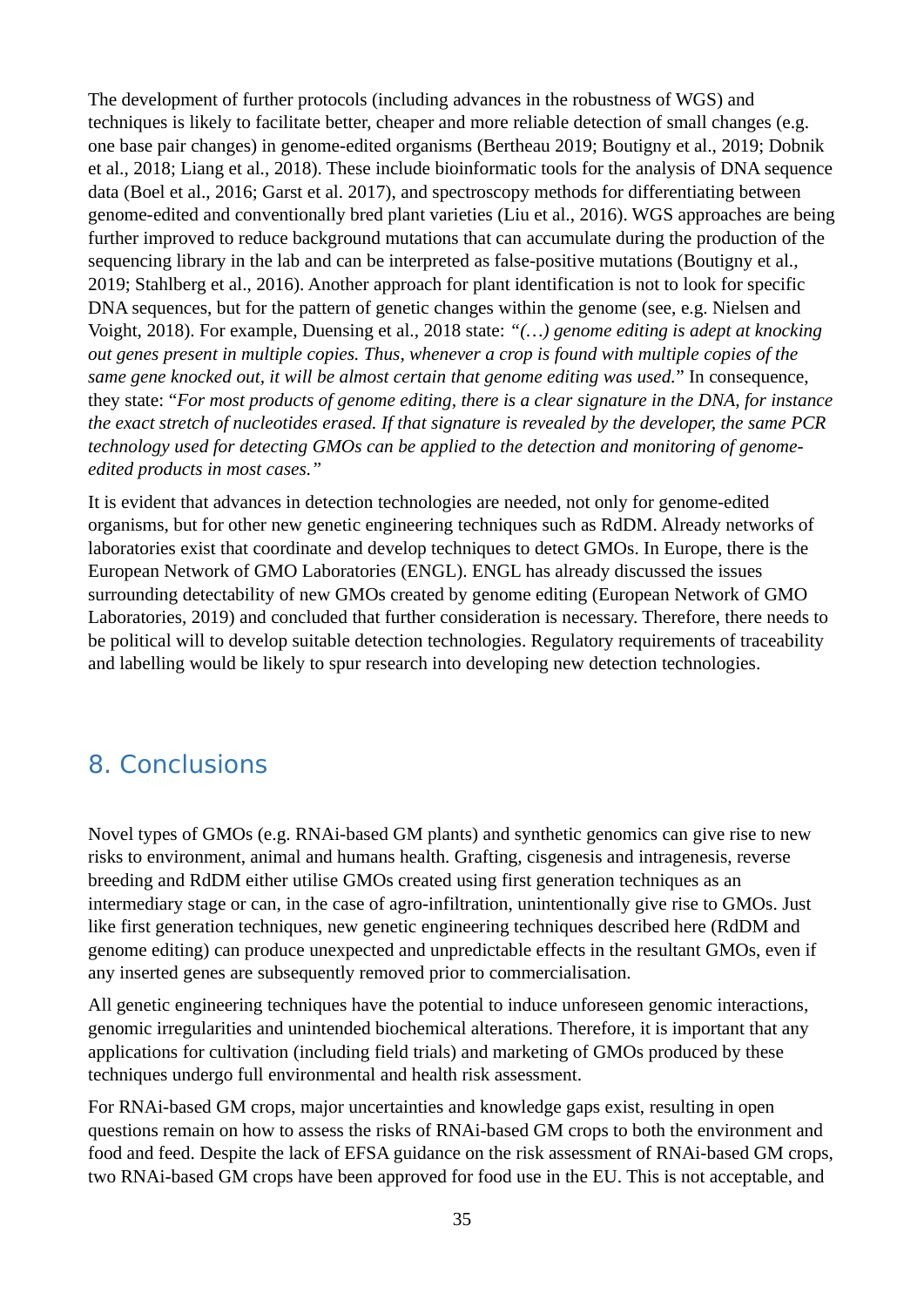it is strongly recommended that the issue of risk assessment guidance for new GMOs, particularly those developed by genome editing, precedes any consideration of applications to cultivate or market.

The current risk assessment guidance in the EU would need to be expanded in order to assess the additional unintended effects that genome editing can cause. The molecular characterisation element of the risk assessment will need to be expanded to include analysis for unintended changes at the genomic level, including off-target effects, unintended on-target effects and effects on genomic regulation. It will also require analysis of the transcriptome, proteome and metabolome. Such analysis would also improve the risk assessment of first generation GMOs. The risk assessment will need to consider a broader range of traits conferred by the genetic engineering process, for some of which there may be a lack of experience. It will need to consider direct and indirect implications for agricultural practices and ecological impacts caused by any changes in animal diets.

Gene drives represent a special case of GMOs, with the spectre of severe consequences for biodiversity. Performing a robust risk assessment, particularly in respect of long-term ecological effects would be highly problematic and it would be difficult, if not impossible to give safety assurances for any environmental release. In addition, it is not clear how the approval of local communities could be sought as at present (as required under the Conventional for Biological Diversity) there is no mechanism for societal consultation on GMOs in the EU. Application of the precautionary principle, as enshrined in EU law would preclude the release of GMOs as part of a gene drive system.

Further developments in technologies to detect off-target effects and unintended on-target effects caused by genome editing are needed, as are developments in technologies and to detect the resultant GMO organisms may be necessary in some cases. However, the technological problems are not insurmountable, and techniques can be developed if there is political will to do so.

# <span id="page-35-0"></span>**References**

Abudayyeh, O.O., Gootenberg, J.S., Essletzbichler, P., Han, S., Joung, J., Belanto, J.J., Verdine, V., Cox, D.B.T., Kellner, M.J., Regev, A. Lander, E.S., Voytas, D.F., Ting, A.Y., Zhang, F., 2017. RNA targeting with CRISPR-Cas13. Nature 550, 280-284.

Agapito-Tenfen, S.Z., Okoli, A.S., Bernstein, M.J., Wikmark, O-G., Myhr, A.I., 2018. Revisiting risk governance of GM plants: the need to consider new and emerging gene-editing techniques. Frontiers in Plant Science 9, 1874.

Aharoni, A., Galili, G., 2011. Metabolic engineering of the plant primary–secondary metabolism interface. Current Opinion in Biotechnology 22, 239–244.

Anderson, K.R., Haeussler, M., Watanabe, C., Janakiraman, V., Lund, J., Modrusan, Z., Stinson, J., Bei, Q., Buechler, A., Yu, C., Thamminana, S.R., Tam, L., Sowick, M.-A., Alcantar, T., O'Neil, N., Li, J., Ta, L., Lima, L., Roose-Girma, M., Rairdan, X., Durinck, S., Warming, S., 2018. CRISPR off-target analysis in genetically engineered rats and mice. Nature Methods 15, 512–514.

Anon, 2017. Drive safely. Nature (editorial) 552, 6.

Baier, S.R., Nguyen, C., Xie, F., Wood, J.R. Zempleni, J., 2014. MicroRNAs are absorbed in biologically meaningful amounts from nutritionally relevant doses of cow milk and affect gene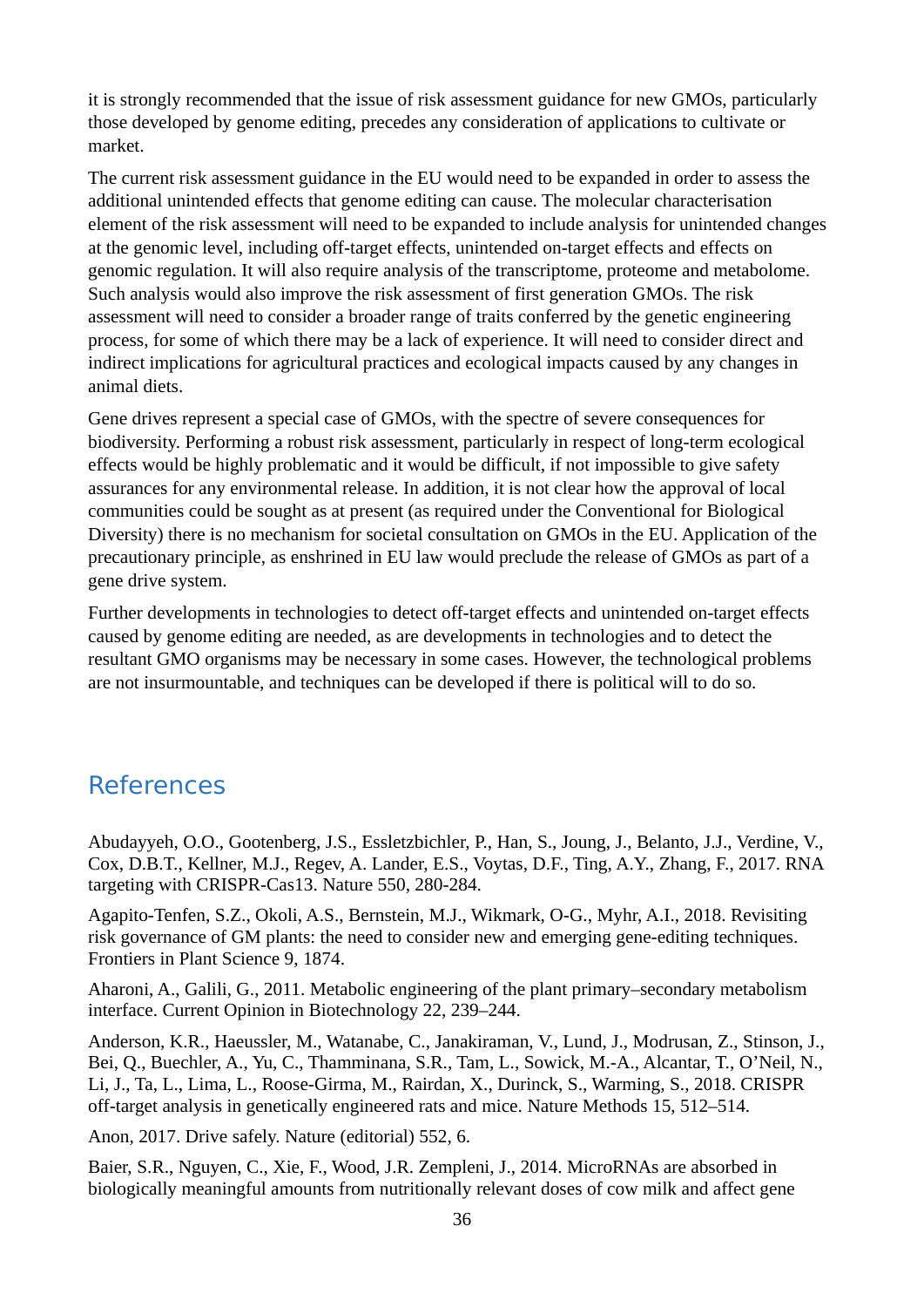expression in peripheral blood mononuclear cells, HEK-293 kidney cell cultures, and mouse livers. The Journal of Nutrition 144, 1495-1500.

Banerjee, A., Roychoudhury, A. 2017. Epigenetic regulation during salinity and drought stress in plants: histone modifications and DNA methylation. Plant Gene 11, 199-204.

Bao, Z., HamediRad, M., Xue, P., Xiao, H., Tasan, I., Chao, R., Liang, J., Zhao, H., 2018. Genomescale engineering of *Saccharomyces cerevisiae* with single-nucleotide precision. Nature Biotechnology 36, 505–508.

Bauer-Panskus, A., Breckling, B., Hamberger, S., Then, C., 2013. Cultivation-independent establishment of genetically engineered plants in natural populations: current evidence and implications for EU regulation. Environmental Sciences Europe 25, 34.

Beatty, M., Guduric-Fuchs, J., Brown, E., Bridgett, S., Chakravarthy, U., Hogg, R.E., Simpson, D.A., 2014. Small RNAs from plants, bacteria and fungi within the order hypocreales are ubiquitous in human. Plasma 15, 1–12.

Begemann, M.B., Gray, B.N., January, E., Gordon, G.C., He, Y., Liu, H., Wu, X., Brutnell, T.P., Mockler, T.C., Oufattole, M., 2017. Precise insertion and guided editing of higher plant genomes using Cpf1 CRISPR nucleases. Scientific Reports 7, 11606.

Bennetzen, J.L., Wang, H., 2014. The contributions of transposable elements to the structure, function, and evolution of plant genomes. Annual Review Plant Biology 65, 505–530.

Berg, G., Grube, M., Schloter, M., Smalia, K., 2014. Unraveling the plant microbiome: looking back and future perspectives. Frontiers in Microbiology 5, 148.

Berger, S.L., 2007. The complex language of chromatin regulation during transcription. Nature 447, 407–412.

Bertheau, Y., 2019. New breeding techniques: detection and identification of the techniques and derived products. In: Reference Module in Food Science, pp. 320-336. Elsevier Science

Bevan, M.W., Uauy, C., Wulff, B.B., Zhou, J., Krasileva, K., Clark, M.D. 2017. Genomic innovation for crop improvement. Nature 543, 346-354.

Bird 10,000 Genomes Project 2016. Introduction.<https://b10k.genomics.cn/>

Boel, A., Steyaert, W., De Rocker, N., Menten, B., Callewaert, B., De Paepe, A., Coucke, P., Willaert, A., 2016. BATCH-GE: Batch analysis of next-generation sequencing data for genome editing assessment. Scientific Reports 6, 30330.

Boutigny, A.L., Barranger, A., De Boisséson, C., Blanchard, Y., Rolland, M. 2019. Targeted Next Generation Sequencing to study insert stability in genetically modified plants. Scientific Reports 9, 2308.

Breckling, B., 2013. Transgenic evolution and ecology are proceeding. GM-crop cultivation ecological effects on a landscape scale. In: Breckling, B. and Verhoeven, R. (eds.) Proceedings of the Third GMLS Conference 2012 in Bremen, pp.130–135.

Brinkman, E. K., Chen, T., de Haas, M., Holland, H. A., Akhtar, W., van Steensel, B. 2018. Kinetics and fidelity of the repair of Cas9-induced double-strand DNA breaks. Molecular Cell 70, 801- 813.e6.

Bruce, A., 2017. Genome edited animals: learning from GM crops? Transgenic Research 26, 385– 398.

Burkard, C., Opriessnig, T., Mileham, A.J., Stadejek, T., Ait-Ali, T., Lillico, S.G., Whitelaw, C.B.A., Archibald, A.L., 2018. Pigs lacking the scavenger receptor cysteine-rich domain 5 of CD163 are resistant to PRRSV-1 infection. Journal of Virology 92, e00415-18.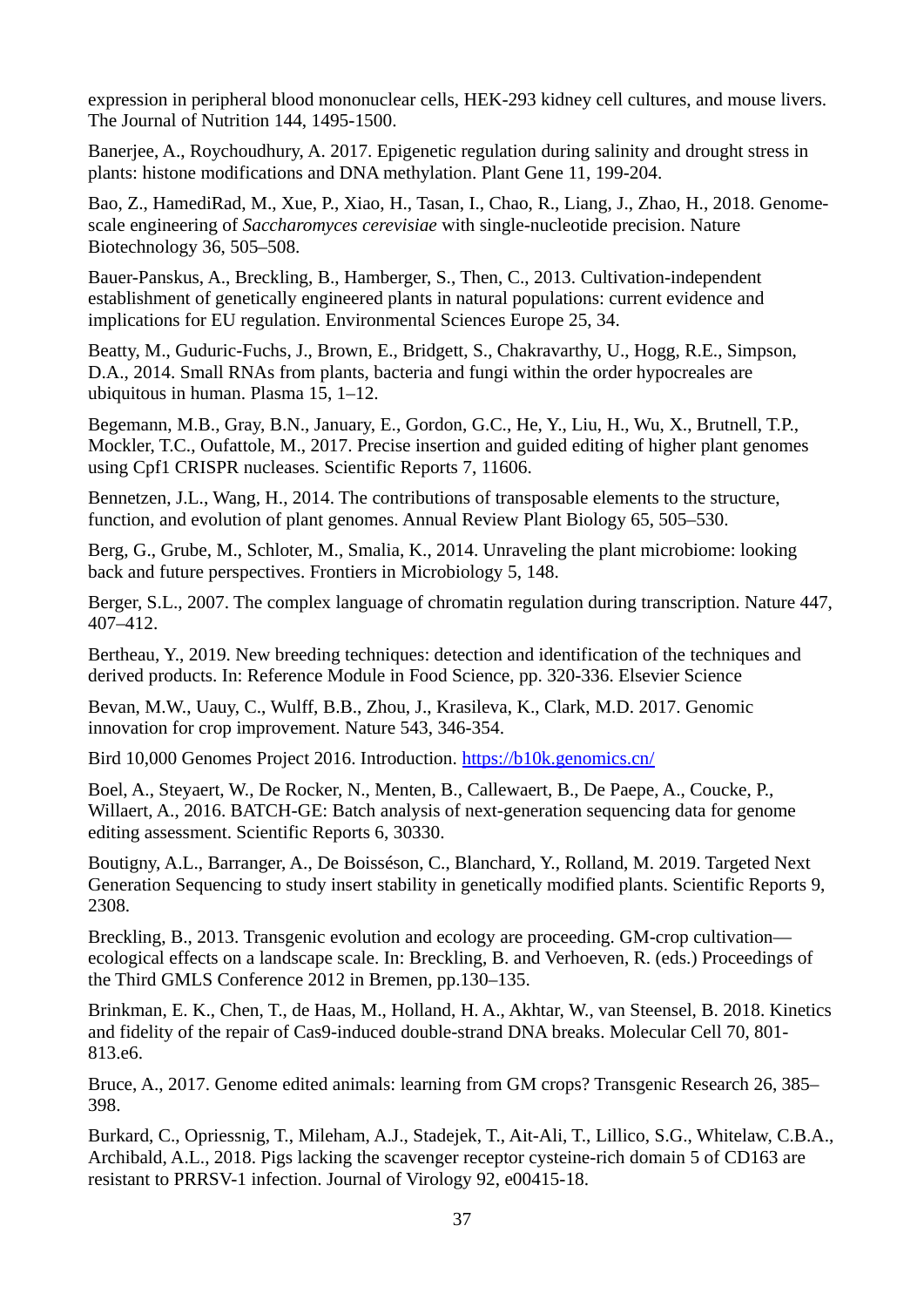Busby, P.E., Soman, C., Wagner, M.R., Friesen, M.L., Kremer, J., Bennett, A., Morsy, M., Eisen, J.A., Leach, J.E., Dangl, J.L., 2017. Research priorities for harnessing plant microbiomes in sustainable agriculture. PLoS Biology 15, e2001793.

Callaway, E., 2016. 'Gene drive' moratorium shot down at UN biodiversity meeting Nature (News) doi:10.1038/nature.2016.2121

Callaway, E. 2018. UN treaty agrees to limit gene drives but rejects a moratorium. Natures (News) November 29 (and correction November 30) doi: 10.1038/d41586-018-07600-w

Cameron, P., Fuller, C.K., Donohoue, P.D., Jones, B.N., Thompson, M.S., Carter, M.M., Gradia, S., Vidal, B., Garner, E., Slorach, E.M., Lau, E., Banh, L.M., Lied, A.M., Edwards, L.S., Settle, A.H., Capurso, D., Llaca, V., Deschamps, S., Cigan, M., Young, J.K., May, A.P., 2017. Mapping the genomic landscape of CRISPR-Cas9 cleavage. Nature Methods 14, 600–606.

Carthew, R.W., Sontheimer, E.J., 2009. Origins and mechanisms of miRNAs and siRNAs. Cell 136, 642–655.

Champer, J., Buchman, A., Akbari, O.S., 2016. Cheating evolution: engineering gene drives to manipulate the fate of wild populations. Nature Reviews Genetics 17, 146–159.

Champer, J., Reeves, R., Oh, S.Y., Liu, C., Liu, J., Clark, A. G., Messer, P.W., 2017. Novel CRISPR/Cas9 gene drive constructs reveal insights into mechanisms of resistance allele formation and drive efficiency in genetically diverse populations. PLoS Genetics 13, e1006796.

Chan, S.Y., Snow, J.W., 2017. Formidable challenges to the notion of biologically important roles for dietary small RNAs in ingesting mammals. Genes & Nutrition 12, 13.

Cavalieri, D., Rizzetto, L., Tocci, N., Rivero, D., Asquini, E., Si-Ammour, A., Bonechi, E., Ballerini, C., Viola, R., 2016. Plant microRNAs as novel immunomodulatory agents. Scientific Reports 6, 25761.

Chen, K., Wang, Y., Zhang, R., Zhang, H., Gao, C. 2019. CRISPR/Cas genome editing and precision plant breeding in agriculture. Annual Review of Plant Biology 70, 667-697. d

Christiaens, O., Dzhambazova, T., Kostov, K., Arpaia, S., Joga, M.R., Urru, I., Sweet, J., Smagghe, G. 2018. Literature review of baseline information on RNAi to support the environmental risk assessment of RNAi-based GM plants. EFSA supporting publication 2018: EN-1424 doi: 10.2903/sp.efsa.2018.EN-1424

Cibus, 2014. Cibus announces approval of first commercial product SU Canola™ in Canada. Press Release March 18. [https://www.cibus.com/press\\_release.php?date=031814](https://www.cibus.com/press_release.php?date=031814)

Courtier‐Orgogozo, V., Morizot, B., Boëte, C., 2017. Agricultural pest control with CRISPR‐ based gene drive: time for public debate: should we use gene drive for pest control? EMBO Reports 18, 878–880.

Couzin, J., 2002. Small RNAs Make Big Splash. Science 298, 2296-2297.

Cox, D.B., Gootenberg, J.S., Abudayyeh, O.O., Franklin, B., Kellner, M.J., Joung, J., Zhang, F., 2017. RNA editing with CRISPR-Cas13. Science 358, 1019–1027.

Crisp, P.A., Ganguly, D., Eichten, S.R., Borevitz, J.O., Pogson, B.J., 2016. Reconsidering plant memory: intersections between stress recovery, RNA turnover, and epigenetics. Science Advances 2, e1501340.

Critical Scientists Switzerland, European Network of Scientists for Social and Environmental Responsibility, Vereinigung Deutscher Wissenschaftler e.V. 2019. Gene drives: a report on their science, applications, social aspects, ethics and regulations. [https://ensser.org/publications/2019](https://ensser.org/publications/2019-publications/gene-drives-a-report-on-their-science-applications-social-aspects-ethics-and-regulations/) [publications/gene-drives-a-report-on-their-science-applications-social-aspects-ethics-and](https://ensser.org/publications/2019-publications/gene-drives-a-report-on-their-science-applications-social-aspects-ethics-and-regulations/)[regulations/](https://ensser.org/publications/2019-publications/gene-drives-a-report-on-their-science-applications-social-aspects-ethics-and-regulations/)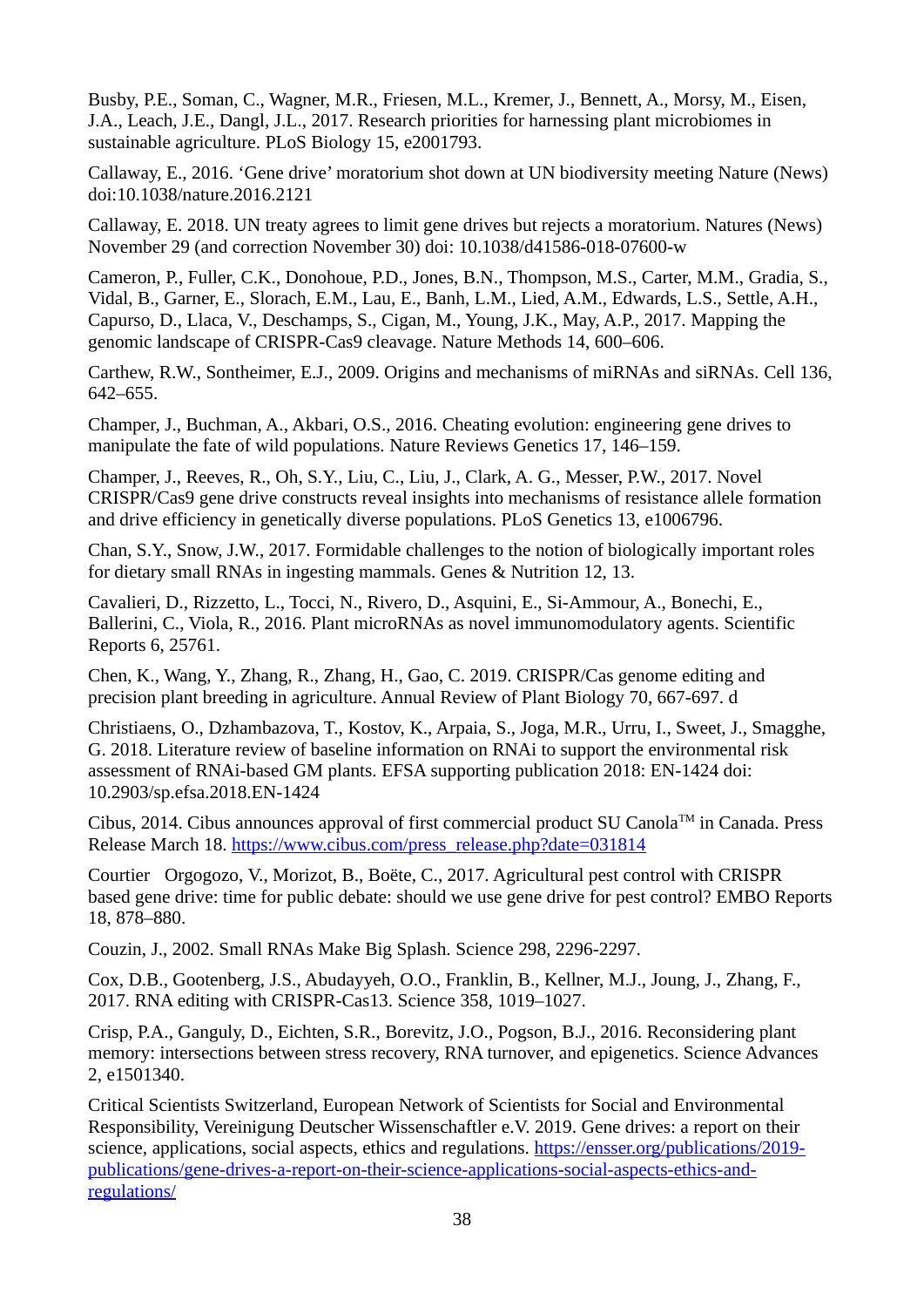Crossa, J., Pérez-Rodríguez, P., Cuevas, J., Montesinos-López, O., Jarquín, D., de Los Campos, G., Burgueño, J., González-Camacho, J.M., Pérez-Elizalde, S., Beyene, Y., Dreisigacker, S., Singh, R., Zhang, X., Gowda, M., Roorkiwal, M., Rutkoski, J., Varshney, R.K., 2017. Genomic selection in plant breeding: methods, models, and perspectives. Trends in Plant Science 22, 961–975.

Dar, M.H., de Janvry, A., Emerick, K., Raitzer D., Sadoulet, E., 2013. Flood-tolerant rice reduces yield variability and raises expected yield, differentially benefitting socially disadvantaged groups. Nature Scientific Reports 3, 3315.

DiCarlo, J.E., Chavez, A., Dietz, S.L., Esvelt, K.M., Church, G.M., 2015. Safeguarding CRISPR– Cas9 gene drives in yeast. Nature Biotechnology 33, 1250–1255.

Dobnik, D., Gruden, K., Žel, J., Bertheau, Y., Holst-Jensen, A., Bohanec, M., 2018. Decision support for the comparative evaluation and selection of analytical methods: detection of genetically modified organisms as an example. Food Analytical Methods 11, 2105–2122.

Duensing, N., Sprink, T., Parrott, W.A., Fedorova, M., Lema, M.A., Wolt, J.D., Bartsch, D., 2018. Novel features and considerations for ERA and regulation of crops produced by genome editing. Frontiers in Bioengineering and Biotechnology 6, 79.

Dupont Pioneer, 2015. Confirmation of regulatory status of waxy corn developed by CRISPR-Cas technology. Letter to USDA-APHIS, December 14. [https://www.pioneer.com/CMRoot/Pioneer/About\\_Global/Non\\_Searchable/news\\_media/15-352-](https://www.pioneer.com/CMRoot/Pioneer/About_Global/Non_Searchable/news_media/15-352-01_air_inquiry_cbidel.pdf) 01 air inquiry\_cbidel.pdf

Eckerstorfer, M., Miklau, M., Gaugitsch, H., 2014. New plant breeding techniques and risks associated with their application. Umweltbundesamt GmbH (Environment Agency Austria). <http://www.umweltbundesamt.at/fileadmin/site/publikationen/REP0477.pdf>

Eckerstorfer, M.F., Heissenberger, A., Reichenbecher, W., Steinbrecher. R.A., Waßmann, F. 2019. An EU perspective on biosafety considerations for plants developed by genome editing and other new genetic modification techniques (nGMs). Frontiers in Bioengineering and Biotechnology 7, 31.

EFSA, 2010. Guidance on the environmental risk assessment of genetically modified plants. Panel on genetically modified organisms. EFSA Journal 8, 1879.

EFSA, 2011. Guidance for risk assessment of food and feed from genetically modified plants. Panel on genetically modified organisms. EFSA Journal 9, 2150.

EFSA, 2012a. Scientific opinion addressing the safety assessment of plants developed through cisgenesis and intragenesis. Panel on genetically modified organisms. EFSA Journal 10, 2561.

EFSA 2012b. Guidance on the risk assessment of food and feed from genetically modified animals and on animal health and welfare aspects. EFSA panels on genetically modified organisms and animal health and welfare. EFSA Journal 10, 2501.

EFSA, 2012c. Scientific opinion addressing the safety assessment of plants developed using zinc finger nuclease 3 and other site-directed nucleases with similar function. Panel on genetically modified organisms. EFSA Journal 10, 2943.

EFSA, 2013. Guidance on the environmental risk assessment of genetically modified animals. Panel on genetically modified organisms. EFSA Journal 11, 3200.

EFSA, 2014. International scientific workshop 'Risk assessment considerations for RNAi based GM plants' (4-5 June 2014, Brussels, Belgium). EFSA supporting publication 2014: EN-705. [www.efsa.europa.eu/de/events/event/140604](http://www.efsa.europa.eu/de/events/event/140604)

EFSA, 2015. Request to the European Food Safety Authority to provide technical assistance on issues related to the legal analysis of new plant breeding techniques. Mandate no. M- 2015-0183 <http://registerofquestions.efsa.europa.eu/roqFrontend/login?7>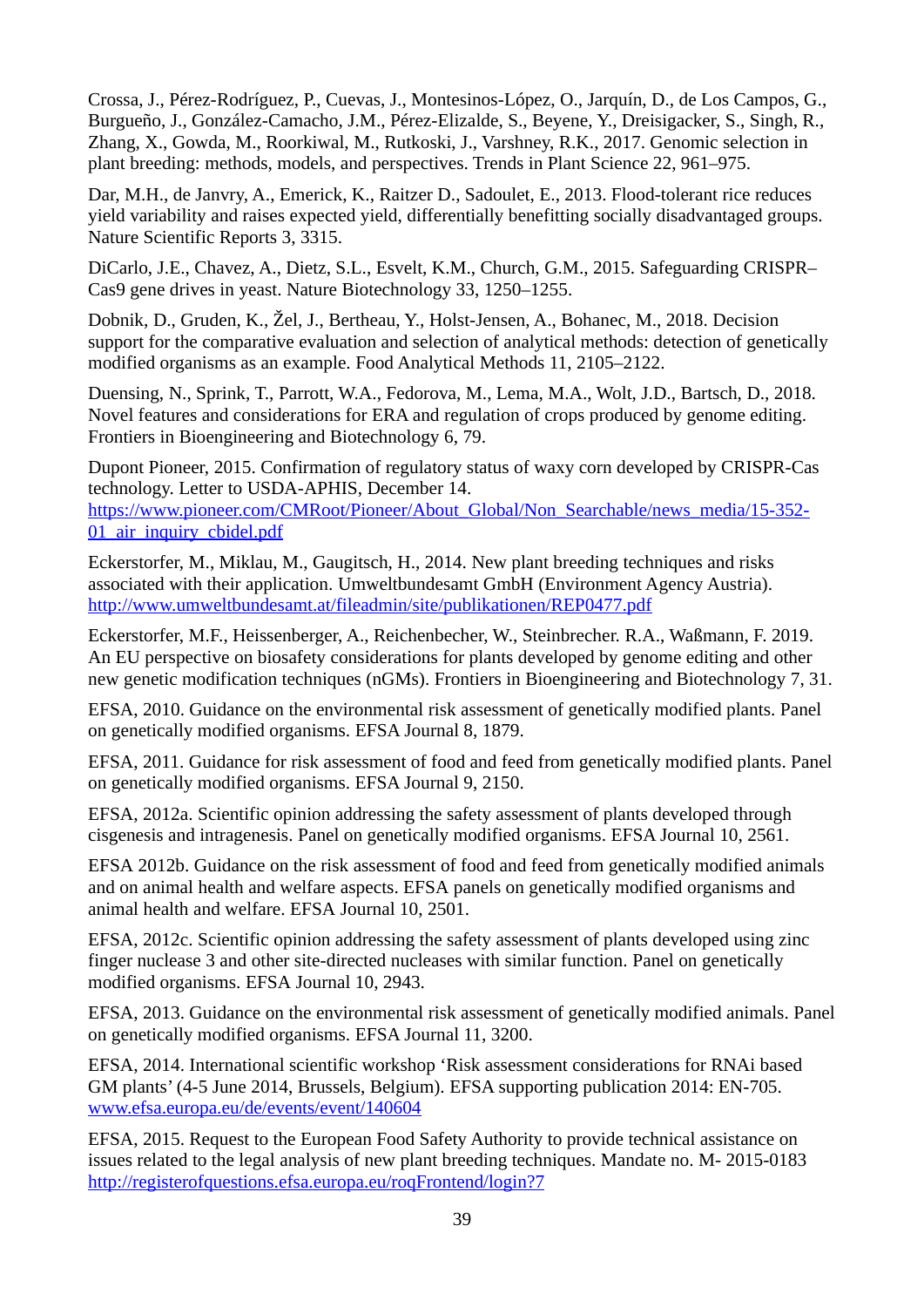EFSA, 2017. Internal note on the strategy and technical aspects for small RNA plant off-target bioinformatics studies. In: Minutes of the 118th plenary meeting of the Scientific Panel on GMO, 25-26 October 2017, Annex II.<https://www.efsa.europa.eu/sites/default/files/event/171025-m.pdf>

EFSA, 2018a. Scientific opinion on the assessment of genetically modified maize MON 87411 for food and feed uses, import and processing, under Regulation (EC) No 1829/2003 (application EFSA-GMO-NL-2015-124). Panel on genetically modified organisms. EFSA Journal 16, 5310.

EFSA, 2018b. Reception of the mandate on synthetic biology and its risk assessment for agri-food uses. Mandate no. M-2018-0205, ref. 20013420

<http://registerofquestions.efsa.europa.eu/raw-war/wicket/page?12>

EFSA, Aguilera, J., Aguilera-Gomez, M., Barrucci, F., Cocconcelli, P.S., Davies, H., Denslow, N., Dorne, J.L., Grohmann, L., Herman, L., Hogstrand, C., Kass, G.E.N., Kille, P., Kleter, G., Nogué, F., Plant, N.J., Ramon, M., Schoonjans, R., Waigmann, E., Wright, M.C. 2018. 'omics in risk assessment: state of the art and next steps. EFSA scientific colloquium no. 24. EFSA supporting publication 2018: EN-1512 doi: 10.2903/sp.efsa.2018.EN-1512

EFSA 2019a Literature review of baseline information on non‐coding RNA (ncRNA) to support the risk assessment of ncRNA based genetically modified plants for food and feed. EFSA Supporting publication 2019: EN-1688 doi: 10.2903/sp.efsa.2019.EN-1688

EFSA 2019b. Workshop on the problem formulation for the environmental risk assessment of gene drive modified insects.<https://www.efsa.europa.eu/en/events/event/190515>

EFSA 2019c. Scientific opinion on plants developed using type 1 and type 2 site-directed nucleases and oligonucleotide directed mutagenesis. Mandate no. M-2019-0095 received April 10 2019. [http://registerofquestions.efsa.europa.eu/roqFrontend/questionLoader?question=EFSA-Q-2019-](http://registerofquestions.efsa.europa.eu/roqFrontend/questionLoader?question=EFSA-Q-2019-00297) [00297](http://registerofquestions.efsa.europa.eu/roqFrontend/questionLoader?question=EFSA-Q-2019-00297)

Enríquez, P., 2016. Epigenetics: CRISPR-mediated epigenome editing. The Yale Journal of Biology and Medicine 89, 471-486.

Eriksson, S., Jonas, E., Rydhmer, L., Röcklinsberg, H., 2018. Breeding and ethical perspectives on genetically modified and genome edited cattle. Journal of Dairy Science 101, 1–17.

Esvelt, K.M., Gemmell, N.J., 2017. Conservation demands safe gene drive. PLoS Biology 15, e2003850.

European Commission, undated. GMO authorisations for cultivation. [https://ec.europa.eu/food/plant/gmo/authorisation/cultivation\\_en](https://ec.europa.eu/food/plant/gmo/authorisation/cultivation_en)

European Commission, 2000. Communication from the Commission on the precautionary principle. COM/2000/0001.<https://eur-lex.europa.eu/legal-content/EN/TXT/?uri=celex%3A52000DC0001>

European Commission, 2001. Directive 2001/18/EC of The European Parliament and of the Council of 12 March 2001 on the deliberate release into the environment of genetically modified organisms and repealing Council Directive 90/220/EEC. Official Journal of the European Communities L 106, 1–38.

European Commission, 2019. EU register of genetically modified food and feed. MON-87411-9. [https://webgate.ec.europa.eu/dyna/gm\\_register/gm\\_register\\_auth.cfm?pr\\_id=92](https://webgate.ec.europa.eu/dyna/gm_register/gm_register_auth.cfm?pr_id=92)

European Court of Justice, 2018. Judgement of the Court, Case C-528/16. ECLI:EU:C:2018:583. [http://curia.europa.eu/juris/document/document.jsf?](http://curia.europa.eu/juris/document/document.jsf?text=&docid=204387&pageIndex=0&doclang=en&mode=req&dir=&occ=first&part=1&cid=133112) [text=&docid=204387&pageIndex=0&doclang=en&mode=req&dir=&occ=first&part=1&cid=13311](http://curia.europa.eu/juris/document/document.jsf?text=&docid=204387&pageIndex=0&doclang=en&mode=req&dir=&occ=first&part=1&cid=133112) [2](http://curia.europa.eu/juris/document/document.jsf?text=&docid=204387&pageIndex=0&doclang=en&mode=req&dir=&occ=first&part=1&cid=133112)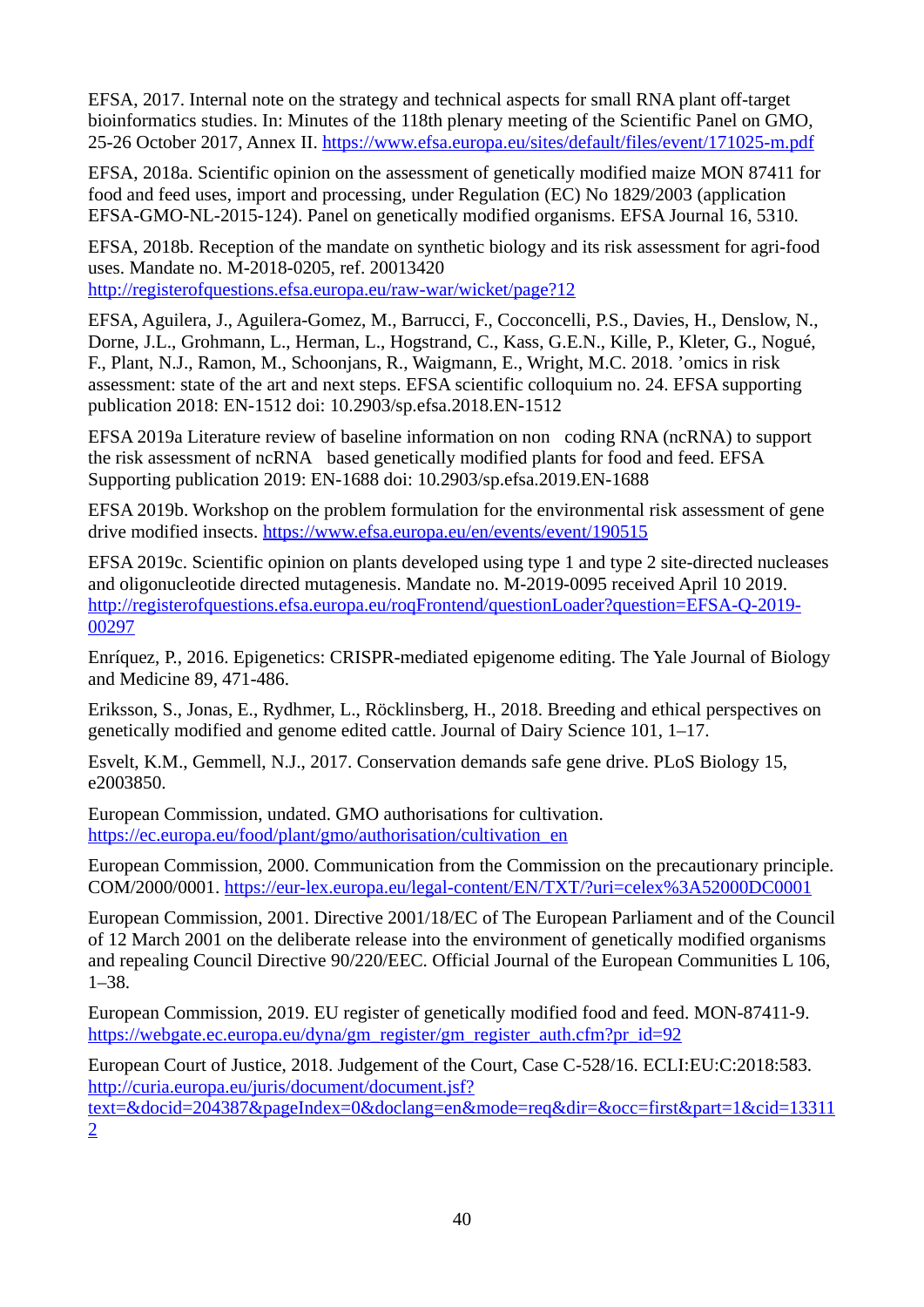European Network of GMO Laboratories 2019. Detection of food and feed plant products obtained by new mutagenesis techniques (JRC116289). [http://gmo-crl.jrc.ec.europa.eu/doc/JRC116289-GE](http://gmo-crl.jrc.ec.europa.eu/doc/JRC116289-GE-report-ENGL.pdf)[report-ENGL.pdf](http://gmo-crl.jrc.ec.europa.eu/doc/JRC116289-GE-report-ENGL.pdf)

European Network of Scientists for Social and Environmental Responsibility, 2018. Products of new genetic modification techniques should be strictly regulated as GMOs. <https://ensser.org/publications/ngmt-statement/>

Fedoroff, N.V., 2012. Transposable elements, epigenetics, and genome evolution. Science 338, 758.

Fredens, J., Wang, K., de la Torre, D., Funke, L. F. H., Robertson, W. E., Christova, Y., Chin, J. W. 2019. Total synthesis of Escherichia coli with a recoded genome. Nature 569, 514–518.

Fujita, D., Trijatmiko, K.R., Tagle, A.G. Sapasap, M.V., Koide, Y., Sasaki, K., Tsakirpaloglou, N., Gannaban, R.B., Nishimura, T., Yanagihara, S., Fukuta, Y., Koshiba, T., Slamet-Loedin, I.H., Ishimaru. T., Kobayashi, N. 2013. NAL1 allele from a rice landrace greatly increases yield in modern indica cultivars. Proceedings of the National Academy of Sciences of the United States of America 110, 20431-20436.

Gaj, T., Gersbach, C.A., Barbas, C.F., 2013. ZFN, TALEN, and CRISPR/Cas-based methods for genome engineering. Trends in Biotechnology 31, 397–405.

Galizi, R., Doyle, L.A., Menichelli, M., Bernardini, F., Deredec, A., Burt, A., Stoddard, B.L., Windbichler, N., Crisanti, A., 2014. A synthetic sex ratio distortion system for the control of the human malaria mosquito. Nature Communications 5, 3977.

Galonska, C., Charlton, J., Mattei, A.L., Donaghey, J., Clement, K., Gu, H., Mohammad, A.W., Stamenova, E.K., Cacchiarelli, D., Klages, S., Timmermann, B., Cantz, T., Scholer, H.R., Gnirke, A., Ziller, M.J., Meissner, A., 2018. Genome-wide tracking of dCas9-methyltransferase footprints. Nature Communications 9, 597.

Gantz, V.M., Bier, E., 2015. The mutagenic chain reaction: a method for converting heterozygous to homozygous mutations. Science 348, 442.

Garst, A.D., Bassalo, M.C., Pines, G., Lynch, S.A., Halweg-Edwards, A.L., Liu, R., Liang, L., Wang, Z., Zeitoun, R., Alexander, W.G., Gill, R.T., 2017. Genome-wide mapping of mutations at single-nucleotide resolution for protein, metabolic and genome engineering. Nature Biotechnology 35, 48–55.

Gaudelli, N.M., Komor, A.C., Rees, H.A., Packer, M.S., Badran, A.H., Bryson, D.I., Liu, D.R., 2017. Programmable base editing of A•T to G•C in genomic DNA without DNA cleavage. Nature 551, 464–471.

Gehrke, J.M., Cervantes, O., Clement, M., Wu, Y., Zeng, J., Joung, J. K., 2018. An APOBEC3A-Cas9 base editor with minimized bystander and off-target activities. Nature Biotechnology 36, 977- 982.

Gibson, D.G., Glass, J.I., Lartigue, C., Noskov, V.N., Chuang, R.-Y., Algire, M.A., Benders, G.A., Montague, M.G., Ma, L., Moodie, M.M., Merryman, C., Vashee, S., Krishnakumar, R., Assad-Garcia, N., Andrews-Pfannkoch, C., Denisova, E.A., Young, L., Qi, Z.-Q., Segall-Shapiro, T.H., Calvey, C.H., Parmar, P.P., Hutchison, C.A., Smith, H.O., Venter, J.C., 2010. Creation of a bacterial cell controlled by a chemically synthesized genome. Science 329, 52-56.

Group of Advisers on the Ethical Implications of Biotechnology to the European Commission, 1996. No. 7. Ethical aspects of genetic modification of animals. Opinion of the Group of Advisers on the Ethical Implications of Biotechnology to the European Commission [http://ec.europa.eu/environment/chemicals/lab\\_animals/pdf/genetic\\_modification.pdf](http://ec.europa.eu/environment/chemicals/lab_animals/pdf/genetic_modification.pdf)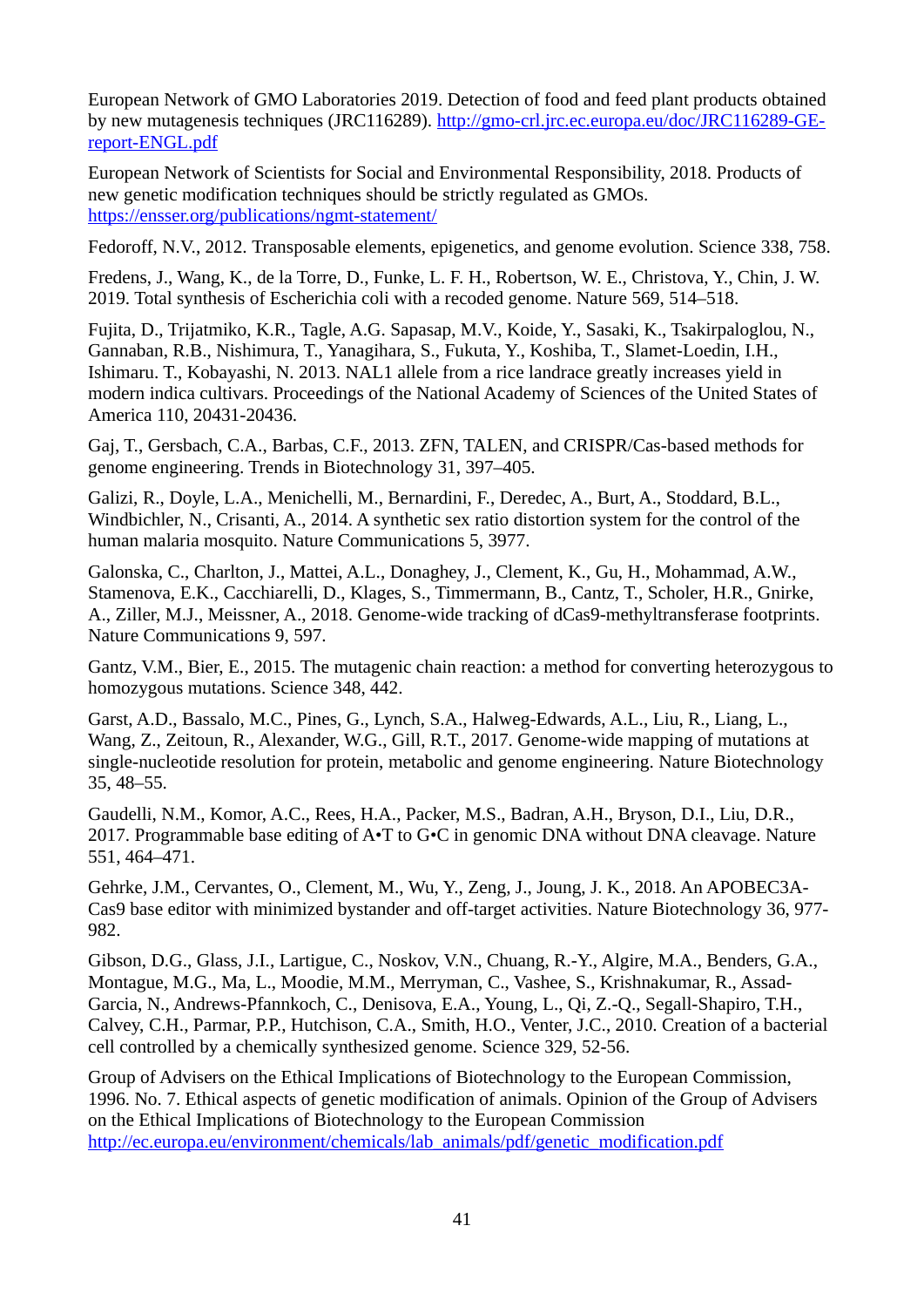Grunewald, J., Zhou, R., Garcia, S. P., Iyer, S., Lareau, C. A., Aryee, M. J., Joung, J. K., 2019. Transcriptome-wide off-target RNA editing induced by CRISPR-guided DNA base editors. Nature 569, 433-437.

Grunwald, H.A., Gantz, V.M. Poplawski, G., Xiang-Ru, S., Xu, X.S., Bier, E., Cooper, K., 2018. Super-Mendelian inheritance mediated by CRISPR/Cas9 in the female mouse germline. Nature 566, 105–109.

Haapaniemi, E., Botla, S., Persson, J., Schmierer, B., Taipale, J., 2018. CRISPR-Cas9 genome editing induces a p53-mediated DNA damage response. Nature Medicine 24, 927-930.

Hammond, A., Galizi, R., Kyrou, K., Simoni, A., Siniscalchi, C., Katsanos, D., Gribble, M., Baker, D., Marois, E., Russell, S., Burt, A., Windbichler, N., Crisanti, A., Nolan, T., 2016. A CRISPR-Cas9 gene drive system targeting female reproduction in the malaria mosquito vector *Anopheles gambiae*. Nature Biotechnology 34, 78–83.

Hartung, F., Schiemann, J., 2014. Precise plant breeding using new genome editing techniques: opportunities, safety and regulation in the EU. The Plant Journal 78, 742–752.

Heinemann, J.A., Kurenbach, B., Quist, D., 2011. Molecular profiling — a tool for addressing emerging gaps in the comparative risk assessment of GMOs. Environment International 37, 1285– 1293.

Heinemann, J.A., Agapito-Tenfen, S.Z., Carman, J.A., 2013. A comparative evaluation of the regulation of GM crops or products containing dsRNA and suggested improvements to risk assessments. Environment International 55, 43–55.

Helliwell, R., Hartley, S., Pearce, W., O'Neill, L., 2017. Why are NGOs sceptical of genome editing? NGOs' opposition to agricultural biotechnologies is rooted in scepticism about the framing of problems and solutions, rather than just emotion and dogma. EMBO reports 18, 2090–2093.

Hilton, I.B., D'Ippolito, A.M., Vockley, C.M., Thakore, P.I., Crawford, G.E., Reddy, T.E., Gersbach, C.A., 2015. Epigenome editing by a CRISPR-Cas9-based acetyltransferase activates genes from promoters and enhancers. Nature Biotechnology 33, 510-517.

Hines, P.J., Zahn, L.M., 2012. Green Pathways. Science 336, 1657.

Hirschi, K.D., Pruss, G.J. & Vance, V., 2015. Dietary delivery: a new avenue for microRNA therapeutics? Trends in Biotechnology 33, 431–432.

Hong, J., Yang, L., Zhang, D., Shi, J., 2016. Plant metabolomics: an indispensable system biology tool for plant science. International Journal of Molecular Sciences 17, e767.

IFOAM (International Federation of Organic Agriculture Movements), 2016. Position Paper: genetic engineering and genetically modified organisms. [https://www.ifoam.bio/sites/default/files/position\\_genetic\\_engineering\\_and\\_gmos.pdf](https://www.ifoam.bio/sites/default/files/position_genetic_engineering_and_gmos.pdf)

Ihry, R.J., Worringer, K.A., Salick, M.R., Frias, E., Ho, D., Theriault, K., Kommineni, S., Chen, J., Sondey, M., Ye, C., Randhawa, R., Kulkarni, T., Yang, Z., McAllister, G., Russ, C., Reece-Hoyes, J., Forrester, W., Hoffman, G.R., Dolmetsch, R., Kaykas, A., 2018. p53 inhibits CRISPR-Cas9 engineering in human pluripotent stem cells. Nature Medicine 24, 939–946.

Ishii, T., 2017. Genome-edited livestock: ethics and social acceptance. Animal Frontiers 7, 24–32.

International Service for the Acquisition of Agri-biotech Applications 2018. Brief 54-2018: Executive Summary. [www.isaaa.org/resources/publications/briefs/54/executivesummary/default.asp](http://www.isaaa.org/resources/publications/briefs/54/executivesummary/default.asp)

Jenuwein, T., Allis, C.D., 2001. Translating the histone code. Science 293, 1074–80.

Jin, S., Zong, Y., Gao, Q., Zhu, Z., Wang, Y., Qin, P., Gao, C., 2019. Cytosine, but not adenine, base editors induce genome-wide off-target mutations in rice. Science 364, 292-295.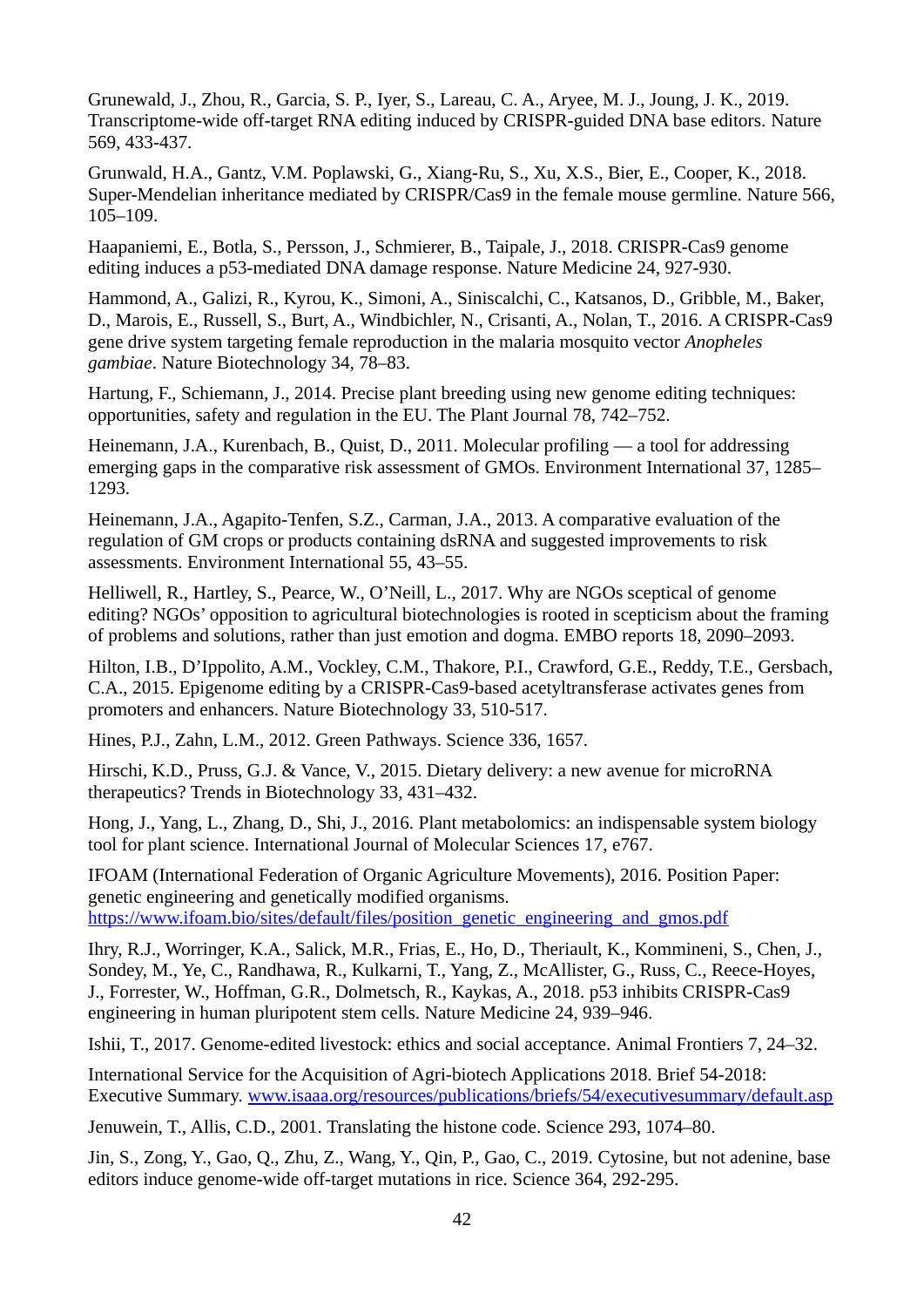Joung, J.K., Sander, J.D., 2013. TALENs: a widely applicable technology for targeted genome

Jung, C., Capistrano-Gossmann, G., Braatz, J., Sashidhar, N., Melzer, S., 2017. Recent developments in genome editing and applications in plant breeding. Plant Breeding 137, 1-9.

Jupe, F., Rivkin, A. C., Michael, T. P., Zander, M., Motley, S. T., Sandoval, J. P., Ecker, J. R., 2019. The complex architecture and epigenomic impact of plant T-DNA insertions. PLoS Genetics 15, e1007819.

Kannan, K., Gibson, D.G., 2017. Yeast genome, by design. Science 355, 1024-1025.

KaramiNejadRanjbar, M., Eckermann, K.N., Ahmed, H.M.M., Sánchez, H.M., Dippel, S., Marshall, J.M., Wimmer, E.A., 2018. Consequences of resistance evolution in a Cas9-based sex-conversion suppression gene drive for insect pest management. Proceedings of the National Academy of Sciences, 115, 6189-6194.

Kapahnke, M., Banning, A., Tikkanen, R., 2016. Random splicing of several exons caused by a single base change in the target exon of CRISPR/Cas9 mediated gene knockout. Cells 5, E45.

Kawall, K., 2019. New possibilities on the horizon: genome editing makes the whole genome accessible for changes. Frontiers in Plant Science 10, 525.

Kim, J., Kim, J.-S., 2017. Bypassing GMO regulations with CRISPR gene editing. Nature Biotechnology 34, 1014–1015.

Kim, K., Ryu, S.-M., Kim, S.-T., Baek, G., Kim, D., Lim, K., Chung, E., Kim, S., Kim, J.-S., 2017. Highly efficient RNA-guided base editing in mouse embryos. Nature Biotechnology 35, 435–437.

Komor, A.C., Kim, Y.B., Packer, M.S., Zuris, J.A., Liu, D.R., 2016. Programmable editing of a target base in genomic DNA without double-stranded DNA cleavage. Nature 533, 420–424.

Kosicki, M., Tomberg, K., Bradley, A. 2018. Repair of double-strand breaks induced by CRISPR-Cas9 leads to large deletions and complex rearrangements. Nature Biotechnology 36, 765-771.

Laird-Offringa, I.A., Sanchez-Cespedes, M., 2018. 12 - Epigenetic events in lung cancer: chromatin remodeling and DNA methylation In: Pass, H.I., Ball, D., Scagliotti, G.V. (eds.), IASLC Thoracic Oncology (2nd edn.). Elsevier, Philadelphia, pp. 104-116.e5. [https://doi.org/10.1016/B978-0-323-](https://doi.org/10.1016/B978-0-323-52357-8.00012-3) [52357-8.00012-3](https://doi.org/10.1016/B978-0-323-52357-8.00012-3)

Lalonde, S., Stone, O.A., Lessard, S. Lavertu, A., Desjardins, J., Beaudoin, M., Rivas, M., Stainier, D.Y.R., Lettre, G. 2017. Frameshift indels introduced by genome editing can lead to in-frame exon skipping. PloS One 12, e0178700.

Li, Z., Liu, Z.B., Xing, A., Moon, B.P., Koellhoffer, J.P., Huang, L., Ward, R.T., Clifton, E., Falco, S.C., Cigan, A.M. 2015. Cas9-guide RNA directed genome editing in soybean. Plant Physiology 169, 960-970.

Li, S., Tian, Y., Wu, K., Ye, Y., Yu, J., Zhang, J., Liu, Q., Hu, M., Li, H. Tong, Y., Harberd, N.P. & Fu, X. 2018. Modulating plant growth–metabolism coordination for sustainable agriculture. Nature 560, 595-600.

Liang, H., Zhang, S., Fu, Z., Wang, Y., Wang, N., Liu, Y., Zhao, C., Wu, J., Hu, Y., Zhang, J., Chen, X., Zen, K., Chen, X., 2015. Effective detection and quantification of dietetically absorbed plant microRNAs in human plasma. The Journal of Nutritional Biochemistry 26, 505-512.

Liang, Z., Chen, K., Li, T., Zhang, Y., Wang, Y., Zhao, Q., Liu, J., Zhang, H., Liu, C., Ran, Y., Gao, C., 2017. Efficient DNA-free genome editing of bread wheat using CRISPR/Cas9 ribonucleoprotein complexes. Nature Communications 8, 14261.

Liang, Z., Chen, K., Yan, Y., Zhang, Y., Gao, C. 2018. Genotyping genome-edited mutations in plants using CRISPR ribonucleoprotein complexes. Plant Biotechnology Journal 16, 2053-2062.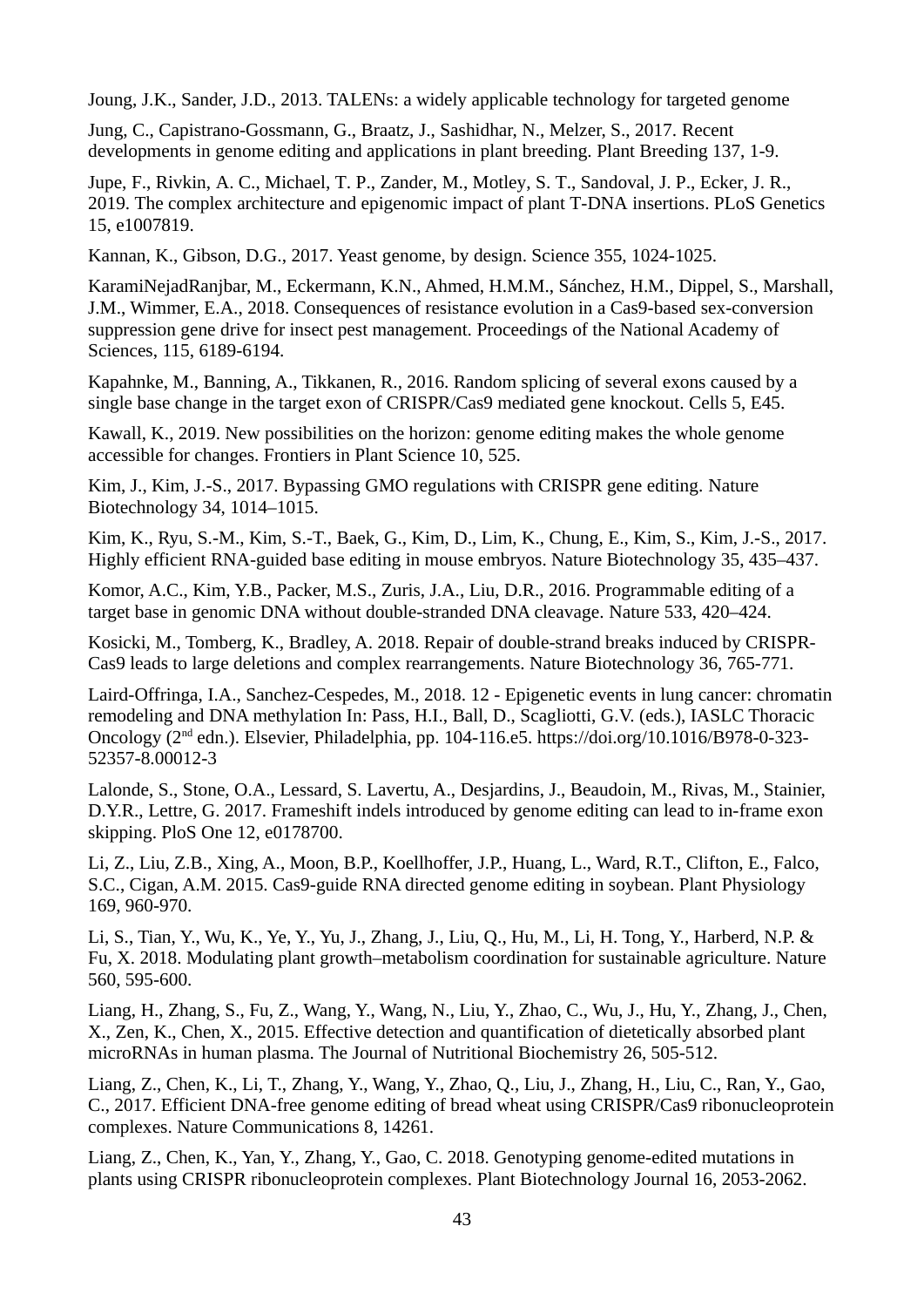Lippman, Z., Martienssen, R., 2004. The role of RNA interference in heterochromatic silencing. Nature Medicine 431, 364–70.

Lisch, D., 2013. How important are transposons for plant evolution? Nature Reviews Genetics 14, 49–61.

Liu, W., Liu, C., Chen, F., Yang, J., Zheng, L., 2016. Discrimination of transgenic soybean seeds by terahertz spectroscopy. Scientific Reports 6, 35799.

Lu, Y., Zhu, J.-K., 2017. Precise editing of a target base in the rice genome using a modified CRISPR/Cas9 system. Molecular Plant 10, 523–525.

Lundgren, J.G., Duan, J.J., 2013. RNAi-based insecticidal crops: potential effects on nontarget species. BioScience 63, 657–665.

Lukaski, A. & Zielenkiewicz, P., 2014. *In silico* identification of plant miRNAs in mammalianbreast milk exosomes – a small step forward? PloS One 9, e99963.

Lusser, M., Davies, H.V., 2013. Comparative regulatory approaches for groups of new plant breeding techniques. New Biotechnology 30, 437–446.

Lusser, M., Parisi, C., Plan, D., Rodriguez-Cerezo, E., 2012. Deployment of new biotechnologies in plant breeding. Nature Biotechnology 30, 231–239.

Mahfouz, M.M., 2017. Genome editing: the efficient tool CRISPR–Cpf1. Nature Plants 3, 17028.

Malnoy, M., Viola, R., Jung, M.-H., Koo, O.-J., Kim, S., Kim, J.-S., Velasco, R., Nagamangala Kanchiswamy, C., 2016. DNA-free genetically edited grapevine and apple protoplast using CRISPR/Cas9 ribonucleoproteins. Frontiers in Plant Science 7, 1904.

Margueron, R., Reinberg, D., 2010. Chromatin structure and the inheritance of epigenetic information. Nature Reviews Genetics 11, 285–96.

Maxmen, A. 2019. How African scientists are improving cassava to help feed the world. Nature 565, 144-146.

Mazzio, E.A., Soliman, K.F.A., 2012. Basic concepts of epigenetics: Impact of environmental signals on gene expression. Epigenetics 7, 119–130.

McDonald, J.I., Celik, H., Rois, L.E., Fishberger, G., Fowler, T., Rees, R., Kramer, A., Martens, A., Edwards, J.R., Challen, G.A., 2016. Reprogrammable CRISPR/Cas9-based system for inducing site-specific DNA methylation. Biology Open 5, 866–874.

McFarlane, G.R., Whitelaw, C.B.A., Lillico, S.G., 2018. CRISPR-based gene drives for pest control. Trends in Biotechnology 36, 130–133.

Mello, C.C., Conte Jr, D., 2004. Revealing the world of RNA interference. Nature 431, 338.

Modrzejewski, D., Hartung, F., Sprink, T., Krause, D., Kohl, C., Wilhelm R. 2019. What is the available evidence for the range of applications of genome-editing as a new tool for plant trait modification and the potential occurrence of associated off-target effects: a systematic map. Environmental Evidence 8, 27.

Mou, H., Smith, J.L., Peng, L., Yin, H., Moore, J., Zhang, X.-O., Song, C.-Q., Sheel, A., Wu, Q., Ozata, D.M., Li, Y., Anderson, D.G., Emerson, C.P., Sontheimer, E.J., Moore, M.J., Weng, Z., Xue, W., 2017. CRISPR/Cas9-mediated genome editing induces exon skipping by alternative splicing or exon deletion. Genome Biology 18, 108.

Nawaz, M.A, Mesnage, R., Tsatsakis, A.M., Golokhvast, K.S., Yang, S.H., Antoniou, M.N. & Chung, G. 2019. Addressing concerns over the fate of DNA derived from genetically modified food in the human body: a review. Food and Chemical Toxicology 124, 423-430.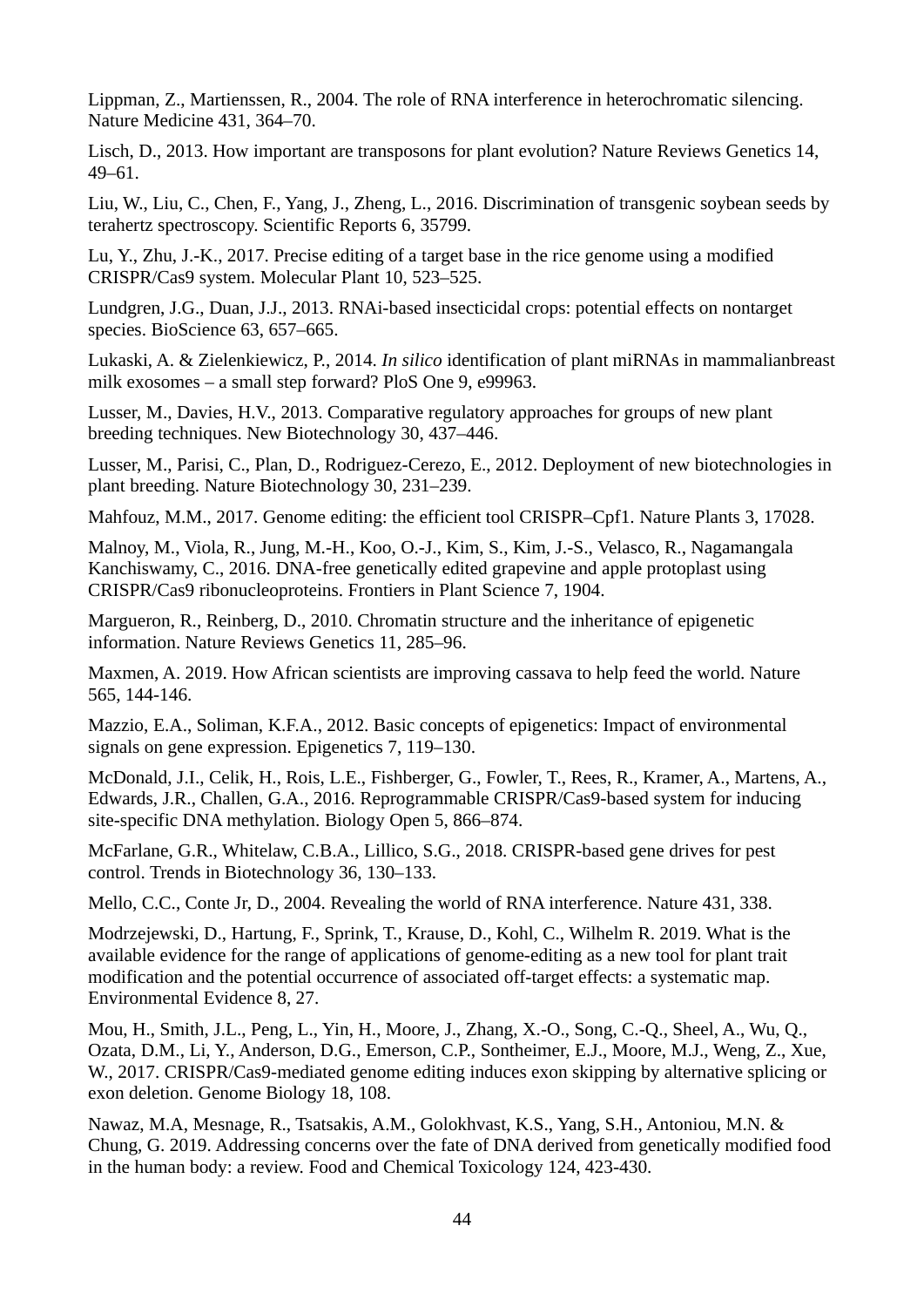National Academies of Sciences, Engineering, and Medicine, 2016. Gene Drives on the Horizon: Advancing Science, Navigating Uncertainty, and Aligning Research with Public Values. National Academies Press, Washington, D.C.<https://www.nap.edu/download/23405>

Nielsen, A.A.K., Voigt, C.A. 2018. Deep learning to predict the lab-of-origin of engineered DNA. Nature Communications 9, 3135.

Nutzmann, H.W., Osbourn, A., 2014. Gene clustering in plant specialized metabolism. Current Opinion in Biotechnology 26, 91-99.

Pačes, J., Nič, M., Novotný, T. 2017. Literature review of baseline information to support the risk assessment of RNAi‐based GM plants. EFSA supporting publication 2017: EN-1246. [doi:](https://doi.org/10.2903/sp.efsa.2017.EN-1246)  [10.2903/sp.efsa.2017.EN-1246](https://doi.org/10.2903/sp.efsa.2017.EN-1246)

Price, B., Cotter, J., 2014. The GM Contamination Register: a review of recorded contamination incidents associated with genetically modified organisms (GMOs), 1997–2013. International Journal of Food Contamination 1, 5.

Qi, L.S., Larson, M.H., Gilbert, L.A., Doudna, J.A., Weissmann, J.S., Arkin, A.P., Lim, W.A., 2013. Repurposing CRISPR as an RNA-guided platform for sequence-specific control of gene expression. Cell 152, 1173–1183.

Raitskin, O, Patron, N.J. 2016. Multi-gene engineering in plants with RNA-guided Cas9 nuclease. Current Opinion in Biotechnology 37, 69–75.

Ramon, M., Devos, Y., Lanzoni, A., Liu, Y., Gomes, A., Gennaro, A., Waigmann, E., 2014. RNAibased GM plants: food for thought for risk assessors. Plant Biotechnology Journal 12, 1271–1273.

Redford, K.H., Brooks, T.M., Macfarlane, N.B.W., Adams, J.S. (eds.) (2019). Genetic frontiers for conservation: an assessment of synthetic biology and biodiversity conservation. Technical assessment. International Union for Conservation of Nature, Gland, Switzerland. <https://portals.iucn.org/library/node/48408>

Reeves, R., Phillipson, M., 2017. Mass releases of genetically modified insects in area-wide pest control programs and their impact on organic farmers. Sustainability 9, 59.

Rivlin, N., Brosh, R., Oren, M., Rotter, V., 2011. Mutations in the p53 tumor suppressor gene: important milestones at the various steps of tumorigenesis. Genes Cancer 2, 466–474.

Roberts, A.F., Devos, Y., Lemgo, G.N.Y., Zhou, X., 2015. Biosafety research for non-target organism risk assessment of RNAi-based GE plants. Frontiers in Plant Science 6, 958.

Romanoski, C.E., Glass, C.K., Stunnenberg, H.G., Wilson, L., Almouzni, G., 2015. Epigenomics: roadmap for regulation. Nature 518, 314–316.

Ryu, J., Prather, R.S., Lee, K., 2018. Use of gene-editing technology to introduce targeted modifications in pigs. Journal of Animal Science and Biotechnology 9, 5.

Sander, J.D., Joung, J.K., 2014. CRISPR-Cas systems for editing, regulating and targeting genomes. Nature Biotechnology 32, 347–355.

Sauer, N.J., Narváez-Vásquez, J., Mozoruk, J., Miller, R.B., Warburg, Z.J., Woodward, M.J., Mihiret, Y.A., Lincoln, T.A., Segami, R.E., Sanders, S.L., Walker, K.A., Beetham, P.R., Schöpke, C.R., Gocal, G.F.W., 2016. Oligonucleotide-mediated genome editing provides precision and function to engineered nucleases and antibiotics in plants. Plant Physiology 170, 1917–1928.

Scientific Advice Mechanism, 2017. New Techniques in Agricultural Biotechnology. High Level Group of Scientific Advisors Explanatory Note 02/2017, Directorate-General for Research and Innovation, European Commission.

[https://ec.europa.eu/research/sam/pdf/topics/explanatory\\_note\\_new\\_techniques\\_agricultural\\_biotec](https://ec.europa.eu/research/sam/pdf/topics/explanatory_note_new_techniques_agricultural_biotechnology.pdf) [hnology.pdf](https://ec.europa.eu/research/sam/pdf/topics/explanatory_note_new_techniques_agricultural_biotechnology.pdf)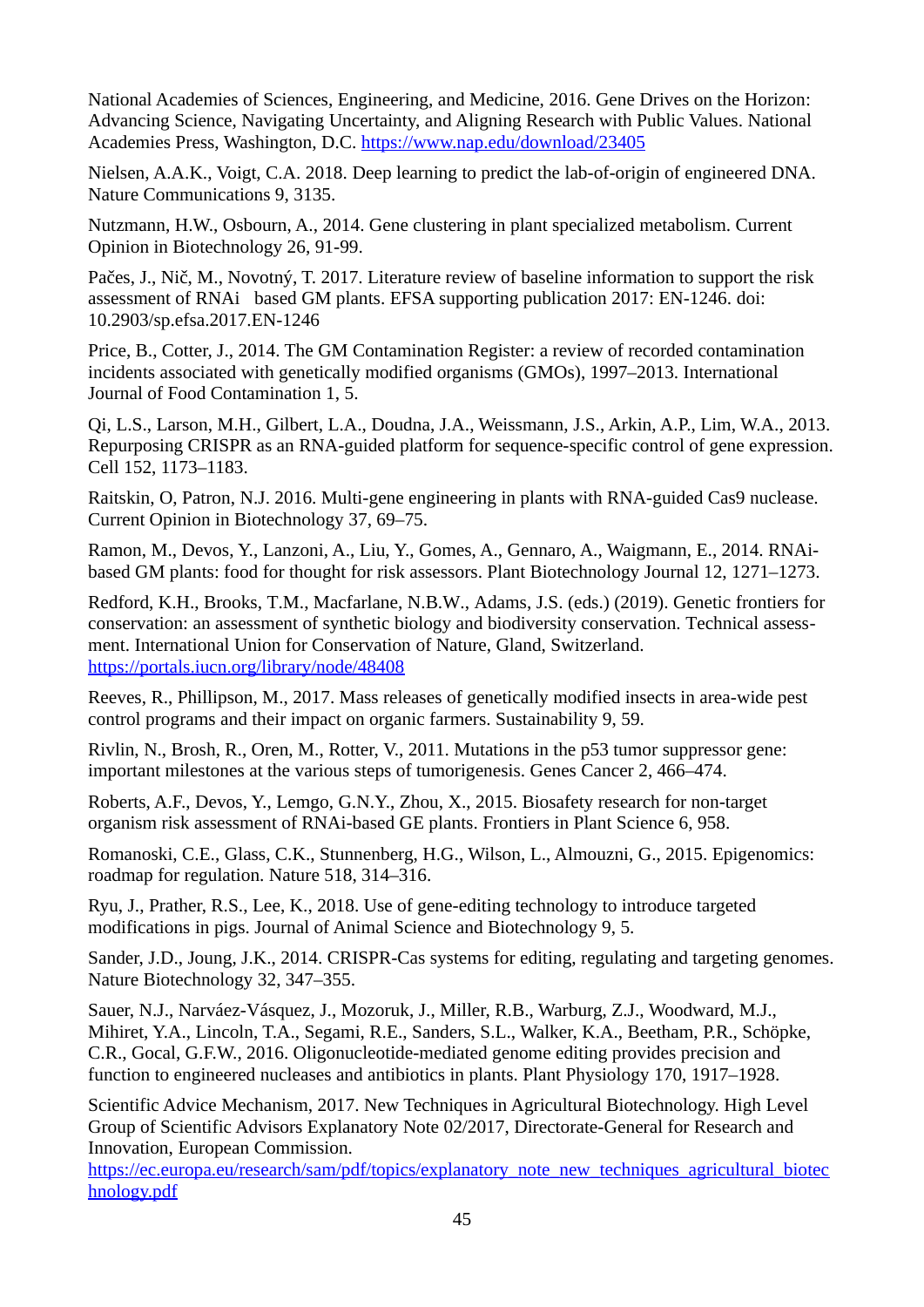Secretariat of the Convention on Biological Diversity, 2015. Synthetic Biology. United Nations Convention on Biological Diversity, Montreal.<https://www.cbd.int/ts/cbd-ts-82-en.pdf>

Shapiro, J.A., 2010. Mobile DNA and evolution in the 21st century. Mobile DNA 1, 4.

Sharpe, J.J., Cooper, T.A., 2017. Unexpected consequences: exon skipping caused by CRISPRgenerated mutations. Genome Biology 18, 109.

Shaw, W.R., Marcenac, P., Childs, L.M., Buckee, C.O., Baldini, F., Sawadogo, S.P., Dabiré, R.K., Diabaté, A., Catteruccia, F., 2016. *Wolbachia* infections in natural *Anopheles* populations affect egg laying and negatively correlate with *Plasmodium* development. Nature Communications 7, 11772.

Shin, H.Y., Wang, C., Lee, H.K., Yoo, K.H., Zeng, X., Kuhns, T., Yang, C.M., Mohr, T., Liu, C., Hennighausen, L., 2017. CRISPR/Cas9 targeting events cause complex deletions and insertions at 17 sites in the mouse genome. Nature Communications 8, 15464.

Snow, A.A., 2012. Genetically engineered algae for biofuels: a key role for ecologists. BioScience 62, 765–768.

Stahlberg, A., Krzyzanowski, P., Jackson, J., Egyud, M., Stein, L., Godfrey, T., 2016. Simple, multiplexed, PCR-based barcoding of DNA enables sensitive mutation detection in liquid biopsies using sequencing. Nucleic Acids Research 44, e105.

Strauss, S.H., Sax, J.K., 2016. Ending event-based regulation of GMO crops. Nature Biotechnology 34, 474–477.

Symington, L.S., Gautier, J., 2011. Double-strand break end resection and repair pathway choice. Annual Review of Genetics 45, 247–271.

Tan, W., Proudfoot, C., Lillico, S.G., Whitelaw, C.B.A., 2016. Gene targeting, genome editing: from Dolly to editors. Transgenic Research 25, 273–287.

Taning, C.N.T., Van Eynde, B., Yu, N., Ma, S., Smagghe, G., 2017. CRISPR/Cas9 in insects: applications, best practices and biosafety concerns. Journal of Insect Physiology 98, 245–257.

Taudt, A., Colomé-Tatché, M., Johannes, F., 2016. Genetic sources of population epigenomic variation. Nature Reviews Genetics 17, 319–332.

Terenius, O., Papanicolaou, A., Garbutt, J.S., Eleftherianos, I., Huvenne, H., Kanginakudru, S., Albrechtsen, M., An, C., Aymeric, J.-L., Barthel, A., Bebas, P., Bitra, K., Bravo, A., Chevalier, F., Collinge, D.P., Crava, C.M., de Maagd, R.A., Duvic, B., Erlandson, M., Faye, I., Felföldi, G., Fujiwara, H., Futahashi, R., Gandhe, A.S., Gatehouse, H.S., Gatehouse, L.N., Giebultowicz, J.M., Gómez, I., Grimmelikhuijzen, C.J.P., Groot, A.T., Hauser, F., Heckel, D.G., Hegedus, D.D., Hrycaj, S., Huang, L., Hull, J.J., Iatrou, K., Iga, M., Kanost, M.R., Kotwica, J., Li, C., Li, J., Liu, J., Lundmark, M., Matsumoto, S., Meyering-Vos, M., Millichap, P.J., Monteiro, A., Mrinal, N., Niimi, T., Nowara, D., Ohnishi, A., Oostra, V., Ozaki, K., Papakonstantinou, M., Popadic, A., Rajam, M.V., Saenko, S., Simpson, R.M., Soberón, M., Strand, M.R., Tomita, S., Toprak, U., Wang, P., Wee, C.W., Whyard, S., Zhang, W., Nagaraju, J., Ffrench-Constant, R.H., Herrero, S., Gordon, K., Swevers, L., Smagghe, G., 2011. RNA interference in Lepidoptera: an overview of successful and unsuccessful studies and implications for experimental design. Journal of Insect Physiology 57, 231–245.

Then, C. & Bauer-Panskus A., 2018. Testbiotech comment on 'Assessment of genetically modified maize MON 87411 for food and feed uses, import and processing, under Regulation (EC) No 1829/2003 (application EFSA-GMO-NL-2015-124) of company Monsanto'. Testbiotech Background,<http://www.testbiotech.org/en/node/2257>

United Nations Biosafety Clearing House 2015. MON-87411-9 - maize modified for herbicide tolerance and insect resistance. United Nations Convention on Biological Diversity Reference Record no. 108881.<http://bch.cbd.int/database/record.shtml?documentid=108881>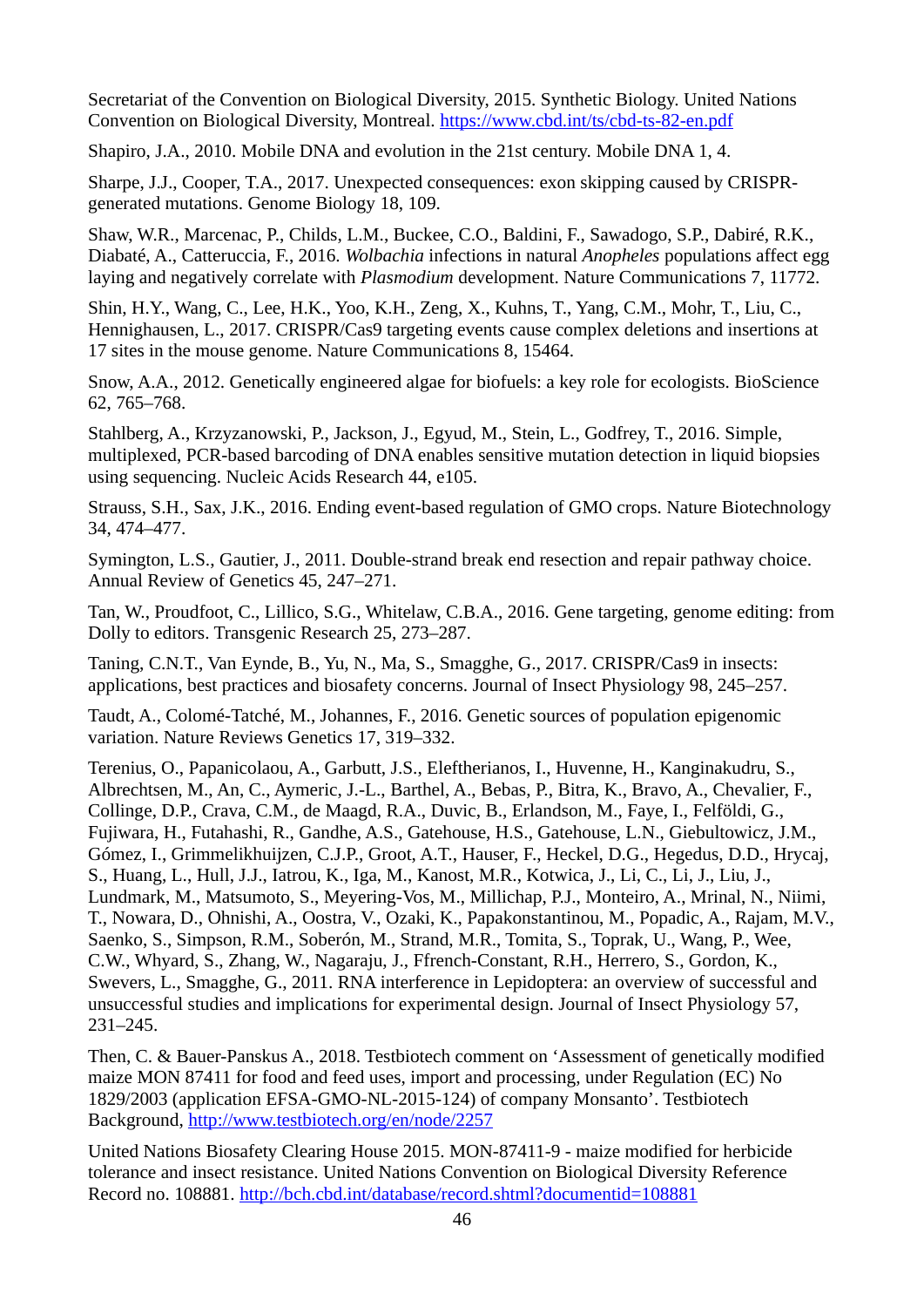United Nations Convention on Biological Diversity, 2003. Text of the Cartagena Protocol on Biosafety. Article 3 Use of Terms.<http://bch.cbd.int/protocol/text/>

United Nations Convention on Biological Diversity 2018. Decision adopted by the Conference of the Parties to the Convention on Biological Diversity: 14/19 synthetic biology. CBD/COP/DEC/14/19.<https://www.cbd.int/doc/decisions/cop-14/cop-14-dec-19-en.pdf>

United States Environmental Protection Agency, 2014. RNAi Technology: Problem Formulation for Human and Ecological Risk Assessment. SAP minutes No. 2014-02, [http://wssa.net/wp-content/uploads/RNAi-report\\_EPA-May-2014.pdf](http://wssa.net/wp-content/uploads/RNAi-report_EPA-May-2014.pdf)

Urnov, F.D., 2017. Cas9 in action: no more known unknowns? Nature Methods 14, 563–564.

Usher, S., Han, L., Haslam, R.P., Michaelson, L.V., Sturtevant, D., Aziz, M., Chapman, K.D., Sayanova, O., Napier, J.A., 2017. Tailoring seed oil composition in the real world: optimising omega-3 long chain polyunsaturated fatty acid accumulation in transgenic *Camelina sativa*. Scientific Reports 7, 6570.

van Dijk, J.P., de Mello, C.S., Voorhuijzen, M.M., Hutten, R.C.B., Arisi, A.C.M., Jansen, J.J., Buydens, L.M.C., van der Voet, H., Kok, E.J., 2014. Safety assessment of plant varieties using transcriptomics profiling and a one-class classifier. Regulatory Toxicology and Pharmacology 70, 297–303.

Voytas, D.F., Gao, C., 2014. Precision genome engineering and agriculture: opportunities and regulatory challenges. PLoS Biology 12, e1001877.

Wang, H., La Russa, M., Qi, L.S. 2016. CRISPR/Cas9 in genome editing and beyond. Annual Review of Biochemistry 85, 227-264.

Wang, K., Li, H., Yuan, Y., Etheridge, A., Zhou, Y., Huang, D., Wilmes, P., Galas, D., 2012. The complex exogenous RNA spectra in human plasma: an interface with human gut biota? PloS One, 7, e51009.

Wang, L., Yang, L., Guo, Y., Du, W., Yin, Y., Zhang, T., Lu, H., 2017. Enhancing targeted genomic DNA editing in chicken cells using the CRISPR/Cas9 system. PloS One 12, e0169768.

Wang, G., Du, M., Wang, J., Zhu, T.F., 2018. Genetic variation may confound analysis of CRISPR-Cas9 off-target mutations. Cell Discovery 4, 18.

Weeks, D.P., 2017. Gene editing in polyploid crops: wheat, camelina, canola, potato, cotton, peanut, sugar cane, and citrus. In: Weeks, D.P, Yang, B. (eds.) Progress in Molecular Biology and Translational Science. Elsevier, 148, Ch. 4, 65–80.

West, J., Gill, W.W., 2016. Genome editing in large animals. Journal of Equine Veterinary Science 41, 1–6.

Wickson, F., Binimelis, R., Herrero, A., 2016. Should organic agriculture maintain its opposition to GM? New techniques writing the same old story. Sustainability 8, 1105.

Williams, M.R., Stedtfeld, R.D., Tiedje, J.M. Hashsham, S.A., 2017. MicroRNAs-based interdomain communication between the host and members of the gut microbiome. Frontiers in Microbiology 8, 1896.

Wilson, A.K., Latham. J.R., Steinbrecher, R.A. 2006. Transformation-induced mutations in transgenic plants: analysis and biosafety implications. Biotechnology and Genetic Engineering Reviews 23, 209-237.

Wilson, R. C., & Doudna, J. A. (2013). Molecular mechanisms of RNA interference. Annual Review of Biophysics, 42, 217-239.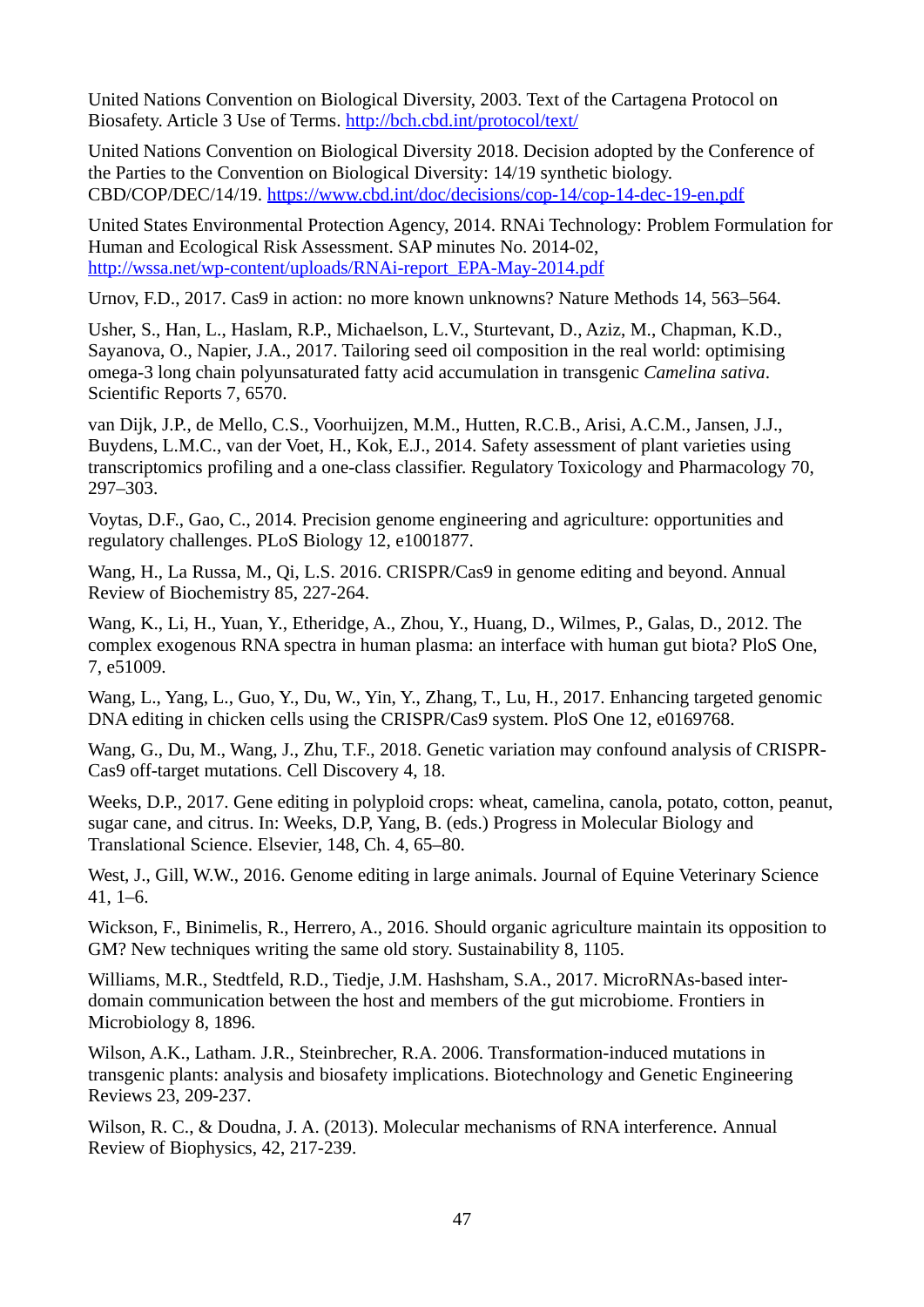Witwer, K.W., McAlexander, M.A., Queen, S.E., Adams, R.J., 2013. Real-time quantitative PCR and droplet digital PCR for plant miRNAs in mammalian blood provide little evidence for general uptake of dietary miRNAs: limited evidence for general uptake of dietary plant xenomiRs. RNA Biology 10, 1080-6.

Witwer, K.W., Zhang, C-Y., 2017. Diet-derived microRNAs: unicorn or silver bullet? Genes & Nutrition 12, 15.

Wolt, J.D., Wang, K., Sashital, D., Lawrence-Dill, C.J., 2016. Achieving plant CRISPR targeting that limits off-target effects. The Plant Genome 9, doi: 10.3835/plantgenome2016.05.004.

Woo, J.W., Kim, J., Kwon, S.I., Corvalán, C., Cho, S.W., Kim, H., Kim, S.-G., Kim, S.-T., Choe, S., Kim, J.-S., 2015. DNA-free genome editing in plants with preassembled CRISPR-Cas9 ribonucleoproteins. Nature Biotechnology 33, 1162–1164.

Yang, J., Farmer, L., M., Agyekum, A.A.A., Hirschi, K.D., 2015. Detection of dietary plant-based small RNAs in animals. Cell Research 25, 517–520.

Yang, J., Primo, C., Elbaz-Younes, I., Hirschi, K.D., 2017. Bioavailability of transgenic microRNAs in genetically modified plants. Genes & Nutrition 12, 17.

Yin, K., Gao, C., Qiu, J.-L., 2017. Progress and prospects in plant genome editing. Nature Plants 3, 17107.

Zetsche, B., Heidenreich, M., Mohanraju, P., Fedorova, I., Kneppers, J., DeGennaro, E.M., Winblad, N., Choudhury, S.R., Abudayyeh, O.O., Gootenberg, J.S., Wu, W.Y., Scott, D.A., Severinov, K., van der Oost, J., Zhang, F., 2017. Multiplex gene editing by CRISPR-Cpf1 using a single crRNA array. Nature Biotechnology 35, 31–34.

Zhang, G. 2016. Bird sequencing project takes off. Nature (correspondence) 522, 34.

Zhang, L., Hou, D., Chen, X., Li, D., Zhu, L., Zhang, Y., Li, J., Bian, Z., Liang, X., Cai, X., Yin, Y., Wang, C., Zhang, T., Zhu, D., Zhang, D., Xu, J., Chen, Qu., Ba, Y., Liu, J., Wang, Q., Chen, J., Wang, J., Wang, M., Zhang, Q., Zhang, J., Zen, K., Zhang, C-Y., 2012. Exogenous plant MIR168a specifically targets mammalian LDLRAP1: evidence of cross-kingdom regulation by microRNA. Cell Research 22, 107-126.

Zhang, J., Khan, S.A., Heckel, D.G., Bock, R., 2017a. Next-generation insect-resistant plants: rnaimediated crop protection. Trends in Biotechnology 35, 871–882.

Zhang, Y., Qin, W., Lu, X., Xu, J., Huang, H., Bai, H., Li, S., Lin, S., 2017b. Programmable base editing of zebrafish genome using a modified CRISPR-Cas9 system. Nature Communications 8, 118.

Zhao, Y., Cong, L., Lukiw, W.J. 2018. Plant and animal microRNAs (miRNAs) and their potential for inter-kingdom communication. Cellular and Molecular Neurobiology 38, 133-140.

Zhou, Z., Li, X., Liu, J., Dong, L., Chen, Q., Liu, J., Kong, H., Zhang, Q., Qi, X., Hou, D., Zhang, L., Zhang, G., Liu, Y., Zhang, Y., Li, J., Wang, J., Chen, X., Wang, H., Zhang, J., Chen, H., Zen, K, Zhang, C.Y., 2015. Honeysuckle-encoded atypical microRNA2911 directly targets influenza A viruses. Cell Research, 25, 39–49.

Zhu, C., Bortesi, L., Baysal, C., Twyman, R.M., Fischer, R., Capell, T., Schillberg, S., Christou, P., 2017. Characteristics of genome editing mutations in cereal crops. Trends in Plant Science 22, 38– 52.

Zischewski, J., Fischer, R., Bortesi, L., 2017. Detection of on-target and off-target mutations generated by CRISPR/Cas9 and other sequence-specific nucleases. Biotechnology Advances 35, 95–104.